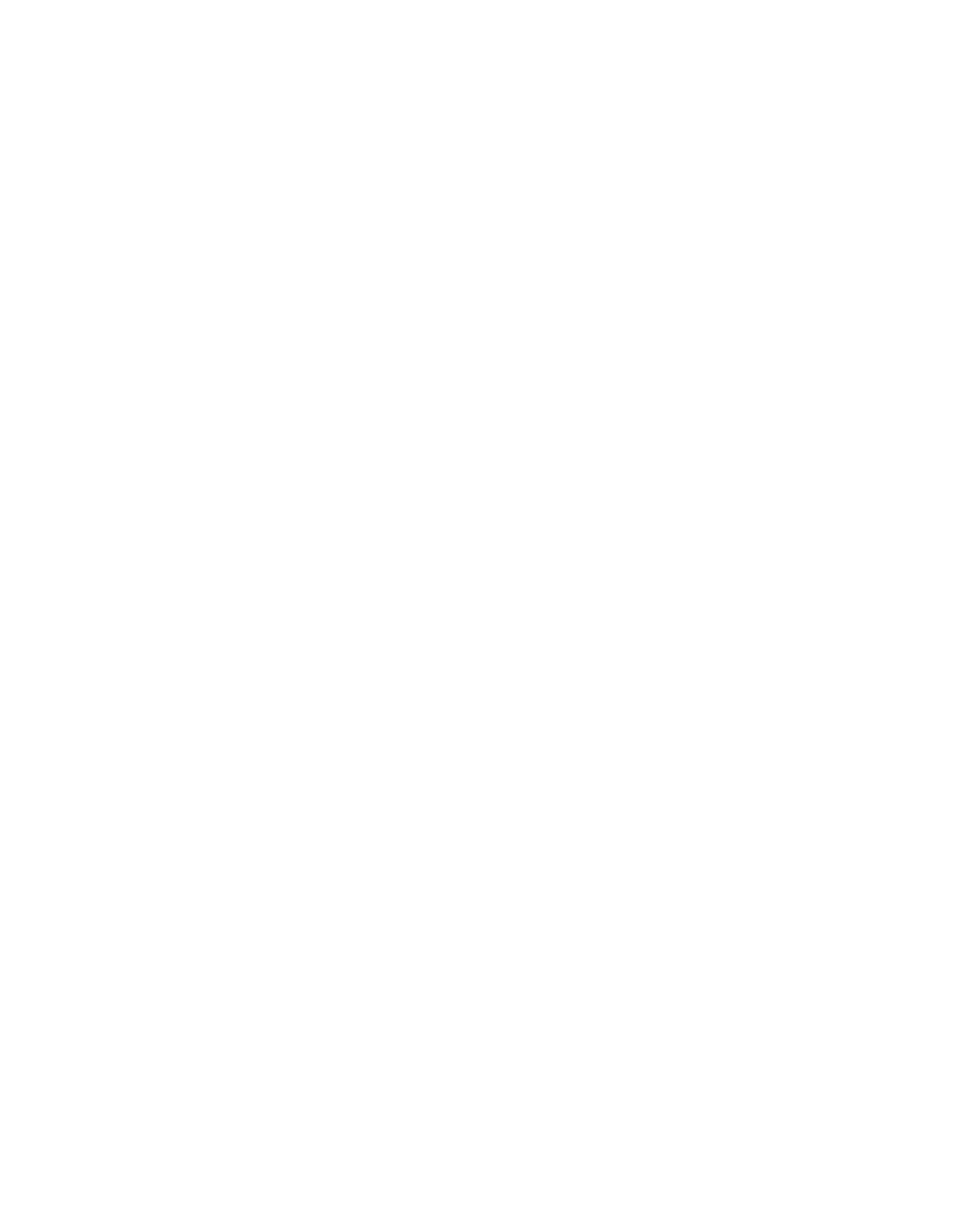\_\_\_\_\_\_\_\_\_\_\_\_\_\_\_

A Thesis

Presented to

The Faculty of the Department

of Psychology

University of Houston

\_\_\_\_\_\_\_\_\_\_\_\_\_\_\_

In Partial Fulfillment

Of the Requirements for the Degree of

Master of Arts

\_\_\_\_\_\_\_\_\_\_\_\_\_\_\_

By

Mary Madison Eagle

May, 2012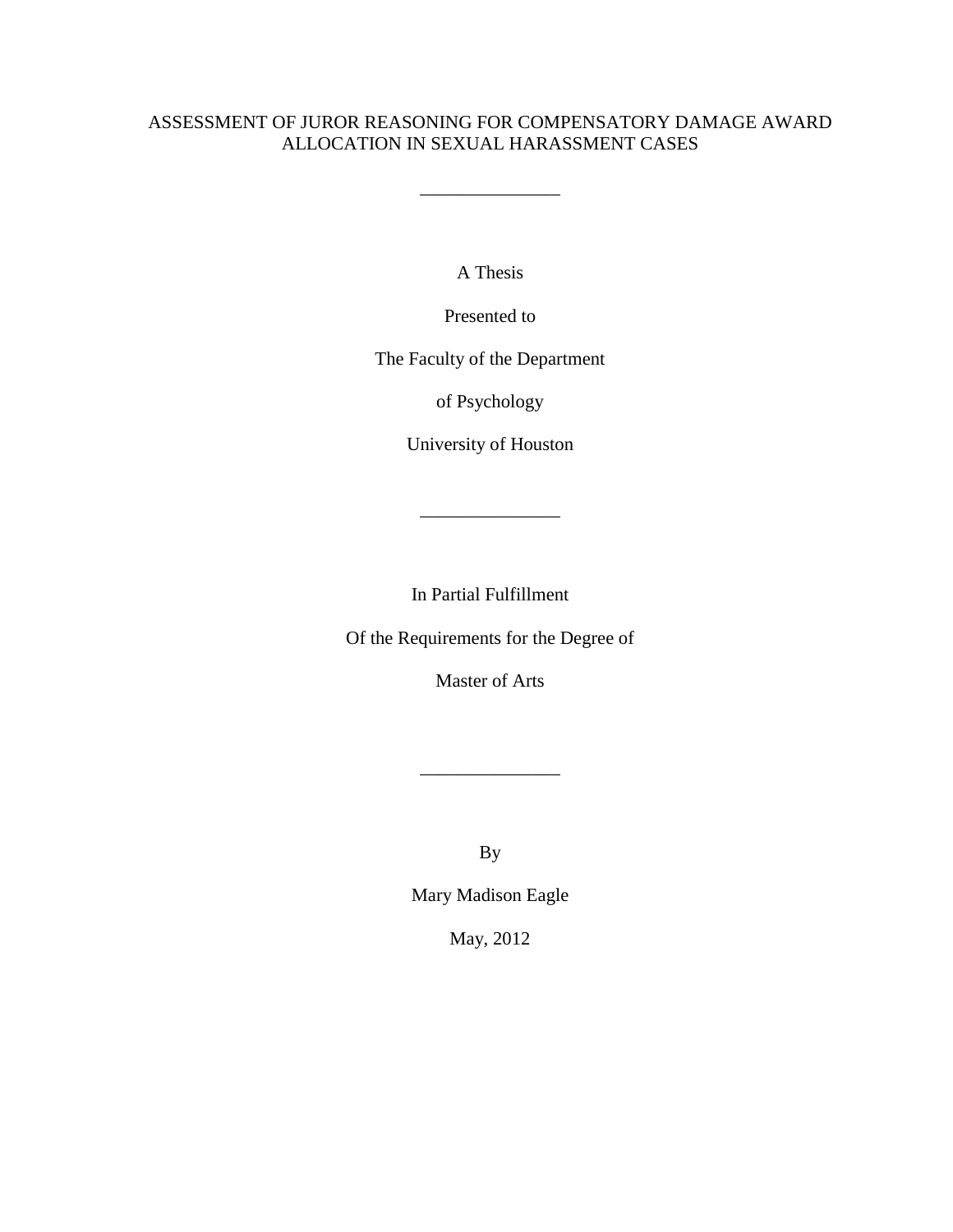\_\_\_\_\_\_\_\_\_\_\_\_\_\_\_\_\_\_\_\_\_\_\_\_\_ Mary Madison Eagle

#### **APPROVED:**

 John P. Vincent, Ph.D. Committee Chair

**\_\_\_\_\_\_\_\_\_\_\_\_\_\_\_\_\_\_\_\_\_\_\_\_\_**

Linda Acitelli, Ph.D. Department of Pscyhology

\_\_\_\_\_\_\_\_\_\_\_\_\_\_\_\_\_\_\_\_\_\_\_\_\_

Gerald Harris, Ph.D. Department of Psychology

\_\_\_\_\_\_\_\_\_\_\_\_\_\_\_\_\_\_\_\_\_\_\_\_\_

Tonya Inman, Ph.D. Department of Psychology

\_\_\_\_\_\_\_\_\_\_\_\_\_\_\_\_\_\_\_\_\_\_\_\_\_

John W. Roberts, Ph.D. Dean, College of Liberal Arts and Social Sciences Department of English

\_\_\_\_\_\_\_\_\_\_\_\_\_\_\_\_\_\_\_\_\_\_\_\_\_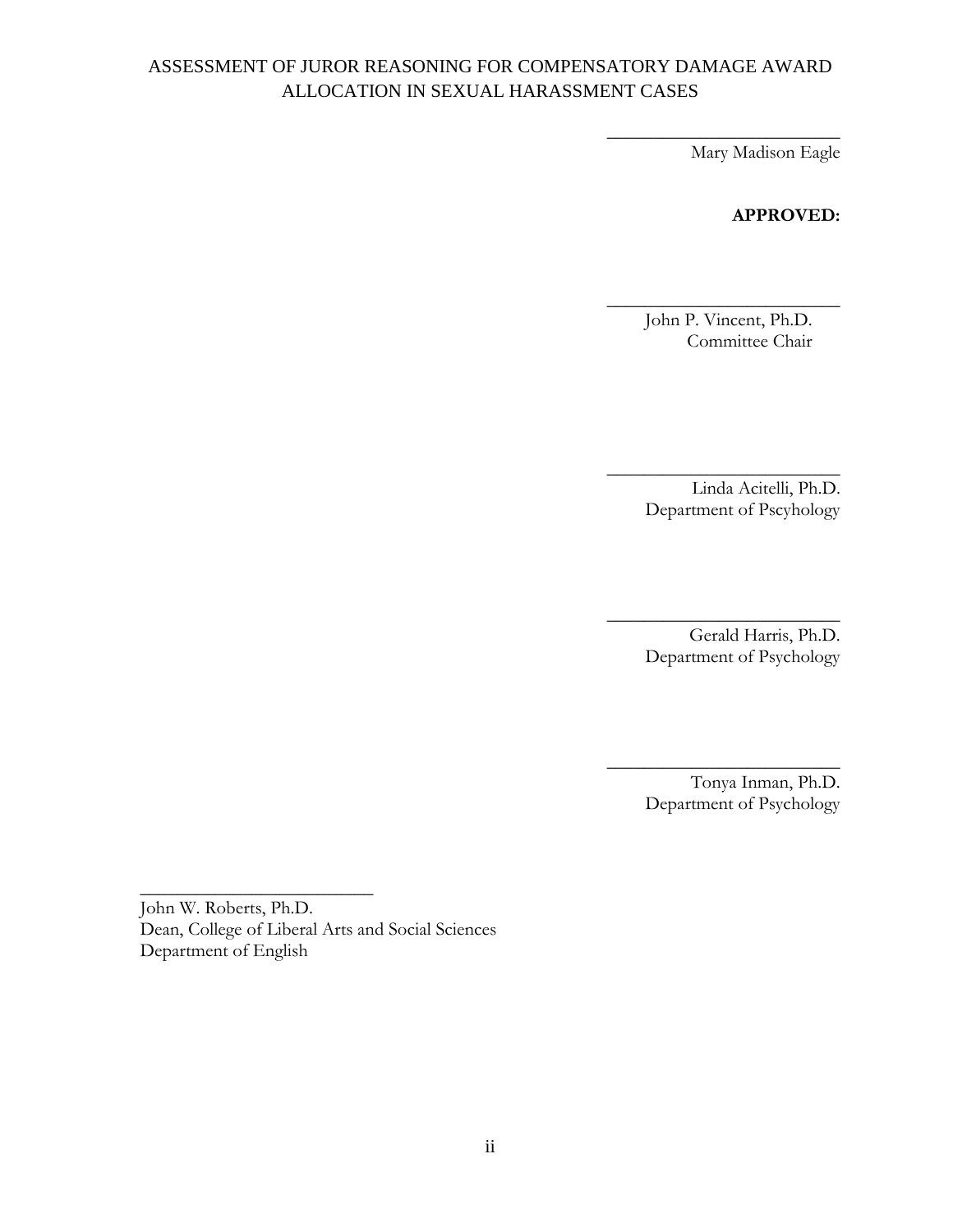$\mathcal{L}=\mathcal{L}$  , we have the set of the set of the set of the set of the set of the set of the set of the set of the set of the set of the set of the set of the set of the set of the set of the set of the set of the set o

An Abstract of a Thesis

Presented to

The Faculty of the Department

of Psychology

University of Houston

\_\_\_\_\_\_\_\_\_\_\_\_\_\_\_

In Partial Fulfillment

Of the Requirements for the Degree of

Master of Arts

By

\_\_\_\_\_\_\_\_\_\_\_\_\_\_\_

Mary Madison Eagle

May, 2012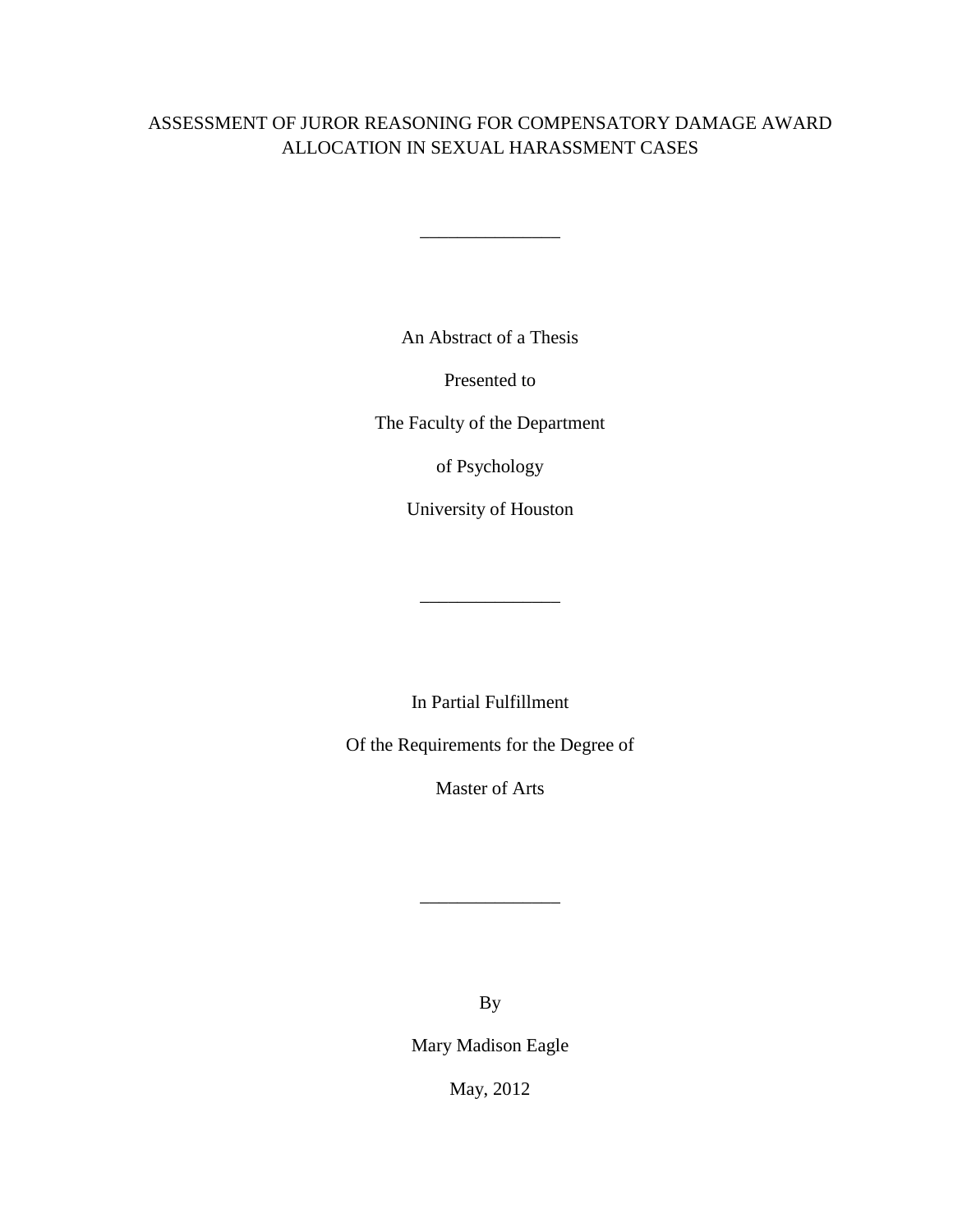Sexual harassment in the workplace is quite common and litigation based on those claims can be controversial. The number of sexual harassment claims filed with the Equal Opportunity Employment Commission has risen significantly over the past two decades, with nearly 12,000 charges filed in the year 2010 (EEOC, 1997-2010). After a determination of liability has been made, jurors are responsible for determining whether or not the plaintiff is entitled to receive compensation for the psychological injuries and economic losses he or she experienced as a result of the sexual harassment (Title VII of the Civil Rights Act of 1991).

Although a significant amount of research has been conducted on factors that impact juror liability decisions in sexual harassment cases (e.g. Gutek et al., 1999; Levett & Kovera, 2009), few researchers have examined the nature of juror decision-making with regard to compensatory damage awards in a sexual harassment litigation context (Cass, Levett,  $\&$ Kovera, 2010; Cass & Kovera, 2002). It is common lore among attorneys that jurors who are able to empathize with the plaintiff will award higher monetary damages. As such, plaintiffs' attorneys often choose jurors in the voir dire process who share similar experiences with the plaintiff as it relates to the subject matter of the case. However, researchers have yet to explore how juror characteristics such as juror empathy and juror attitudes toward sexual harassment influence compensatory damage award allocation in these cases. Given the paucity of research in this area in addition to the significant implications of juror decision making in this context, it is important to examine the manner in which jurors determine the amount of compensatory damages they assign to a plaintiff.

Against this background and addressing limitations of previous research, the aims of the present study were to (a) expand on previous research by further examining how jurors approach determining compensatory damages for emotional distress and (b) test the

iv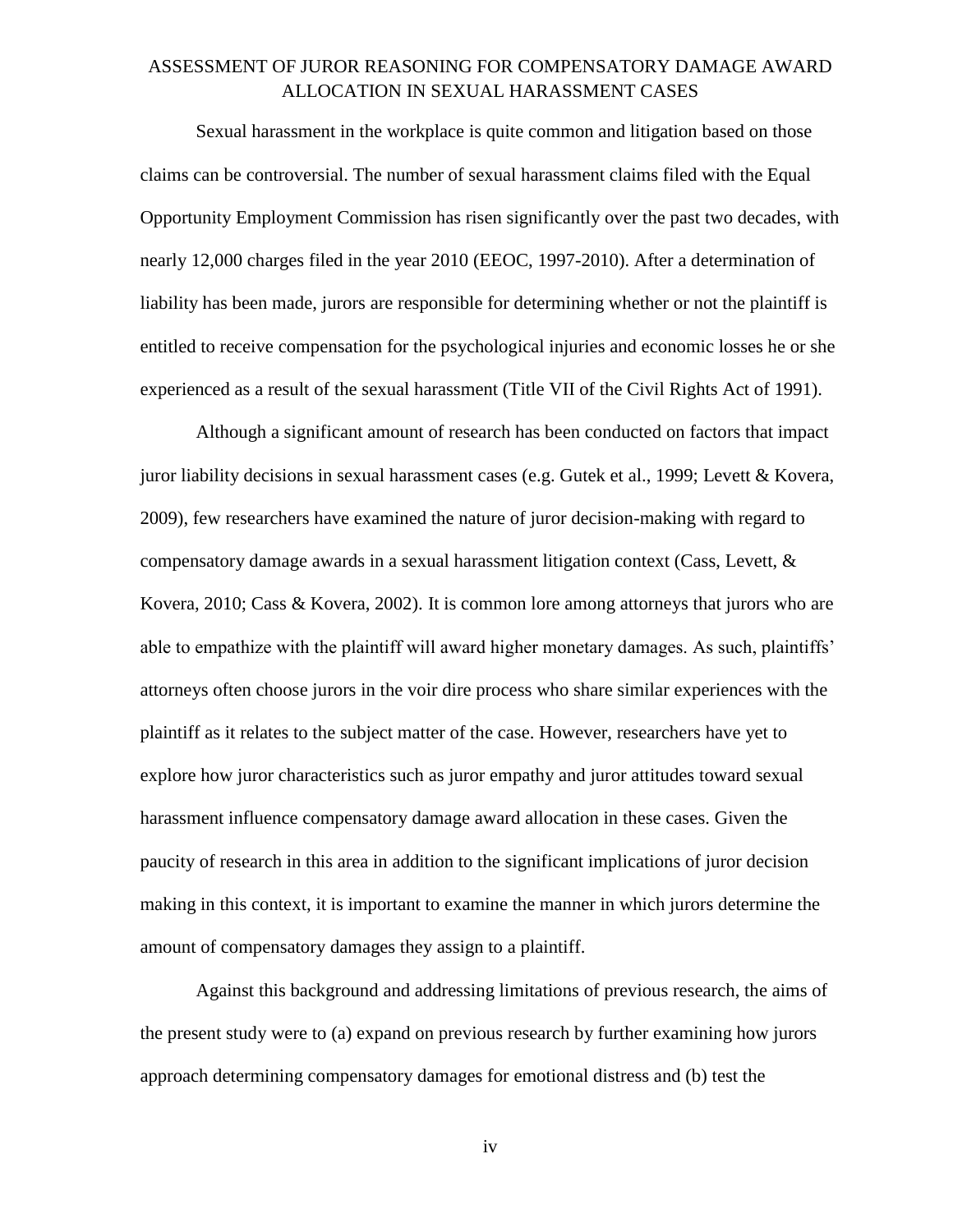meditational role of juror empathy in the relation between juror attitudes toward sexual harassment and compensatory damage award amount. Specifically, 315 participants were recruited from a large Southwestern university to read a mock sexual harassment case scenario and subsequently complete a post-case questionnaire in which they were asked to assign a monetary value to the plaintiff's emotional distress and report on which factors they employed to arrive at their damage award. The link between juror empathy, juror attitudes toward sexual harassment (as measured by the Sexual Harassment Attitudes Scale), and compensatory damage awards was evaluated using regression analyses, controlling for study condition. Results of the significant partial mediation were discussed.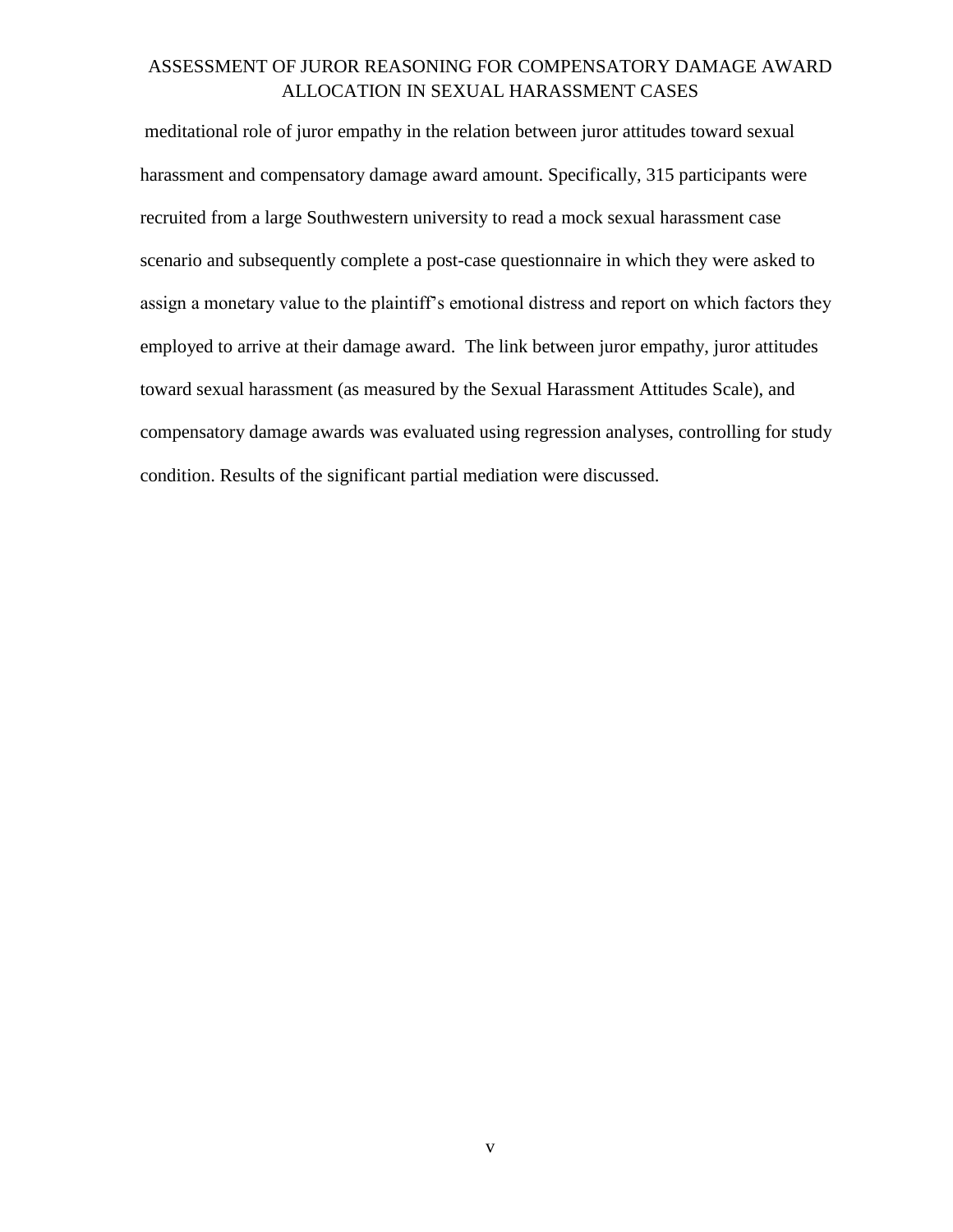# Background and specific aims 1 Importance of the problem 2 Damages in sexual harassment litigation 3 Juror empathy and damages 4 Limitations in existing research on juror decision making 6 The current study 8 Jury simulation research 9 Methods and the set of the set of the set of the set of the set of the set of the set of the set of the set of the set of the set of the set of the set of the set of the set of the set of the set of the set of the set of t Participants 10 Measures 10 Procedures 23 Results and the set of the set of the set of the set of the set of the set of the set of the set of the set of the set of the set of the set of the set of the set of the set of the set of the set of the set of the set of t The mediational role of juror empathy in the relationship between juror attitude toward sexual harassment and compensatory damage awards 16 Discussion 18 Tables and Figures 24 Appendix A: Pre-case questionnaire 29 Appendix B: Case study 35 Appendix C: Study conditions 42 Appendix D: Post-case questionnaire 53 Appendix E: Operational definitions of data codes 61 Appendix F: The Sexual Harassment Attitude Scale 63 Appendix G: Sexual Experience Questionnaire 65 References 67

#### Table of Contents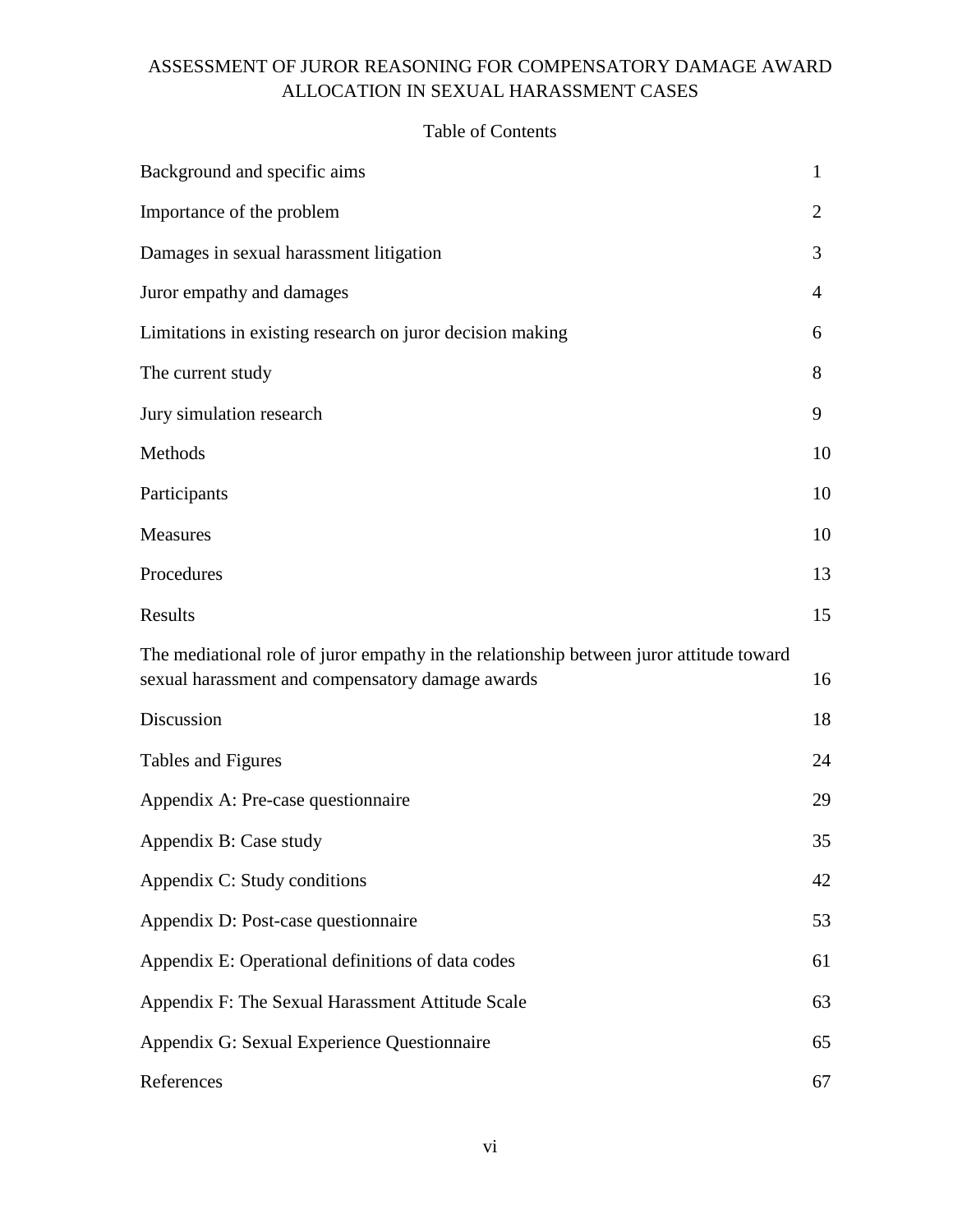#### Background and Specific Aims

Sexual harassment in the workplace is quite common and litigation based on those claims can be controversial. The number of sexual harassment claims filed with the Equal Opportunity Employment Commission has risen significantly over the past two decades, with nearly 12,000 charges filed in the year 2010 (EEOC, 1997-2010). Jurors in sexual harassment cases are charged with the task of determining defendant liability in the face of vague legal definitions regarding what constitutes sexual harassment (Gutek et al.,1999). After a determination of liability has been made, jurors are then also responsible for determining whether or not the plaintiff is entitled to receive compensation for the psychological injuries and economic losses he or she experienced as a result of the sexual harassment (Title VII of the Civil Rights Act of 1991).

Although a significant amount of research has been conducted on factors that impact juror liability decisions in sexual harassment cases (Gutek et al., 1999; Kovera, McAuliff,  $\&$ Herbert, 1999; Levett & Kovera, 2009; O'Connor, Gutek, Stockdale, Geer, & Melancon, 2004), few researchers have examined the nature of juror decision-making with regard to compensatory damage awards in a sexual harassment litigation context (Cass, Levett, & Kovera, 2010; Cass & Kovera, 2002). Given the paucity of research in this area in addition to the significant implications of juror decision making in this context, it is important to examine the manner in which jurors determine the amount of compensatory damages they assign to a plaintiff.

Against this background and addressing limitations of previous research, the aims of the present study are to (a) expand on previous research by further examining how jurors approach determining compensatory damages for emotional distress and (b) examine the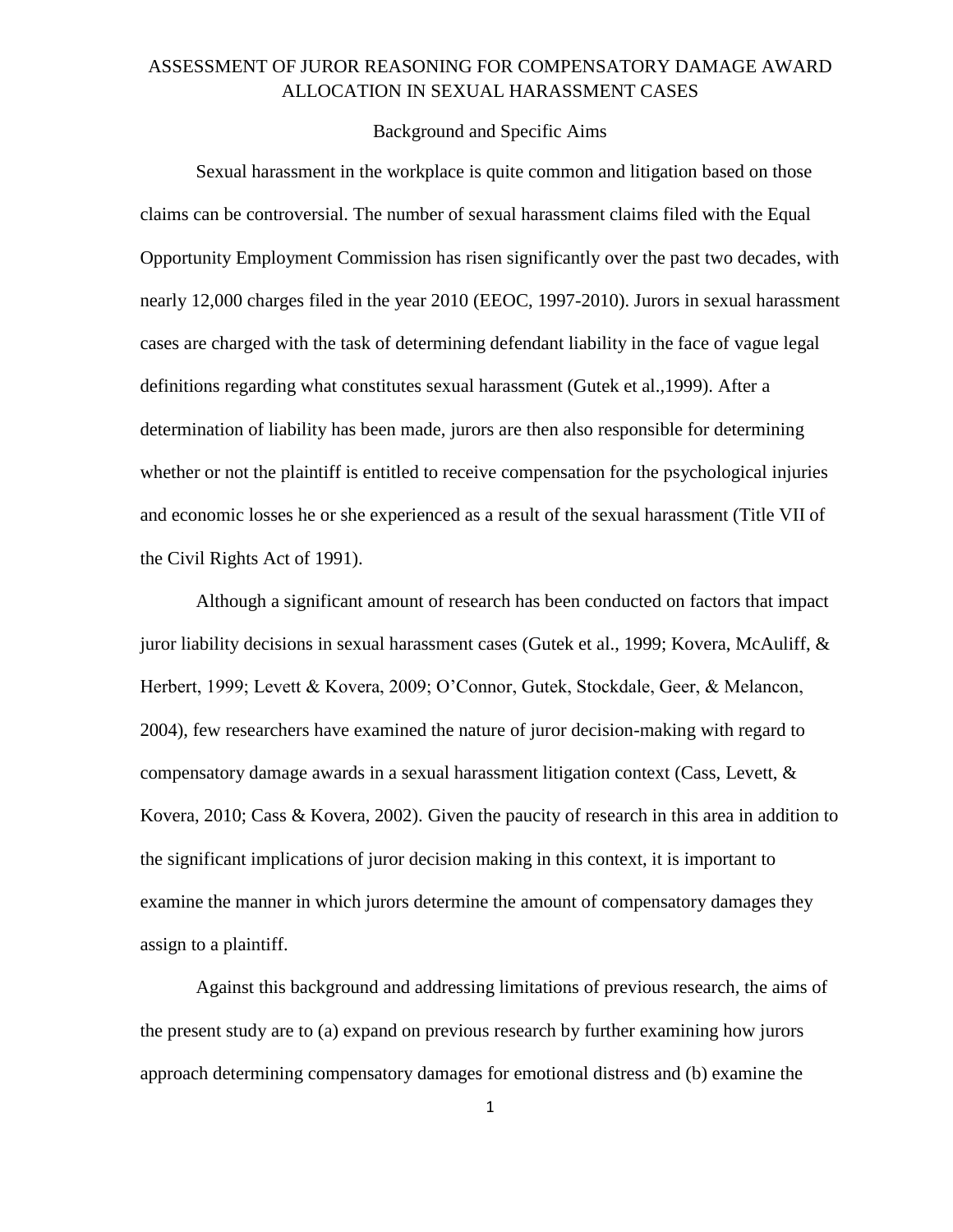factors that jurors report as important when making a decision about compensatory damages for a plaintiff's emotional injuries.

#### **Importance of the Problem**

Juror decision-making in civil litigation cases has been of increasing interest to researchers in the fields of psychology and law. Empirical studies examining the nature of the juror decision making process in civil litigation cases seek to determine whether or not jurors award damages appropriately. For the purpose of the present study, "appropriately" can be operationalized as assigning damages in accordance with the guidelines set forth in the Civil Rights Act of 1991. This act defined the damages available to plaintiffs in sexual harassment cases tried in federal jurisdictions under Title VII. Jurors are instructed to award damages based on the pain and suffering the victim experienced as a result of the sexual harassment. "Pain and suffering" generally consists of 1) physical pain 2) mental suffering and 3) mental anguish (Minzer et al., 1993).

Research indicates that jurors generally follow the law when awarding compensatory damages to a plaintiff in personal injury, automobile negligence, medical malpractice, and insurance bad faith cases (Cather et al. 1996; Greene & Loftus, 1998; Greene, Woody, & Winter, 2000;; Laughery, Meingast, Bean, & Wogalter, 2000; Mott, Hans, & Simpson, 2000;Robbenholt & Studebaker, 1999; Wissler et al., 1997). These studies show that jurors appropriately consider the plantiff's pain and suffering, injury severity, and injury duration when determining compensatory damage awards. More specifically, it was found that jurors' pain and suffering awards are positively correlated with their perceptions of injury severity and jurors do not inappropriately consider information about defendant behavior or wealth when assessing compensatory damage awards (Cass, Levett, and Kovera, 2010). Although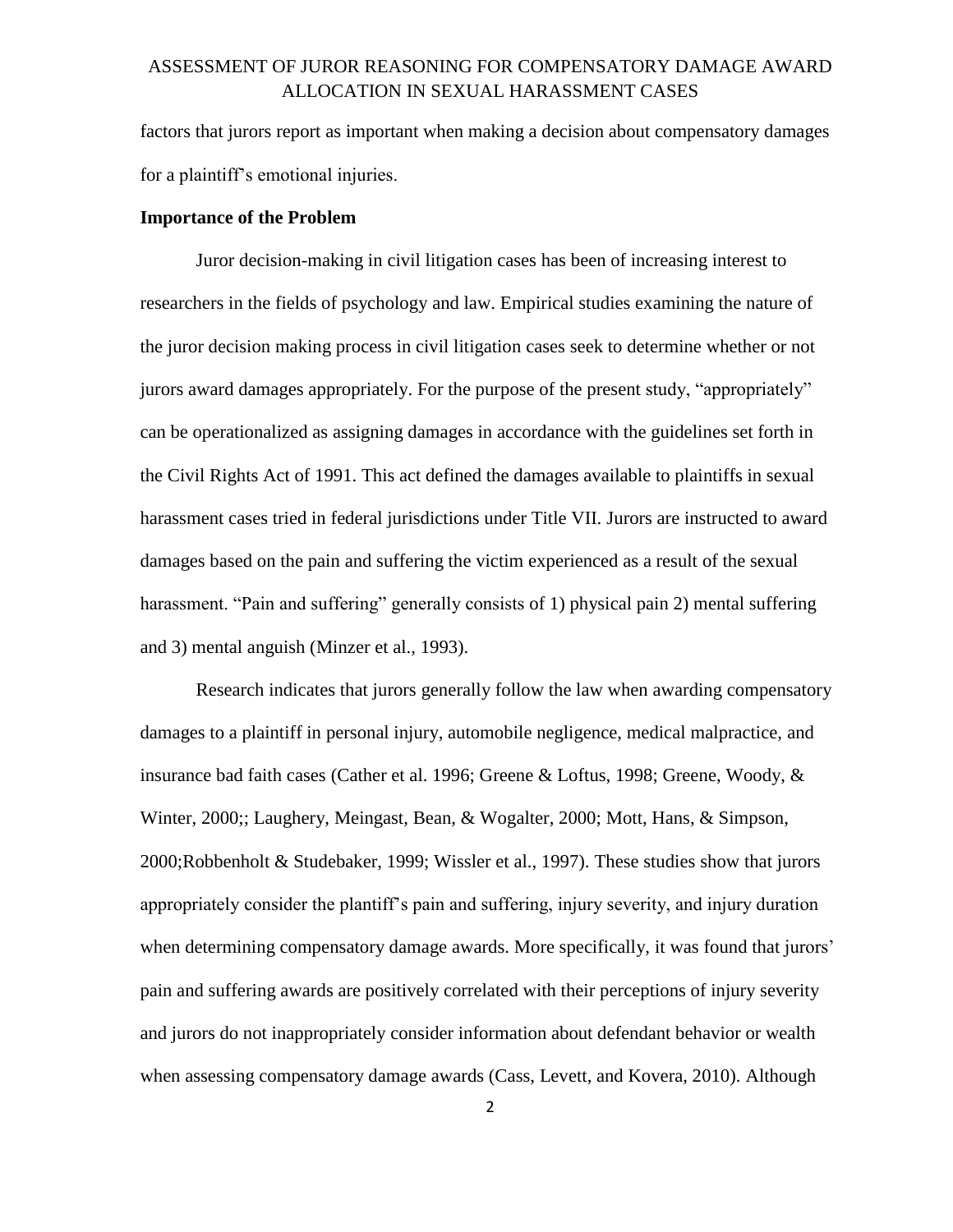these studies show that jurors tend to award compensatory damages appropriately in most types of civil litigation cases involving physical harm, few studies have examined the factors determining compensatory damage awards in civil litigation cases where the plaintiff experiences emotional distress as a result of the defendant's behavior. Fewer studies still have looked at how jurors confer compensatory damages in sexual harassment cases specifically (Goodman–Delahunty, 1999; Kovera & Cass, 2002; Cass, Levett, & Kovera, 2010). Although jurors receive instructions on appropriate factors to consider when determining compensatory damages, researchers have shown that some jurors still find the task to be difficult because of the lack of clear guidelines allowing plaintiffs to recover damages for emotional distress in addition to the inherent ambiguity of the task (Geistfield, 1995; Greene & Loftus, 1998; Sunstein & Shih, 2003; Vidmar, 1993).

#### **Damages in Sexual Harassment Litigation**

Civil lawsuits brought on by plaintiffs serve the primary purpose of seeking compensation from the defendant for alleged harm. Assuming defendants are found liable, they could be required to pay two different types of monetary damages to the plaintiff: compensatory damages and punitive damages (Hastie, Schkade, & Payne, 1999). Punitive damages are sanctioned if the defendant "engaged in a discriminatory practice or discriminatory practices with malice or with reckless indifference to the federally protected rights of an aggrieved individual" (Sharkey, 2003). Alternatively, compensatory damages are intended to compensate the plaintiff for any type of "future pecuniary losses, emotional pain, suffering, inconvenience, mental anguish, loss of enjoyment of life, and other nonpecuniary losses" which occurred as a result of the defendant's behavior (42 USC sec. 1981a(b)(1)). Juror instructions on awarding compensatory damages indicate that the juror should consider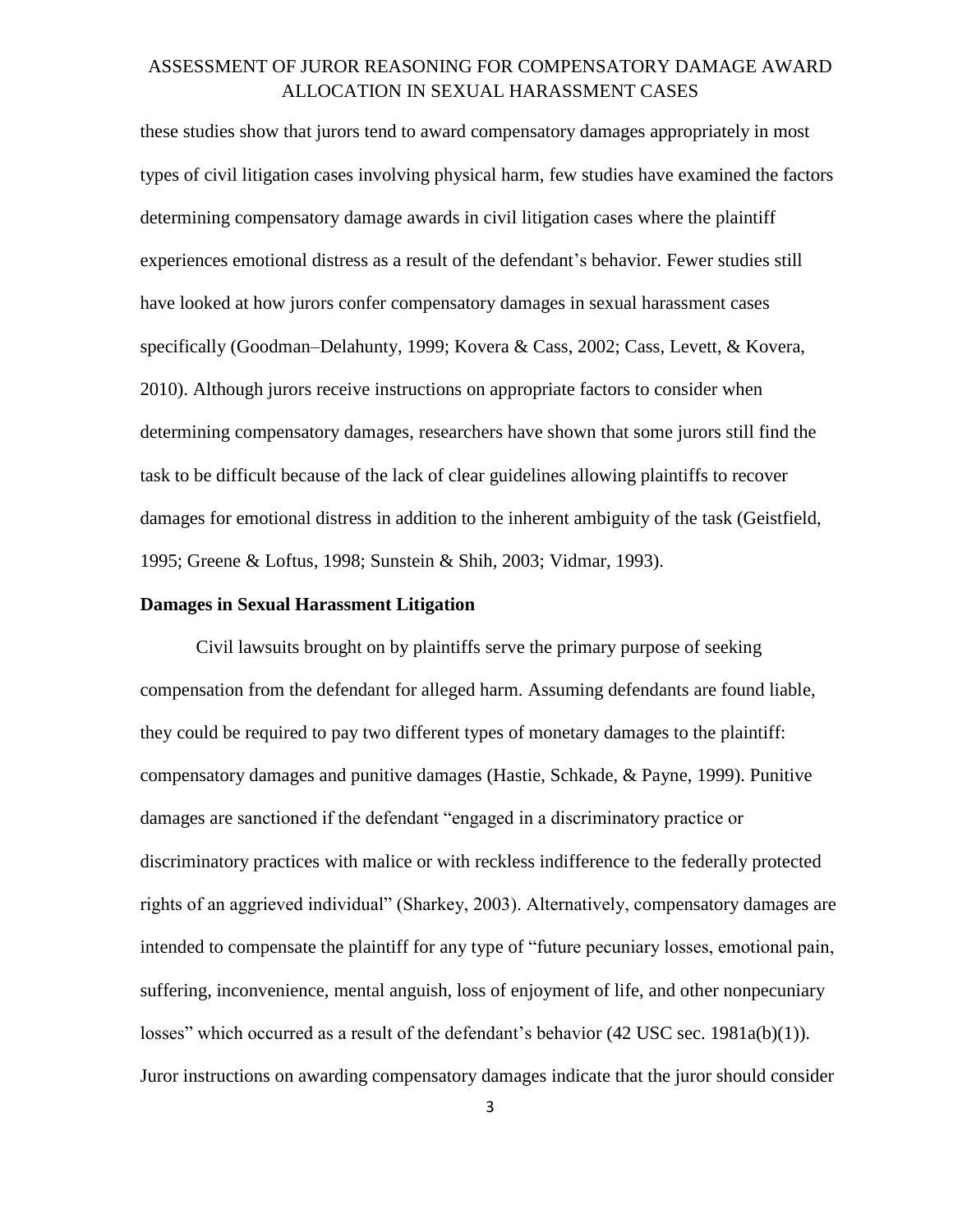the extent of pain and suffering the plaintiff experienced as a result of the defendant's actions when allocating a monetary sum. Therefore, jurors should award compensatory damages only in cases where the plaintiff suffered harm, regardless of the nature of the defendant's actions. However, recent research indicates that jurors often do not award compensatory damages appropriately in sexual harassment cases (Cass, Levett, & Kovera, 2010). These researchers found that jurors allocated higher compensatory damages when the plaintiff was a victim of severe rather than mild harassment, even though the level of psychological harm experienced by the plaintiff did not differ across conditions. Other studies have found that jurors in sexual harassment cases may even allocate damages randomly (Sunstein & Shih, 2003).

#### **Juror Empathy and Damages**

With the exception of gender (Cass, Levett, & Kovera, 2010), no studies have examined how juror characteristics influence the amount of compensatory damages jurors award to a plaintiff. Although several studies have examined the way in which juror characteristics determine sexual harassment case verdicts (e.g. Goodman-Delahunty, 2000; Gutek & O'Connor, 1995), researchers have yet to explore how juror characteristics influence compensatory damage award allocation in these cases. It is common lore among attorneys that jurors who are able to empathize with the plaintiff will award higher monetary damages. As such, plaintiffs' attorneys often choose jurors in the voir dire process who share similar experiences with the plaintiff as it relates to the subject matter of the case. Thus, in sexual harassment cases, attorneys for the plaintiff are likely to choose jurors who have negative attitudes toward sexual harassment. While no research has been conducted on this particular topic, we expect that having a negative attitude toward sexual harassment implies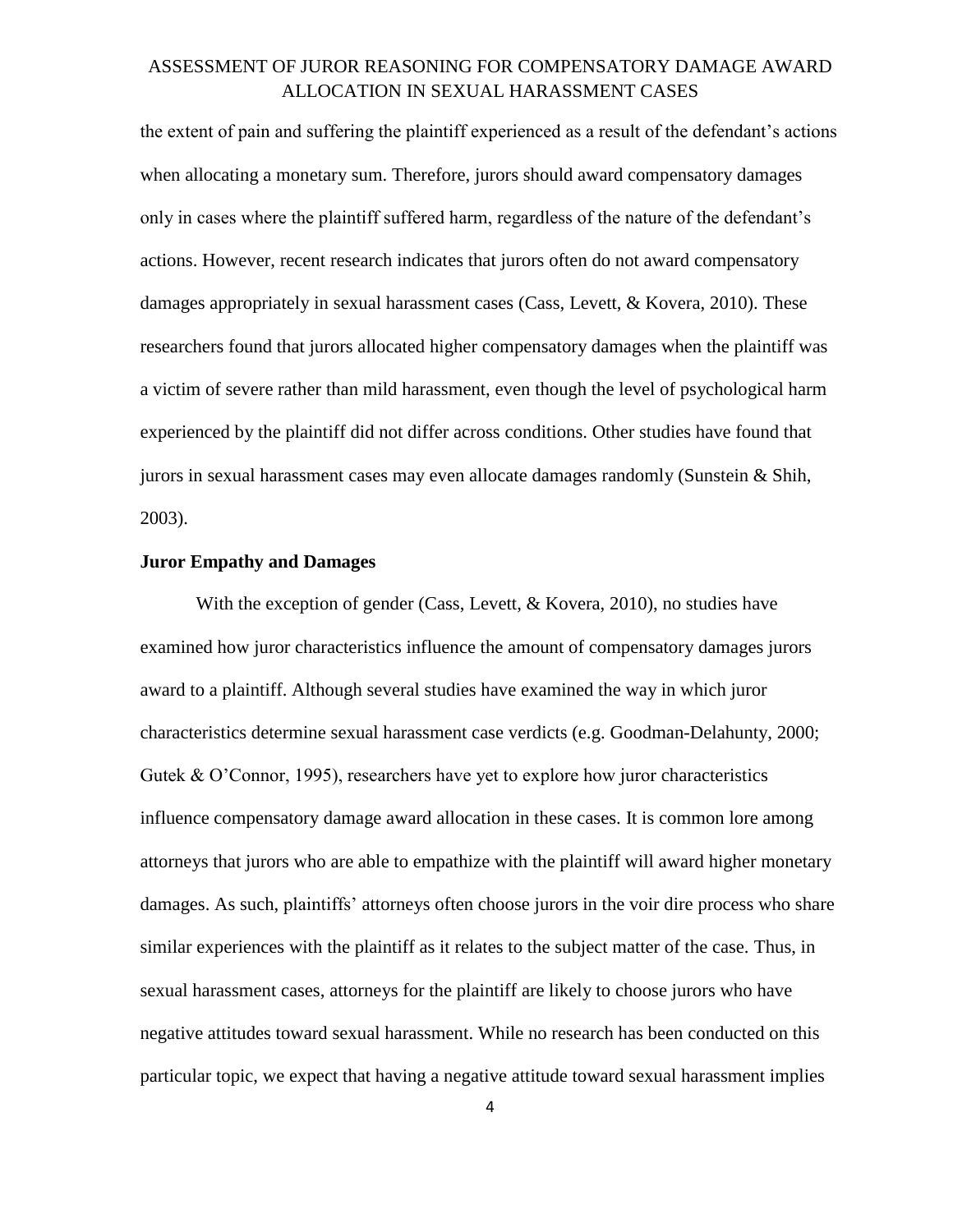that a juror is likely to be more empathic toward a victim of sexual harassment. Therefore, we hypothesize that jurors with negative attitudes toward sexual harassment will be better able to empathize with the plaintiff and will thus award higher compensatory damages.

Although no empirical support exists in this area specifically, it seems logical that jurors who have a negative attitude toward sexual harassment would be more inclined to award higher compensatory damages to a plaintiff who was also a victim of sexual harassment based on recent research conducted on the topics of empathy and empathic concern. Empathy can be defined generally as an affective state that is elicited by the observation or imagination of another person's affective state (De Vignemont and Singer, 2006). Empathy can be the result of conscious thought processes as well as largely uncontrolled, automatic processes (Van Lange, 2008). Perspective-taking is the notion that an individual can view and interpret a situation in the same way that another person interprets the same situation. The notion of perspective-taking is also central to construct of empathy because individuals should be able to see things the way others see them in order to be able to fully empathize with another person (Van Lange, 2008).

Research has demonstrated that empathy is elicited when the perception of another person's behavior automatically activates representations of personal experiences associated with that behavior (Goubert, et al., 2005). Further, researchers have found that when an individual has experienced the same life events as the target of empathy, the individual expresses greater empathic concern for the target of empathy (Hodges et al., 2010; Batson et al. 1996; Barnett, Tetreault, & Masbad, 1987). More specifically, studies have shown that empathy actually activates altruistic motivation and causes individuals to act in ways that will benefit the target of empathy (Batson, 1991; Batson, 1998; Van Lange, 2008). It can be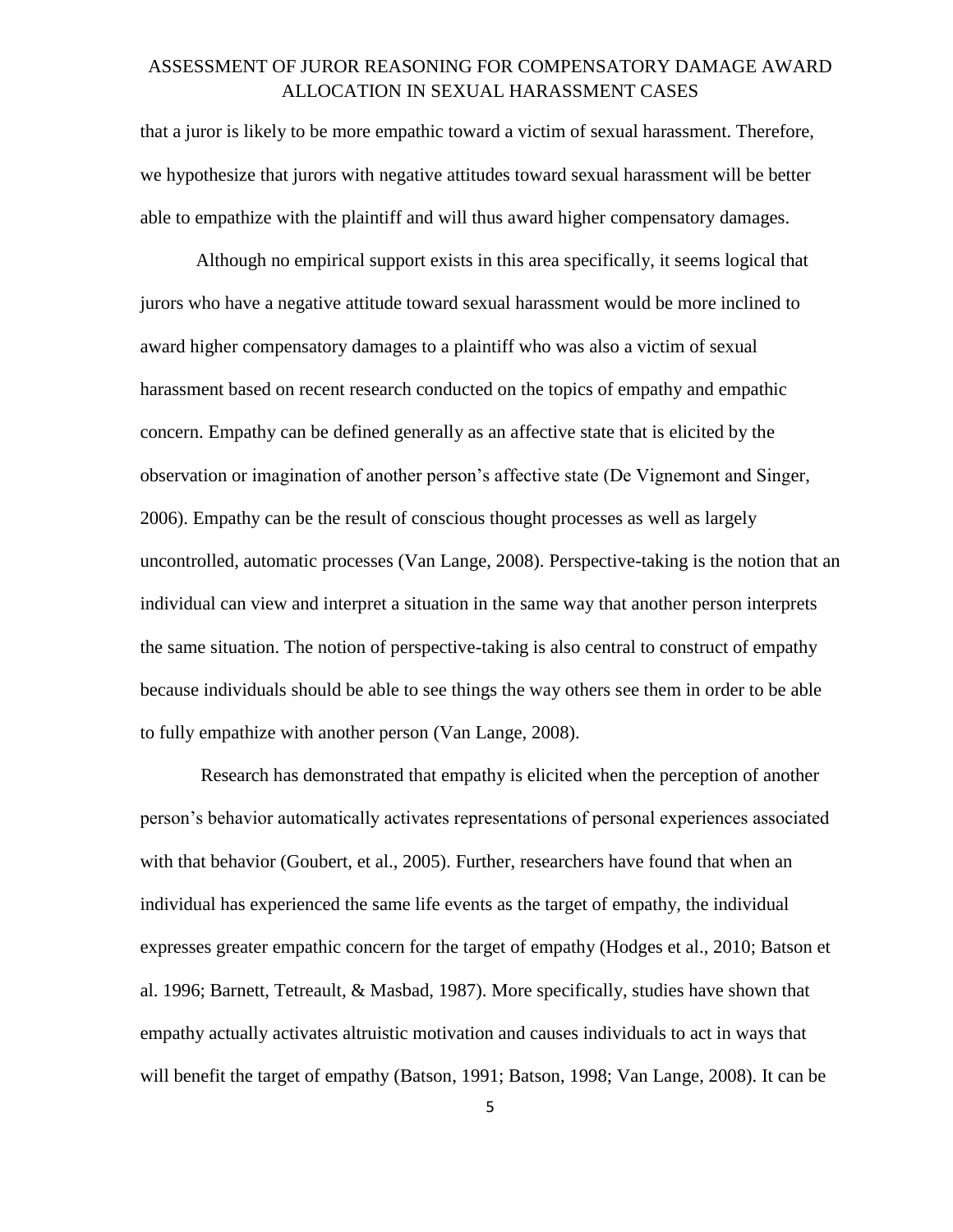inferred from this line of reasoning that jurors who demonstrate empathic concern for plaintiffs in a civil litigation context might be more likely to award them higher sums of money based on a motivation to demonstrate altruistic behavior. As such, it will be important to examine the way in which juror attitudes toward sexual harassment affects juror empathic concern for the plaintiff and how that relates to the amount of compensatory damages jurors award to the plaintiff in a sexual harassment civil litigation context.

#### **Limitations in existing research on juror decision-making**

To this author's knowledge, only two studies have examined the process by which jurors assign damages in sexual harassment cases. Cass, Levett, and Kovera (2010) investigated the ways in which sexual harassment severity as well as the way in which an organization handles sexual harassment in the workplace influenced damage awards. The severity of sexual harassment as well as the organizational response were manipulated in this study, while the level of psychological harm to the victim was held constant. The authors cited mixed results, suggesting that jurors sometimes award damages in a legally appropriate manner, and sometimes do not. This study was a follow up to a study conducted by Kovera and Cass (2002), which examined the role that expert psychological testimony may play in sexual harassment litigation. The authors reviewed relevant psychological literature on jury decision making in sexual harassment cases, and concluded that "there is little empirical research examining how jurors make decisions about psychological damage in any context or investigating how jurors award any type of damages in sexual harassment cases" (2002).

While studies have examined some factors associated with juror awards of compensatory damages in sexual harassment cases, there are still several facets of damage award assignment that have yet to be examined. For example, studies on damage award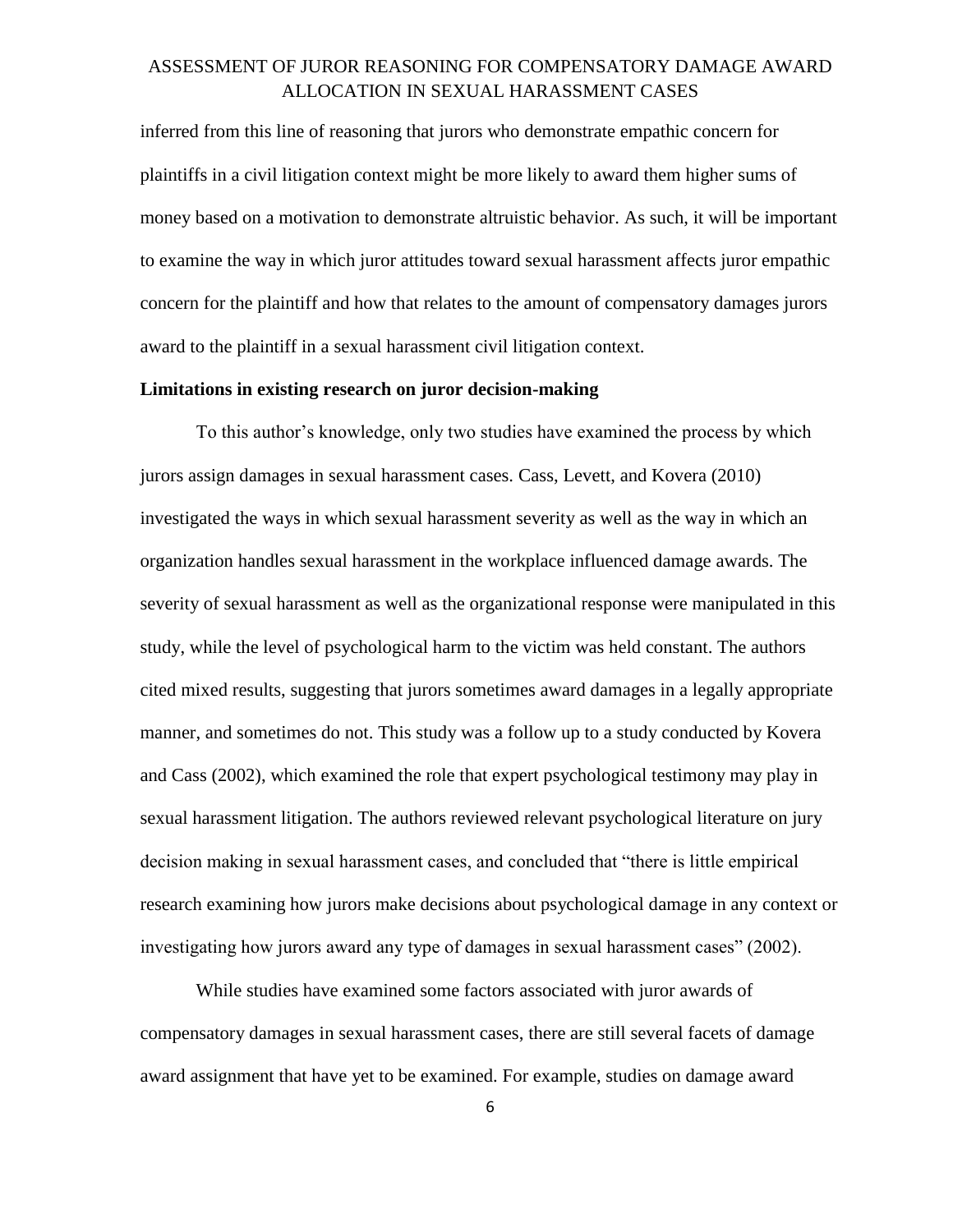allocation typically request that participant jurors confer both punitive and compensatory damages to the plaintiff. In order to more effectively tease apart juror factors involved in compensatory damage award determination, it is necessary to examine whether or not jurors are able to allocate compensatory damages in line with jury instructions if they are told explicitly that punitive damages have already been awarded. Consequently, in the current study, jurors were informed that punitive damages had already been determined, and their task was to assign a monetary value to compensate for the emotional distress that the plaintiff suffered.

Further, to this author's no knowledge, no research exists analyzing juror's qualitative responses to questions regarding reasoning behind compensatory damage award assignment. Previous studies have analyzed whether or not certain factors influence decision-making in damage award allocation, but these factors were typically pre-selected by the researchers and participants were asked to determine to what extent each factor contributed to the compensatory sum awarded to the plaintiff (Cass, Levett, & Kovera, 2010; Woody, 2008).

Finally, researchers have yet to examine the way in which juror attitudes toward sexual harassment influences amount of compensatory damages awarded to the plaintiff. An examination of juror attitudes linked to compensatory damage award assignment is warranted in order to determine the factors which affect juror decision-making processes in sexual harassment cases. These analyses will provide litigators with insight into the thought processes jurors use in allocating awards, which can potentially aid in the voir dire process. The lack of research on the way in which juror attitudes toward sexual harassment and juror ability to empathize with the plaintiff affect compensatory damage award allocation represents a gap in the jury behavior literature.

7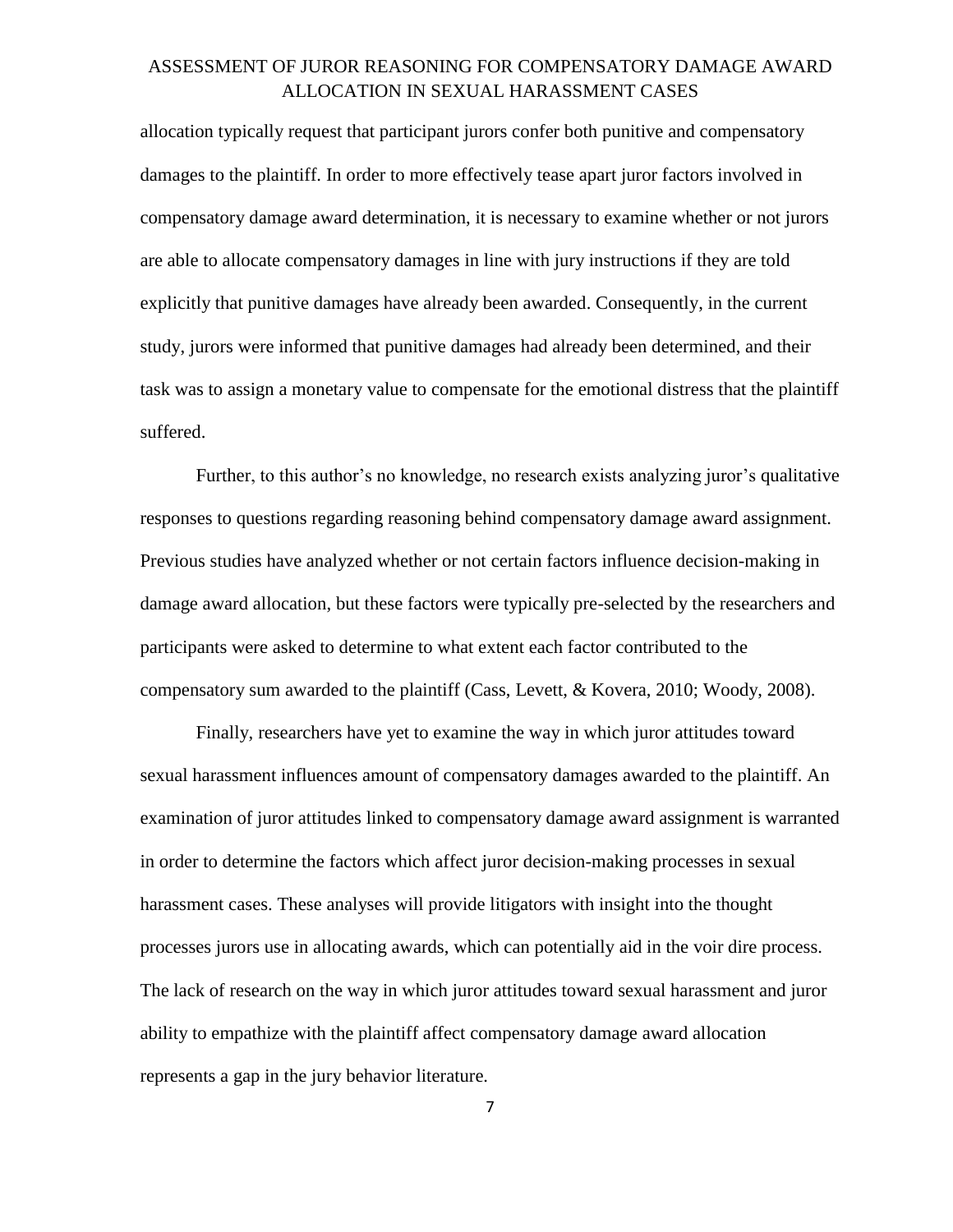#### **The current study**

The aim of the present study is to determine how characteristics of the juror, and juror reasoning about compensatory damage award allocation influence damage award assignment in a sexual harassment civil litigation context while improving upon some of the limitations of prior research. Jury eligible participants were asked to assume the role of a juror in a simulated sexual harassment case. Participants were randomly assigned to read one of nine sexual harassment case scenarios and subsequently asked to allocate compensatory damages to the plaintiff with the knowledge that the defendant's liability had already been established. Within the case scenarios, the severity of psychological injury experienced by the plaintiff varied (mild, moderate, and severe) as did the plaintiff's psychological history (preexisting psychological difficulties, concurrent psychological stressors, or preexisting psychological difficulties combined with concurrent psychological stressors). In addition to demographic and background information, prior experience with sexual harassment, attitudes toward sexual harassment, and previous experience with the legal system were assessed. Participants then completed a post-case questionnaire in which they were asked to provide qualitative answers to the following questions: "1. What factors were important in making your decision about the plaintiff's emotional injuries?" and "2. Describe how you approached assigning a monetary value to emotional distress."

The present study will explore the way in which juror attitudes toward sexual harassment influence the amount of compensatory damages jurors confer to a plaintiff. Specifically, the study will seek to determine whether juror use of empathy in compensatory damage award allocation will mediate the relationship between juror attitude toward sexual harassment and the amount of damages jurors assign to the plaintiff. Juror use of empathy in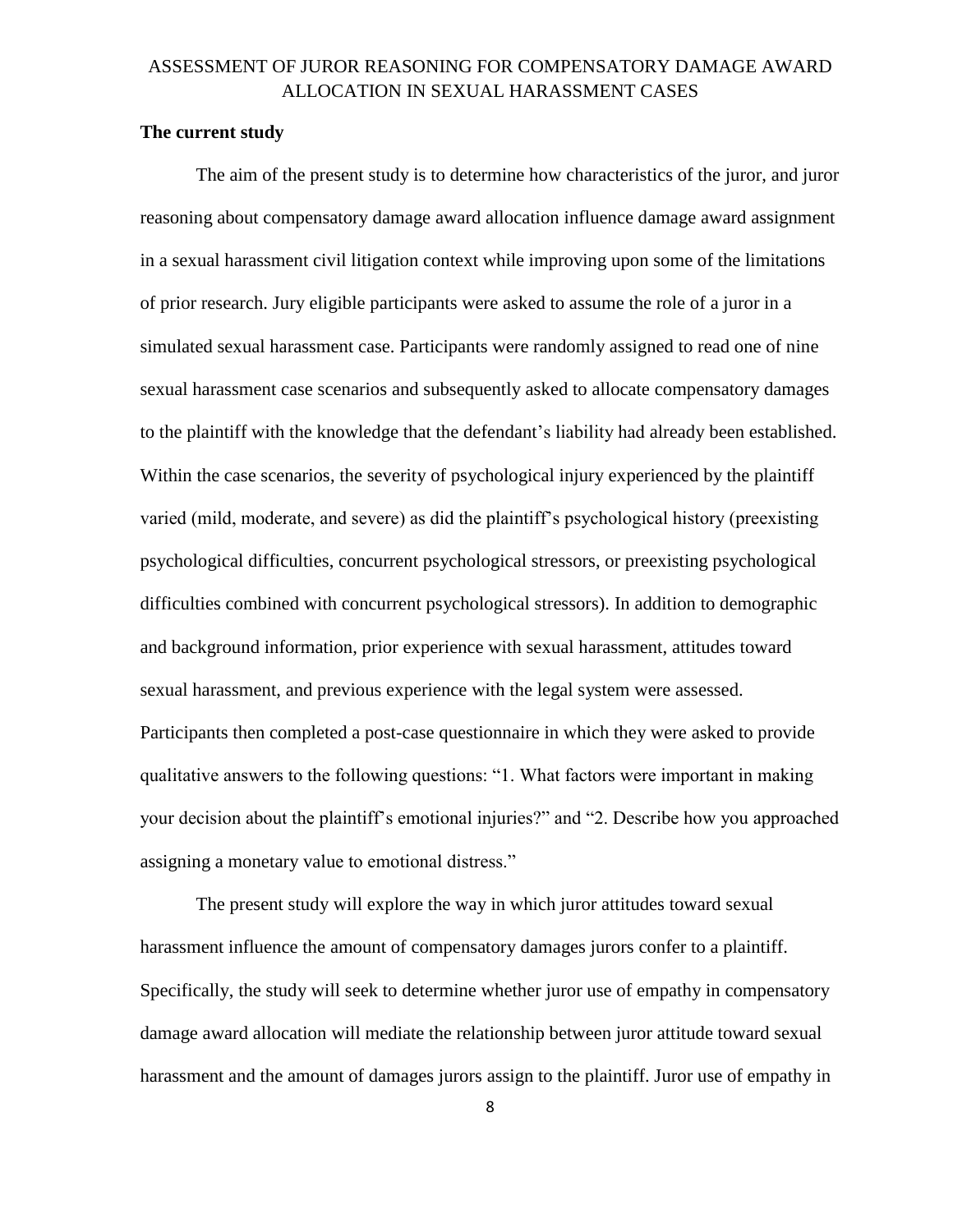damage award allocation will be measured by examining juror responses to the qualitative questions from the post-case questionnaire (1. What factors were important in making your decision about the plaintiff's emotional injuries?" and "2. Describe how you approached assigning a monetary value to emotional distress."). For the purpose of this study, responses will be coded as "empathic" if there is evidence that the mock juror based his or her damage award amount in full or in some part on the notion that he or she understood and shared the feelings of the victim. This can be demonstrated by the juror's report showing a change in his or her own affective state based on an imagination of the victim's affective state or by the juror indicating that he or she determined a damage award amount by attempting to take the perspective of the victim. Juror attitude toward sexual harassment will be measured using The Sexual Harassment Attitude Scale (Mazer & Percival, 1989), which is a self-report measure designed to assess attitudes toward sexual harassment. These procedures are described in more detail below.

We hypothesize that the use of empathy in the allocation of compensatory damage awards will mediate the relationship between juror attitude toward sexual harassment and amount of damages awarded to the plaintiff (see Figure 1).

#### **Jury Simulation Research**

It is of importance to note that the research presented here is part of a jury simulation study. In the past, there have been divergent views on the ecological validity of jury simulation studies. Researchers have argued against the use of this type of study citing arguments such as 1) simulation studies use participants that do not reflect an actual jury panel and 2) simulation studies involve incomplete trial procedures (Dunn, 2002)., These arguments can be refuted in large part with a review of previous jury simulation research.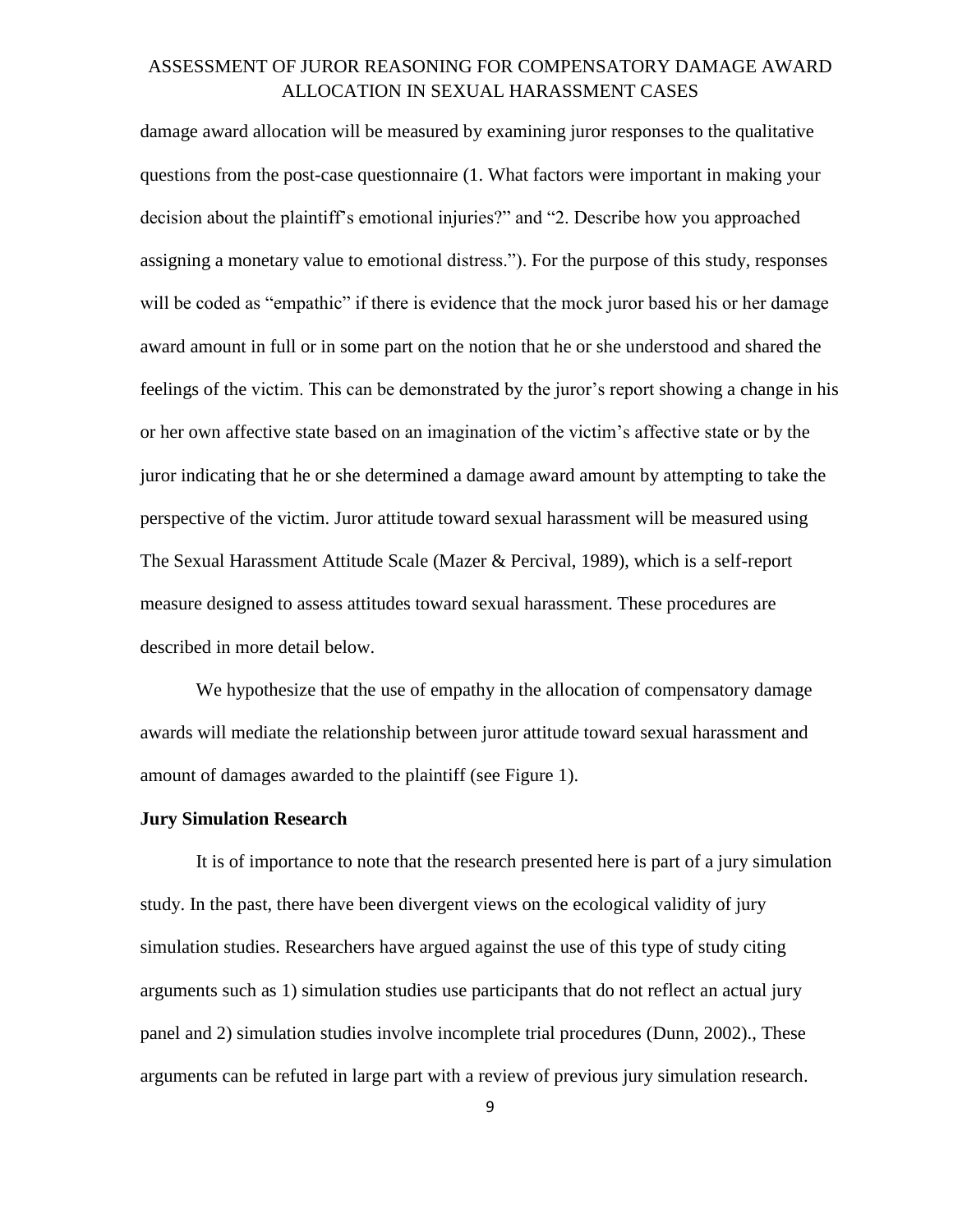With regard to whether or not simulation studies reflect an actual jury panel, the vast majority of researchers have not found significant differences between the results of student juries and jury eligible citizens (Hosch, Culhane, Tubb, & Granillo, 2011; Zickafoose  $\&$ Bornstein, 1999). The second concern regarding incomplete trial procedures is applicable to this particular study, as the participants were requested to award only compensatory damages rather than compensatory and punitive damages, which would be the case in a true trial setting. However, designing the experiment in this way allowed for increased internal validity. In this way, jury simulation studies allow for the assignment of causation, whereas field research typically forfeits such experimental control in favor of greater ecological validity (Bornstein & McCabe, 2005).

#### **Methods**

#### **Participants**

 $N = 353$  students enrolled in undergraduate psychology courses at a large public Southwestern university. Only jury qualified participants were utilized in the analyses. Jury qualification requires that participants be at least 18 years of age, have citizenship in the United States of America, and have a driver's license or are registered to vote. Based on these exclusionary criteria, 23 participants were excluded for not being jury qualified and another 15 participants were excluded for not specifying a specific dollar value for damages resulting in a final sample of 315 participants for data analysis.

#### **Measures**

*Pre-Case Questionnaire.* A 33-item questionnaire, developed for the current study, was used to collect demographic and background information about the participants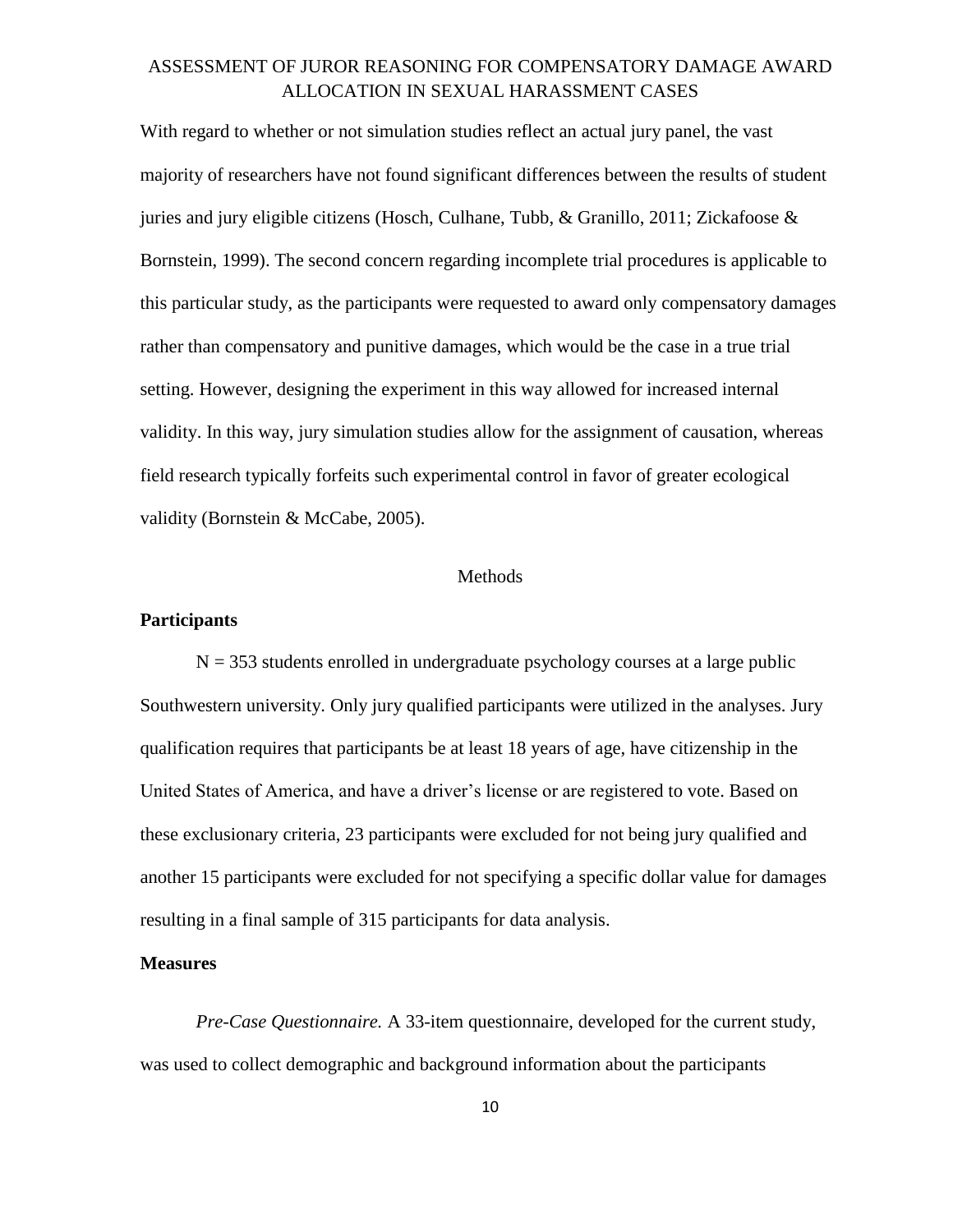(Appendix A). Demographic and background information included variables such as age, ethnic categorization, work status (part-time vs. full-time), type of job, gender, education, religious affiliation, number of children, and litigation history. Participants were asked about any history of assault (sexual or physical), sexual harassment, and psychiatric treatment.

One hundred and two participants indicated that they had been a victim of a crime, 39 had been the victim of sexual assault, 73 had someone close to them sexually victimized, 82 had received mental health services, 44 had received a psychiatric diagnosis, and 90 had someone close to them receive a psychiatric diagnosis. With regard to legal involvement, 7 participants had served on a jury, 17 had been involved in a lawsuit themselves, 50 had family members who have been involved in a lawsuit, 26 had made a claim for damages themselves, and 24 had family members who have made a claim for damages. 66 participants reported that they had been sexually harassed in the workplace, and 64 participants indicated that they had worked in a hostile work environment. Further, 43 participants indicated that someone close to them had been sexually harassed in the workplace, and 64 participants reported that someone close to them had worked in a hostile work environment.

*Case Scenarios.* The case scenario developed for this study involved a claim for emotional injuries in the context of a sexual harassment lawsuit (Appendix B). The case had nine distinct versions reflecting combinations that vary the severity of psychological injury experienced by the plaintiff as well as whether or not the plaintiff had preexisting or concurrent psychological difficulties at the time of the sexual harassment (see Appendix C) : Scenario 1: preexisting psychological difficulties and mild symptomatology; Scenario 2: preexisting psychological difficulties and moderate symptomatology; Scenario 3: preexisting psychological difficulties and severe symptomatology; Scenario 4: concurrent stressors and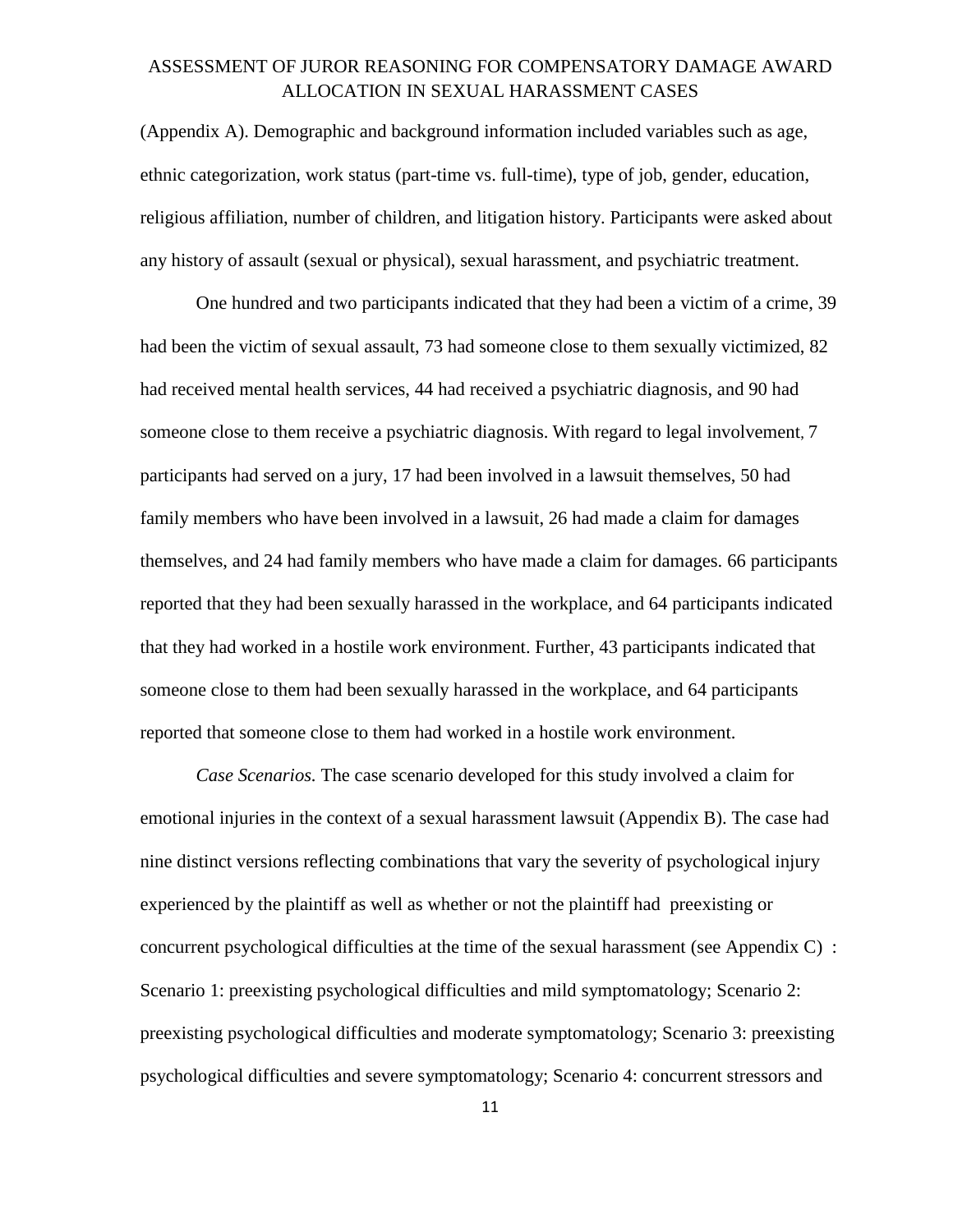mild symptomatology; Scenario 5: concurrent stressors and moderate symptomatology; Scenario 6: concurrent stressors and severe symptomatology; Scenario 7: preexisting psychological difficulties and concurrent stressors with mild symptomatology; Scenario 8: preexisting psychological difficulties and concurrent stressors with moderate symptomatology; and Scenario 9: preexisting psychological difficulties and concurrent stressors with severe symptomatology. The nine case scenarios contained the same facts, and varied only due to manipulations of injury severity and preexisting or concurrent psychological stressors. Because previous research has shown that the size and financial state of organizational defendants affect jurors' allocation of damage awards, the defendant in the case scenario was purposely described in ambiguous terms (Bornstein, 1994; Vidmar, 1993).

*Sexual Harassment Attitude Scale*. The Sexual Harassment Attitude Scale (SHAS, Mazer & Percival, 1989) is a self-report measure assessing attitudes toward sexual harassment. The SHAS asks respondents to indicate their degree of agreement (on a fivepoint scale from *Strongly Agree* to *Strongly Disagree* with statements reflecting attitudes about sexual harassment (Mazer & Percival, 1989). See Appendix F.

*Post-Case Questionnaire.* After reading the case scenarios, participants were provided with sample jury instructions for damage awards and asked to make several judgments related to the case scenario they read (Appendix D). The jury instructions were revised for the purpose of this study from the  $5<sup>th</sup>$  Circuit Pattern Jury Instructions (Civil): 15.1, 15.5 and 77.01 reprinted in Modern Federal Jury Instructions (Sand, Sieffert, Loughlin, Reiss, & Batterman, 2001) and the Texas Pattern Jury Charges: PJC 65.3 (Committee on Pattern Jury Charges of the State Bar of Texas, 2000). Participants were informed that the defendant had already been found liable for the plaintiff's injuries and that their task was to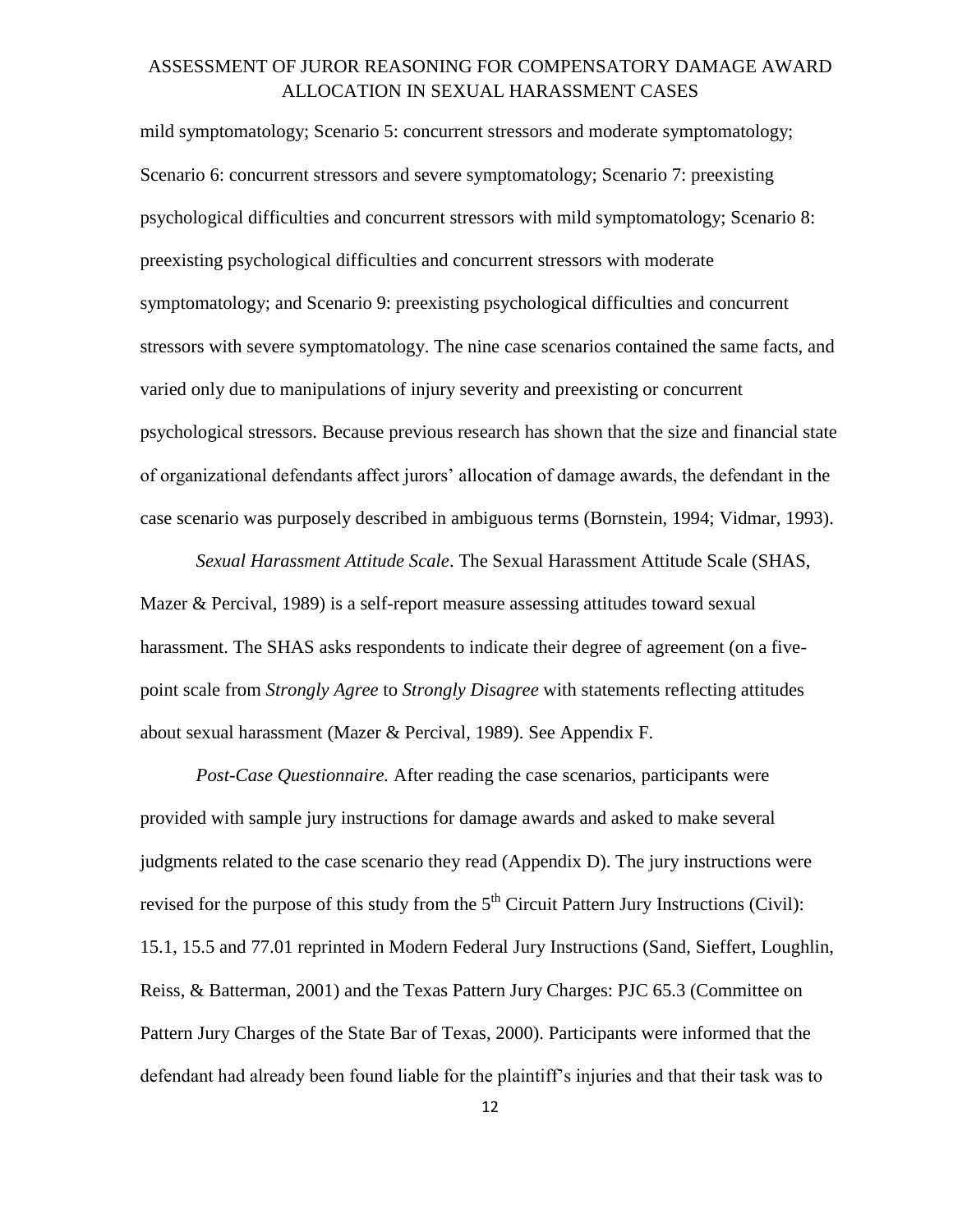assess the amount of compensatory damages, if any, to be awarded to the plaintiff for her emotional injuries (i.e., emotional distress, mental anguish). Participants also were informed that the plaintiff had already received damages for medical costs, lost wages, and all other types of damages not included in emotional distress. One additional measure, the Sexual Experiences Questionnaire (SEQ) (Fitzgerald et al., 1988), was administered to participants as part of the larger study on jury decision-making in sexual harassment litigation, but was not utilized in the current study. See Appendix G.

#### **Procedure**

Participants were recruited by research assistants from undergraduate psychology courses. After obtaining informed consent, participants were asked to complete a pre-case questionnaire containing demographic and life experience information. Participants then read one of nine case scenarios developed for this study. After reading the case scenario, participants completed a post-case questionnaire in which they were asked to assign a monetary value to the plaintiff's emotional distress and report on which factors they employed to arrive at their compensatory damage award. Participants were debriefed after their participation. Participants received one hour of experimental credit for their participation in the study.

#### *Data coding*

A coding system was developed to analyze participants' qualitative responses to the following questions presented in the Post-Case Questionnaire: "1. What factors were important in making your decision about the plaintiff's emotional injuries?" and "2. Describe how you approached assigning a monetary value to emotional distress." After a review of the data, it was apparent that the answers to each of these questions were generally similar within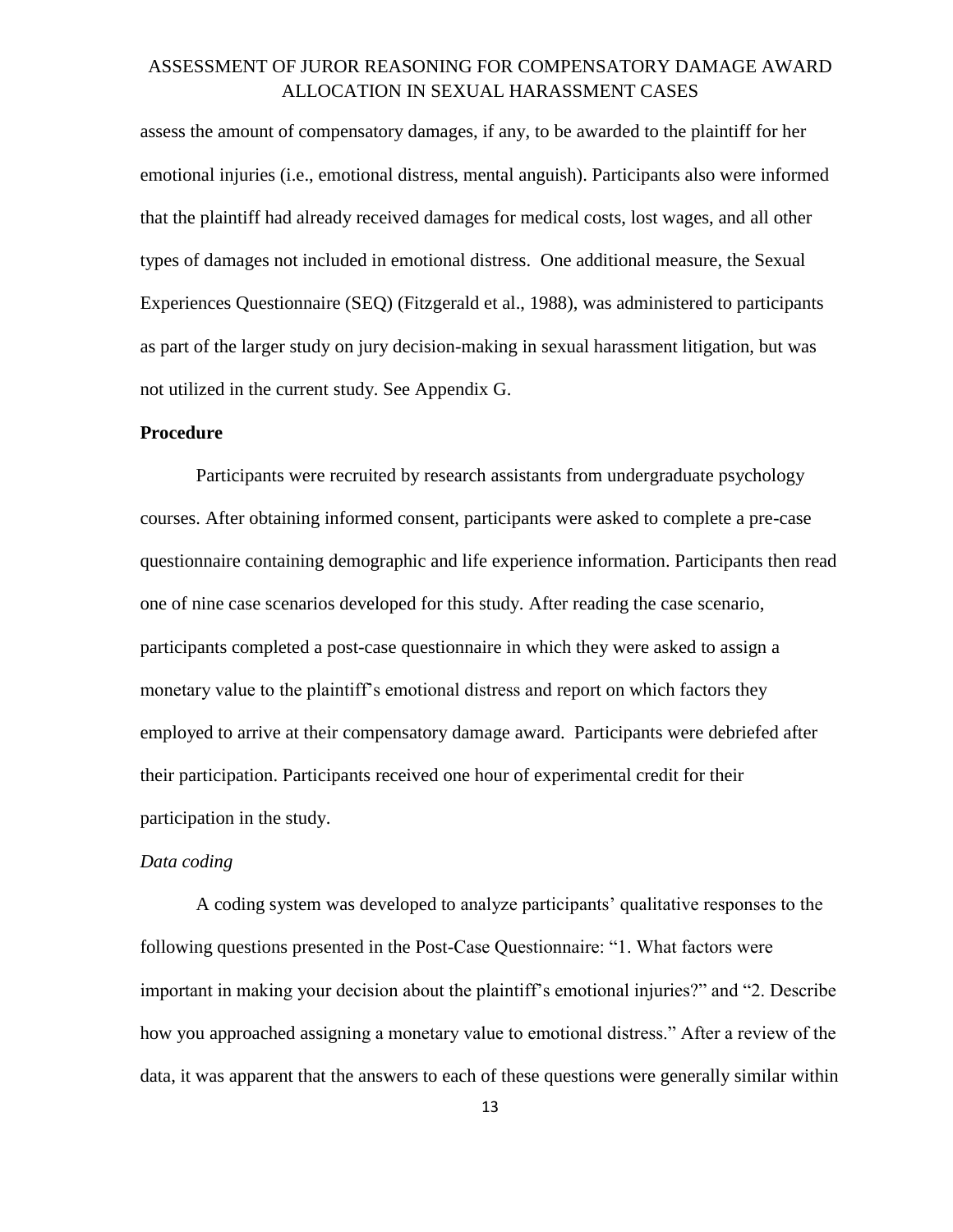participant response sets. Therefore, the two responses for each participant were treated as one response and coded in the following manner.

All responses were coded to determine the presence (1) or absence (0) of the following reasons for compensatory damage award allocation: 1. Arbitrarily / Guesswork, 2. To blame the company (XYZ), 3. To blame the defendant, Mr. Smith, 4. To recuperate lost wages, 5. To compensate for loss of future earnings, 6. To compensate for medical expenses, 7. To compensate for mental health expenses, 8. Do not feel that the victim should be compensated for emotional distress, 9. Victim should be compensated very little for emotional distress, 10. Based on the fact that both parties are at fault, 11. Based on emotional distress (empathy mentioned), 13. Blank / no answer 14. Irrelevant / nonsensical, 15. Damage amount mitigated by the fact that the victim had preexisting psychological conditions, and 16. Damage amount increased by the fact that the victim had preexisting psychological conditions. Response category 11 (Based on emotional distress, empathy mentioned) is the category of interest for the meditational analysis in this study.

Each of the coding variables represents the participants' self reports about the rationale they employed in arriving at this damage amount. Fifteen coding categories were developed so as to ensure the codes encompassed all types of participant responses. See Appendix E for operational definitions of each of the coding variables. To assess for interobserver agreement, two research assistants each coded twenty percent of the data, or 63 responses, using the coding categories established by the author. The participant numbers coded by the research assistants were selected using a random number generator. Percentage agreement was calculated to determine level of interobserver agreement with regard to the coding variable of interest ("Based on emotional distress – empathy mentioned"). Results of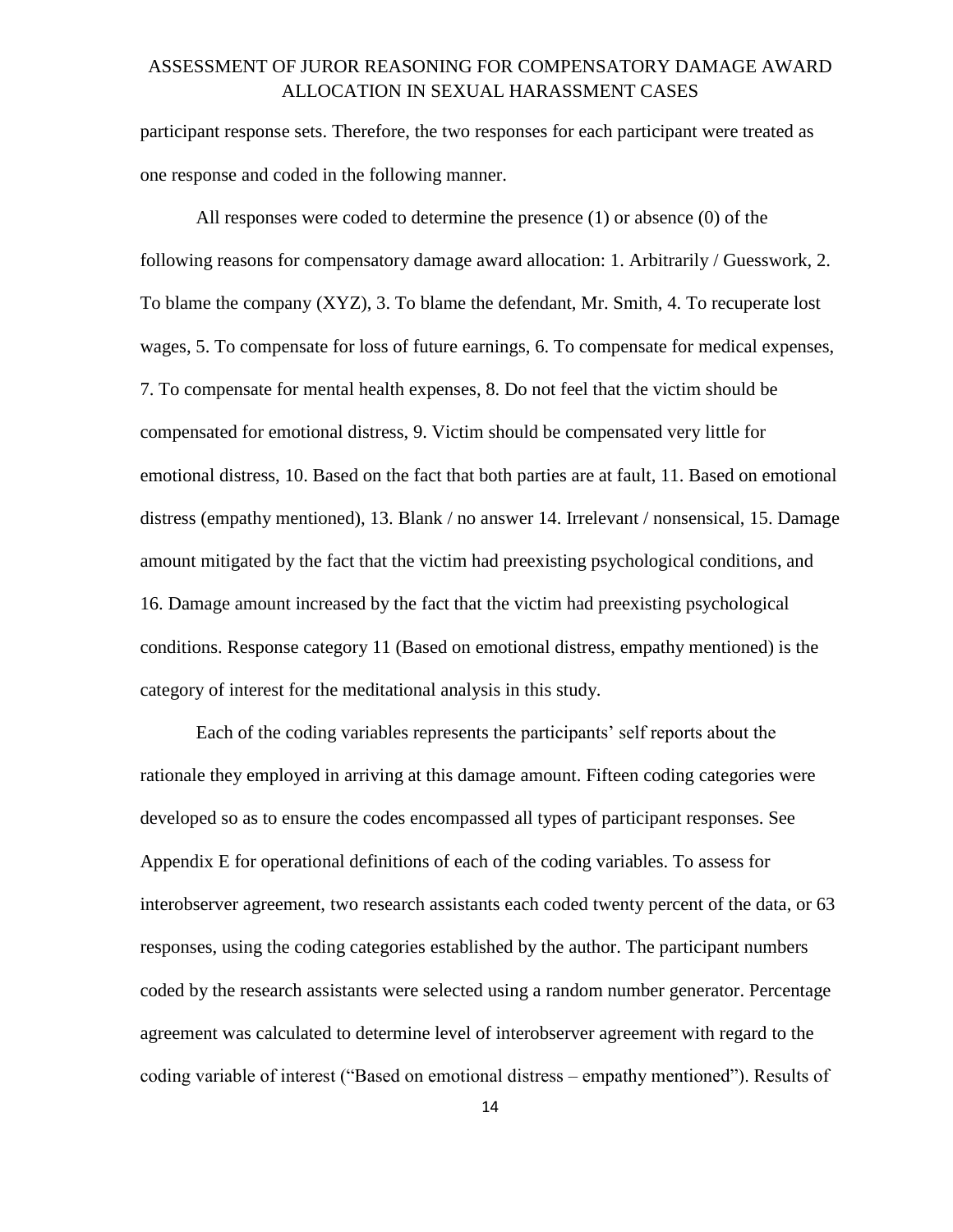these analyses indicated acceptable levels of agreement between the author and the research assistants (85% and 87%) with regard to the variable of interest.

#### Results

#### *Participant characteristics*

The final sample consisted of  $N = 315$  participants ranging in age from 18 to 49 years (*M* = 22.44). The sample consisted of 228 (72.4%) females and 87 (27.6%) males. Participants classified themselves in one of the following ethnic categories: Caucasian (33%), African American (24%), Hispanic (19%), Asian (18%), or Other (6%).

#### *Preliminary Analyses*

Means and standard deviations were computed (see Table 1) as well as correlations among independent and dependent variables (See Table 2). One participant was eliminated from the analyses due to extreme responding (\$200,000,000 damage award) resulting in a total of 314 participants. To examine possible demographic confounds, we computed a oneway ANOVA using race as a predictor of compensatory damage awards We also conducted an independent sample *t*-test to compare males and females on the basis of compensatory damage amounts as well as a correlational analyses to examine the relationship between age and damage awards. All relationships proved to be non-significant, indicating that we did not need to control for any of these demographic variables in subsequent analyses.

As previously stated, the nine conditions of the study manipulated the severity of psychological trauma experienced by the plaintiff as well as the plaintiff's preexisting and concurrent psychological stressors. We collapsed across study condition in all analyses to avoid a possible confounding influence of condition.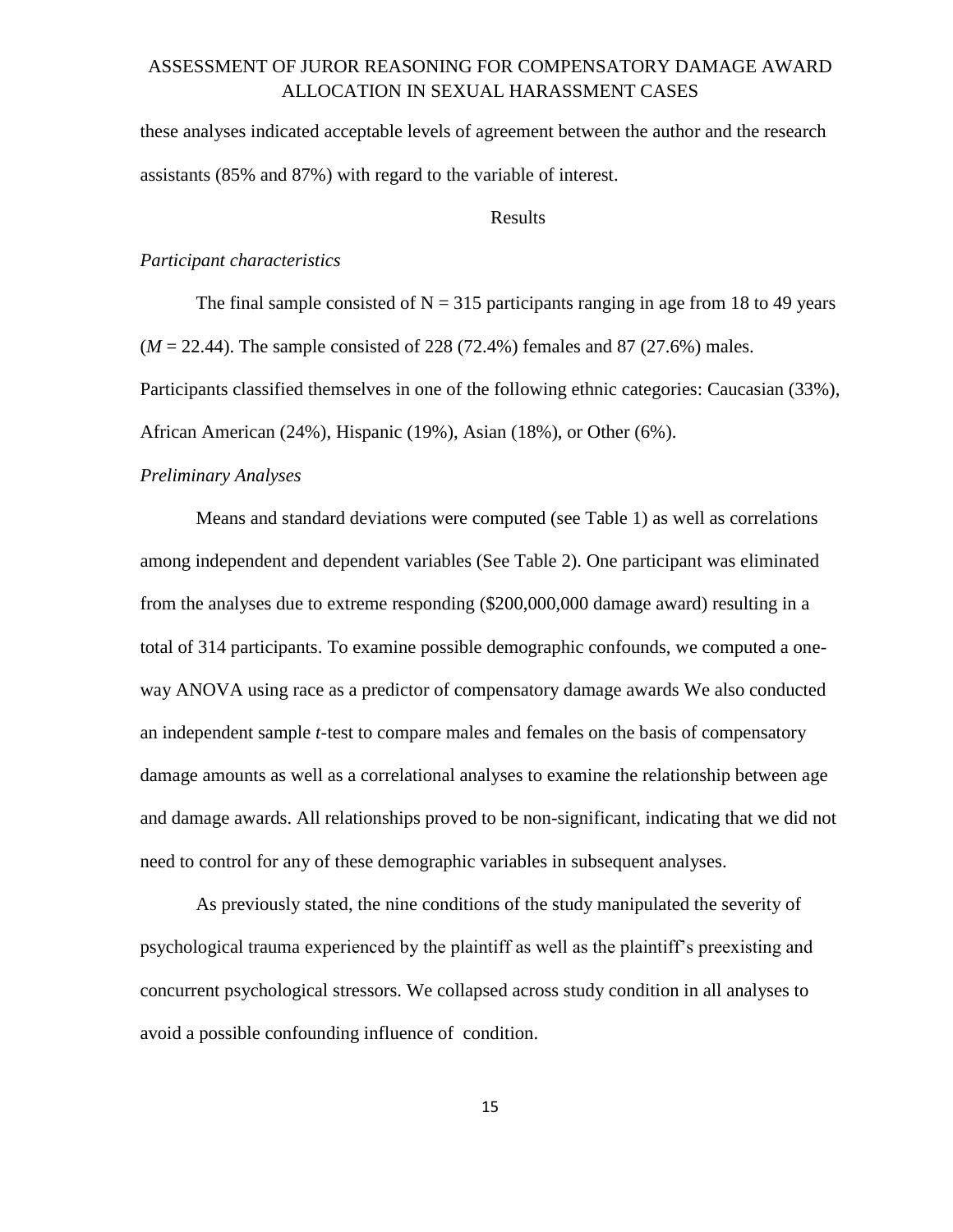*The mediational role of juror empathy in the relationship between juror attitude toward sexual harassment and compensatory damage awards* 

Regression analyses were performed as a prerequisite to the test for mediation using the procedure outlined by Shrout and Bolger (2002). This procedure is a revised version of Baron and Kenny's original guidelines for assessing mediation (1986). In order to prove mediation, the following conditions must be met in a series of regressions: (1) the independent variable should significantly predict the mediator and (2) the mediator should significantly predict the dependent variable and decrease the effect of the independent variable when both the mediator and independent variable are included in the analysis. In the current study, the independent variable was juror attitude toward sexual harassment, the mediator was juror empathy in compensatory damage award allocation, and the dependent variable was damage award amount. We planned to test whether (a) juror attitude toward sexual harassment predicts damage award amount (b) juror attitude toward sexual harassment predicts juror use of empathy in assigning damages, and (c) juror empathy predicts damage award amount and lessens the effect of attitudes toward sexual harassment on damage award amount when entered simultaneously. Total mediation occurs only when the effect of the independent variable is absent once the mediator is included in the model. Partial mediation occurs when the effect of the independent variable is reduced, but not completely eliminated, when the mediator is included in the model.

Before testing for mediation, formal detection-tolerance and the variance inflation factor (VIF) were used to assess multicollinearity. Because multicollinearity was not an issue, with tolerance greater than .2 and a VIF less than 4 (VIF =  $1.032$ ; tolerance = .969), centering the predictor variable was not necessary (Aiken & West, 1991; Holmbeck, 2002).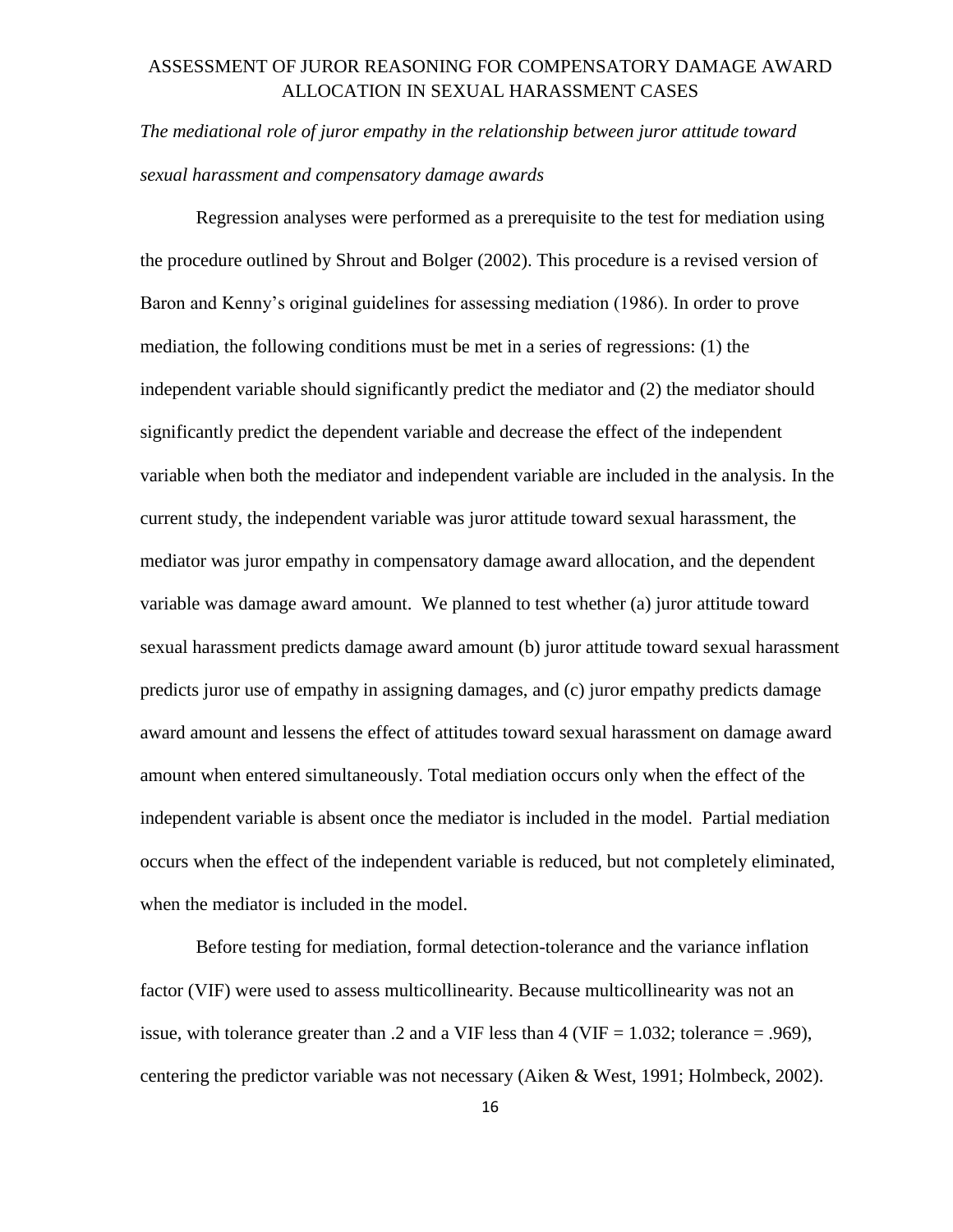To test for the mediational role of juror empathy in the relationship between juror attitude toward sexual harassment and compensatory damage amount, we conducted two regression analyses using compensatory damage award amount, Sexual Harassment Attitude Scale (SHAS) total score, and ratings on the presence or absence of juror empathy according to juror response to the questions: "1. What factors were important in making your decision about the plaintiff's emotional injuries?" and "2. Describe how you approached assigning a monetary value to emotional distress." The regression analysis using juror empathy as the predictor and damage award as the dependent variable proved to be significant ( *b =*.143,  $t(311) = 2561$ ,  $p = .011$ ), as did the regression analysis involving SHAS total score and juror empathy  $(b = .028, \chi^2(311) = 3.939, p = .047)$ . Results of these analyses are presented in Tables 3 and 4. A third regression analysis was conducted using SHAS total score as the predictor and damage award amount as the dependent variable. This analysis proved to significant (*b* .130,  $t(311) = 2.284$ ,  $p = .023$ ). Results are presented in Table 5.

The results of the conditions required in Shrout and Bolger (2002)'s mediational model were met as follows: SHAS total score significantly predicted juror empathy; SHAS total score significantly predicted compensatory damage awards; and, when the mediator (juror empathy) and SHAS total score were entered jointly as predictors of compensatory damage awards, the effect of SHAS total score decreased. See Table 6. Post-hoc probing of the significant mediational model was conducted with the Preacher and Hayes (2008) test of the indirect effect because it, unlike a traditional Sobel test, adjusts for covariates such as study condition, which was previously identified as a potential confound. This macro provides a bootstrap test of the indirect effects of SHAS total score on compensatory damage awards, through the proposed mediator (juror empathy) while taking into account the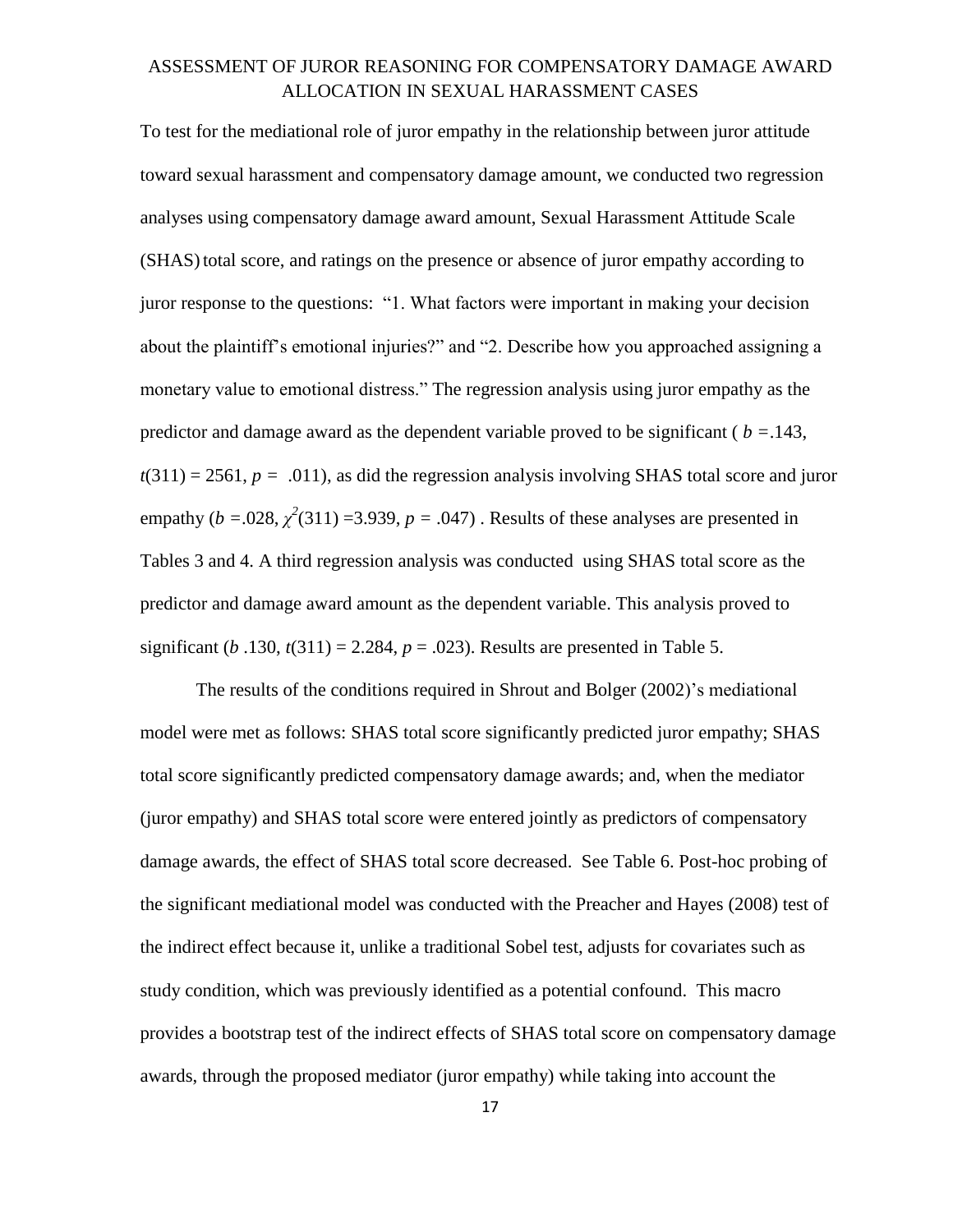aforementioned covariates. In our model, this test confirmed the role of juror empathy as a mediator with the mean of the indirect effect across all bootstrap samples estimated at 1.168 and a resulting confidence interval that did not include 0 ( $CI = .201 - 6.729$ ; Preacher & Hayes, 2008).

The authors conducted post-hoc correlational analyses to examine whether or not a relationship existed between compensatory damage award amount and the other 14 qualitative coding categories (described above in "Data Coding") not examined as part of the hypothesis of the current study. See Table 7. Results of the correlational analyses indicated significant positive correlations between the coding category "To Punish the Defendant" and damage award amount ( $r = .138$ ,  $p = .045$ ). Results were also significant with regard to the coding category "Damage Amount Mitigated by the Fact that the Plaintiff had Preexisting Psychological Conditions" and damage award amount (*r =* .212, *p* = .001). However, follow-up analyses using independent samples t-tests proved non-significant when equal variances were not assumed.

#### Discussion

The present study sought to better understand the role of juror attitudes toward sexual harassment and juror empathy toward victims of sexual harassment in the allocation of compensatory damage awards. In light of previous literature indicating that empathy is elicited when the perception of another person's behavior automatically activates representations of personal experiences associated with that behavior as well as research showing empathy is a central component of altruistic motivation, we sought to examine the role of empathy in the allocation of compensatory damage awards. Further, generally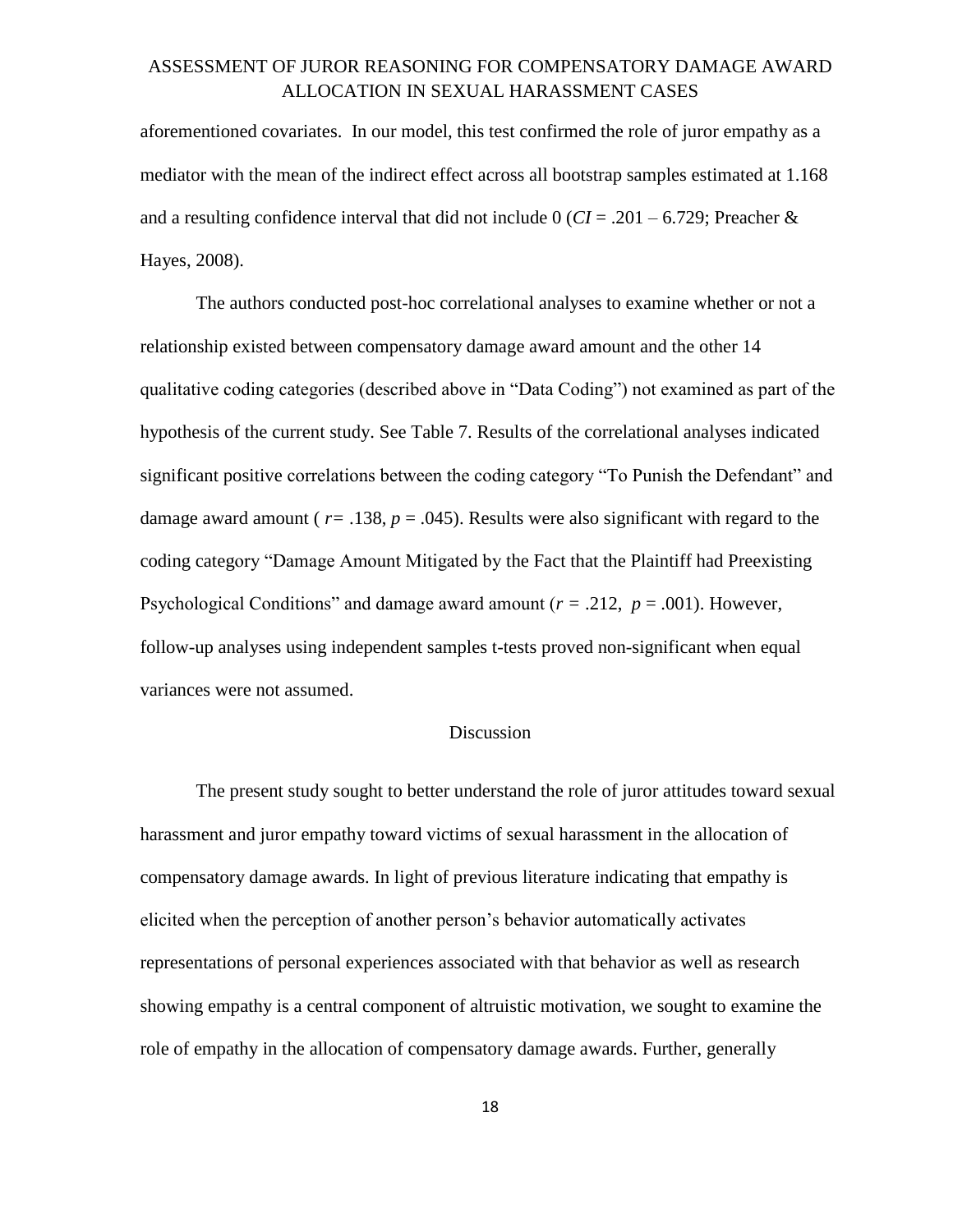inconclusive research on the way jurors award compensatory damages as well as a paucity of research on juror attitudes toward sexual harassment in the allocation of compensatory damages warranted further examination of these areas of interest. Against this background, we hypothesized that juror empathy toward the plaintiff in a sexual harassment case would mediate the relationship between juror attitudes toward sexual harassment and the amount of compensatory damages awarded by the juror to the plaintiff.

While no research has been conducted examining the relationship between juror attitude toward sexual harassment and compensatory damage awards specifically, the fact that the former was found to significantly predict the latter is consistent with previous research showing that jurors confer higher compensatory damages when the plaintiff was a victim of severe rather than mild harassment (Cass et al., 2010). Further, although no studies thusfar have specifically examined the relationship between juror empathy toward the plaintiff and juror attitude toward sexual harassment, the finding that jurors who have negative attitudes toward sexual harassment are more likely to empathize with a victim of sexual harassment seems to follow logically based on research indicating that empathy is demonstrated by a change in an individual's affective state based on an imagination of the affective state of the target of empathy (Goubert et al., 2005).

The finding that individuals who empathized with the plaintiff awarded significantly higher compensatory damages than individuals who did not empathize with the plaintiff supports the notion put forth in broader research on empathy and empathic concern that empathy actually activates altruistic motivation and causes individuals to act in ways that will benefit the target of empathy (Batson, 1991; Batson, 1998; Van Lange, 2008). To the best of our knowledge, this is the first study to evaluate the relation between juror empathy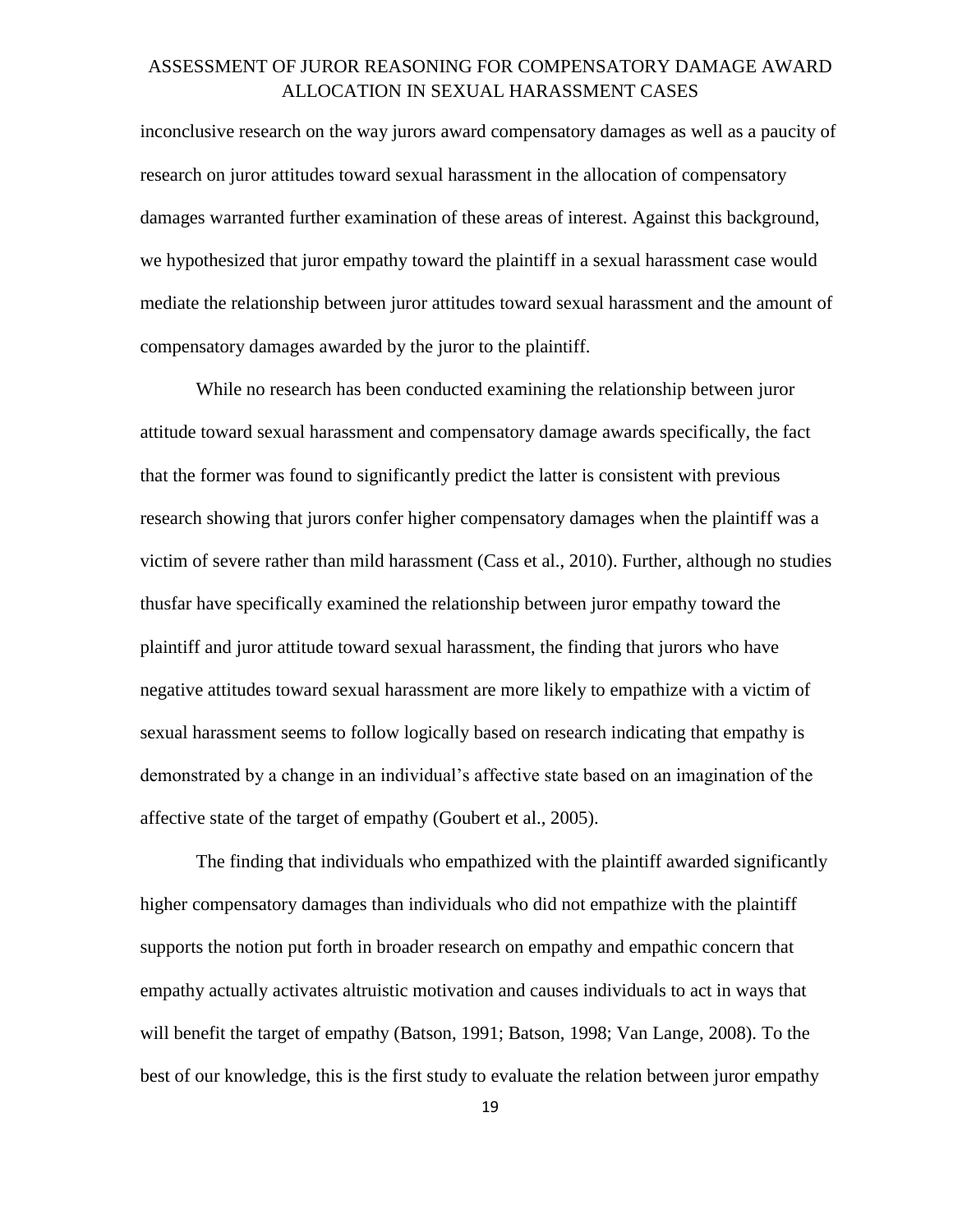and compensatory damage award allocation in sexual harassment cases. This finding presents implications for the voir dire process as well as implications for the way in which attorneys should argue their case in front of a jury. The fact that juror empathy was found to partially mediate the relation between juror attitudes toward sexual harassment and compensatory damage awards is an important finding in that it further elucidates the relationship between these three constructs. Furthermore, it provides a theoretical explanation for why plaintiff's attorneys are often likely to choose jurors in the voir dire process who share similar experiences with the plaintiff as it relates to the subject matter of the case. Finally, the partial mediation suggests that focusing solely at juror attitudes toward sexual harassment in the voir dire process overlooks the important role that empathy plays in the way jurors make decisions regarding the amount of compensatory damages to award to the plaintiff.

Several limitations should be taken into account when interpreting the results reported here. First, the study employed written stimulus materials rather than a videotaped trial stimulus, which may limit the ecological validity of the study. In this same vein, the jurors in this study made decisions individually regarding the amount of damages to award, rather than in a group setting as would be the case in a typical jury trial. Research has show, however, that group deliberations do not necessarily eliminate any errors made by individual jurors in determining compensatory damage awards (Greene, Johns, & Bowman, 1999; Greene, Johns,  $& Smith, 2001$ . Finally, it may be the case that our sample is not demographically representative of an actual jury, given the mean age in this study is 22.4 and the large majority of the participants are female (72.4%). However, it should be noted that some researchers have found that there is little support for demographic influences on the amount of damages jurors awarded in state courts (Eisenberg & Wells, 2002).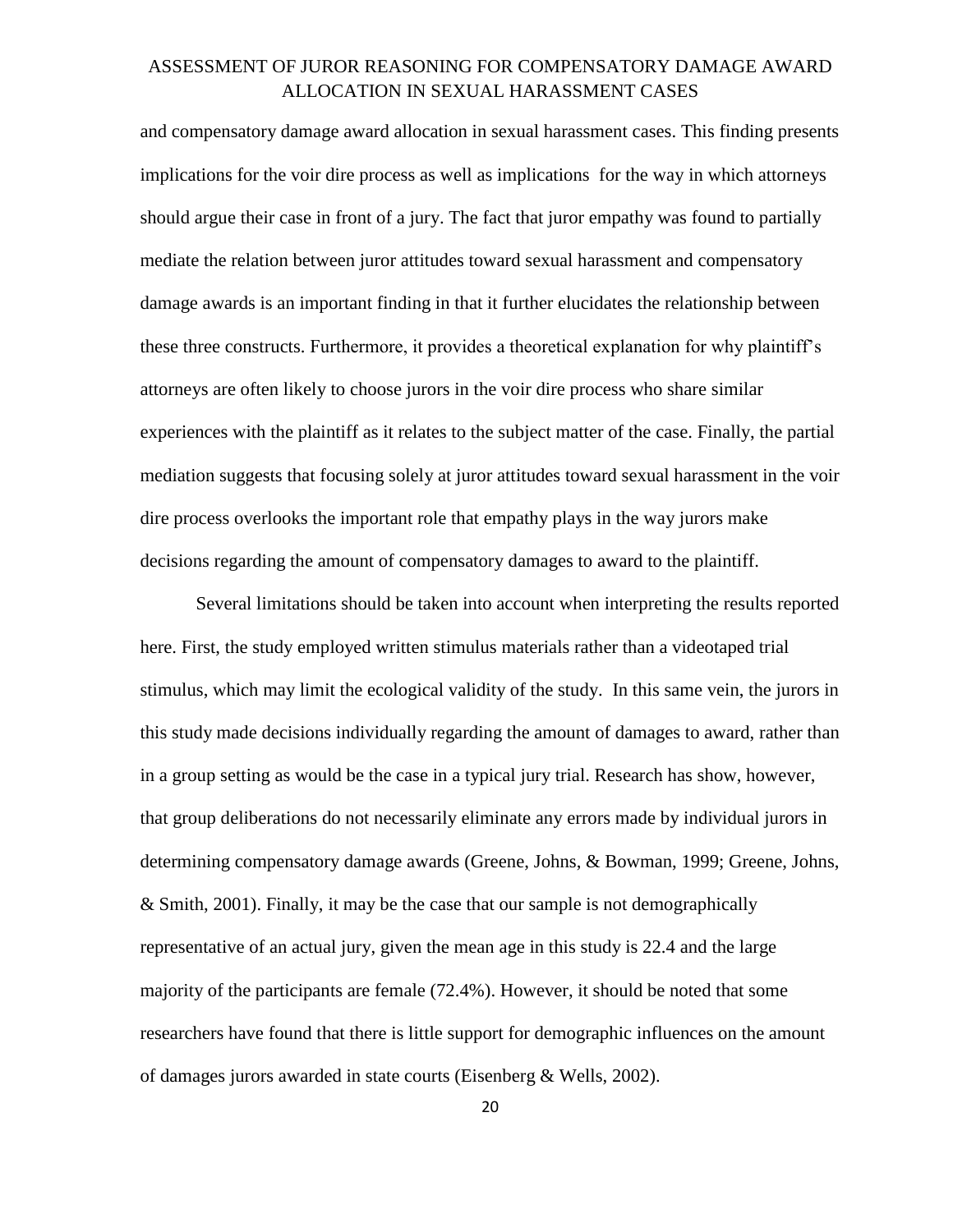Notwithstanding these limitations, the present study also has several notable strengths. First, an empirically sound self-report measure of participant attitudes toward sexual harassment was utilized, providing an informed account of juror attitudes toward sexual harassment (Mazer & Percival, 1989). Additional strengths include a large, racially diverse sample size (33% Caucasian, 24% African American, 19% Hispanic, 18% Asian, and 6% Other) of 315 undergraduate students. Further, the design of the study included several different versions of a trial in which the characteristics of the sexual harassment were varied as was the amount of psychological damage experienced by the plaintiff, which addressed the need identified by Kovera and Cass (2002) to examine the influence of these variables on compensatory damage awards. Finally, this study addressed the need identified by Cass et al. (2002) to separate out the components involved in determining compensatory damage awards in order to gain more insight into the factors involved in the allocation of these types of damages.

Given the complicated nature of this topic, this research has certain relevance in legal settings. An exploration of the factors that influence juror decision-making in sexual harassment cases allows for attorneys to be better informed during the voir dire process as well as throughout the course of litigation. The results of this study presented empirical data suggesting that juror empathy may be relevant with regard to juror decision making on compensatory damage award allocation in sexual harassment cases. Therefore, based on these results, attorneys should condsider taking into account juror ability to empathize with the planitff into account during the voir dire process, as this may make a difference in juror damage award allocation. This information is also highly relevant to attorneys with regard to factors that should be considered juring trial preparation as well as during opening and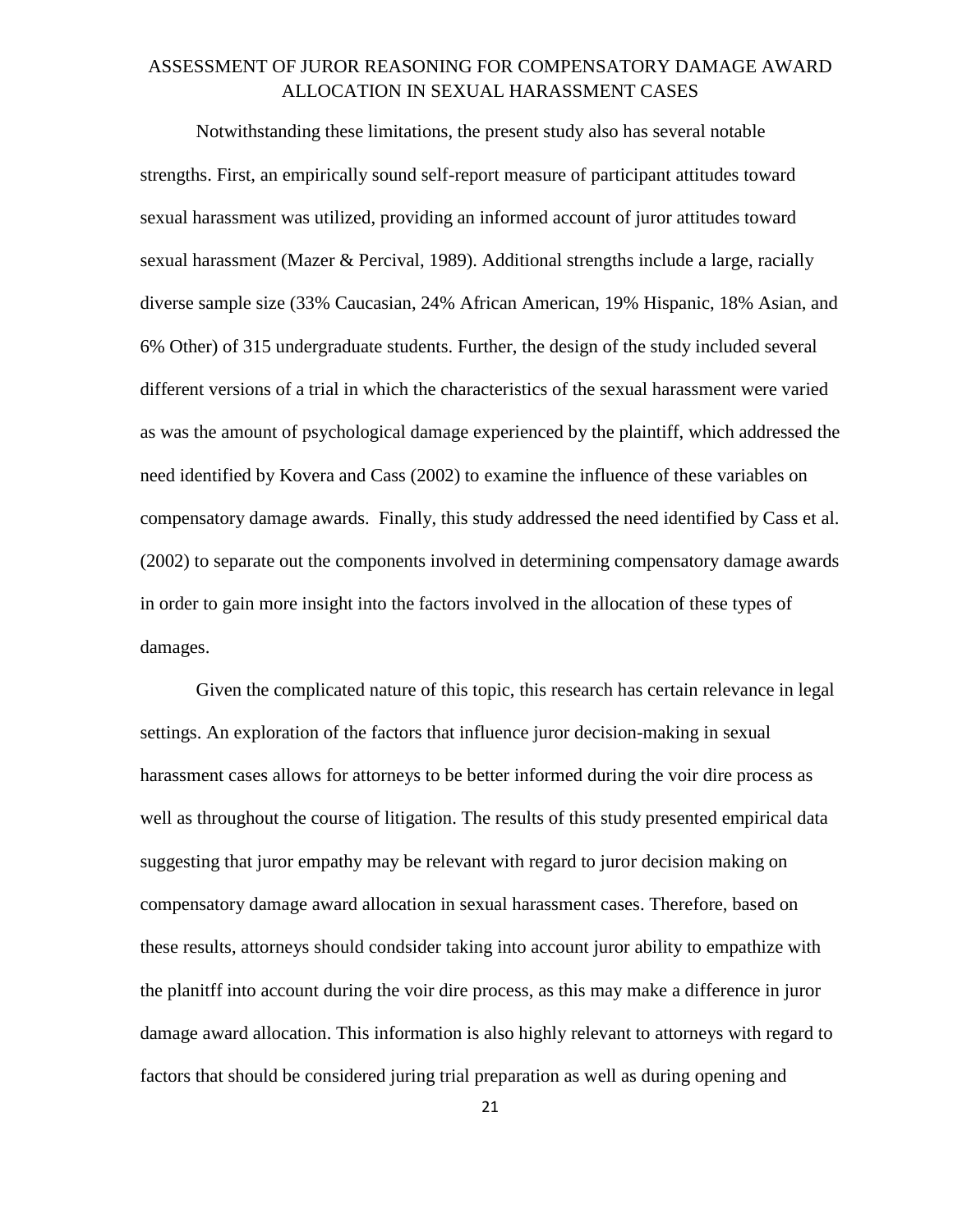closing arguments in order to obtain desired trial outcomes. Finally, expanding the empirical knowledge of how jurors make decisions in a more general context allows for the continued modification and improvement of the legal system.

Because an open-format question was used to measure juror empathy in this study, future research should further examine the relationship between juror empathy toward the plaintiff and compensatory damage award allocation using a, closed-question measure of empathy, so as to further elucidate the relationship between these two constructs. Schwarz (1999) makes note of the fact that closed and open-question formats can result in prounounced and systematic differences in measurement of the construct of interest.

Additionally, further investigation of juror reasoning for allocation of compensatory damage awards in a sexual harassment context using qualitiative variables that were not examined the current study is warranted. Given the significant positive findings in correlational analyses between compensatory damage amount and two of the qualitative coding variables ("To Punish the Defendant" and "Damage Amount Mitigated by the Fact that the Plaintiff had Preexisting Psychological Conditions"), further investigation is warranted in order to gain more insight into juror thought processes that may impact allocation of compensatory damage awards. Assuming that these constructs can be reliably coded, they may provide additional insight into the thought processes that jurors employ in arriving at damage awards. Even though jurors were asked to look only at specific, legally relevant factors when assigning compensatory damages, that their attitude toward the defendant's conduct (specifically their belief that the defendant should be punished) was related to damage award amount is worthy of note Also, the role of a plaintiff's preexisting psychological condition is likely relevant to the juror's allocation of compensatory damage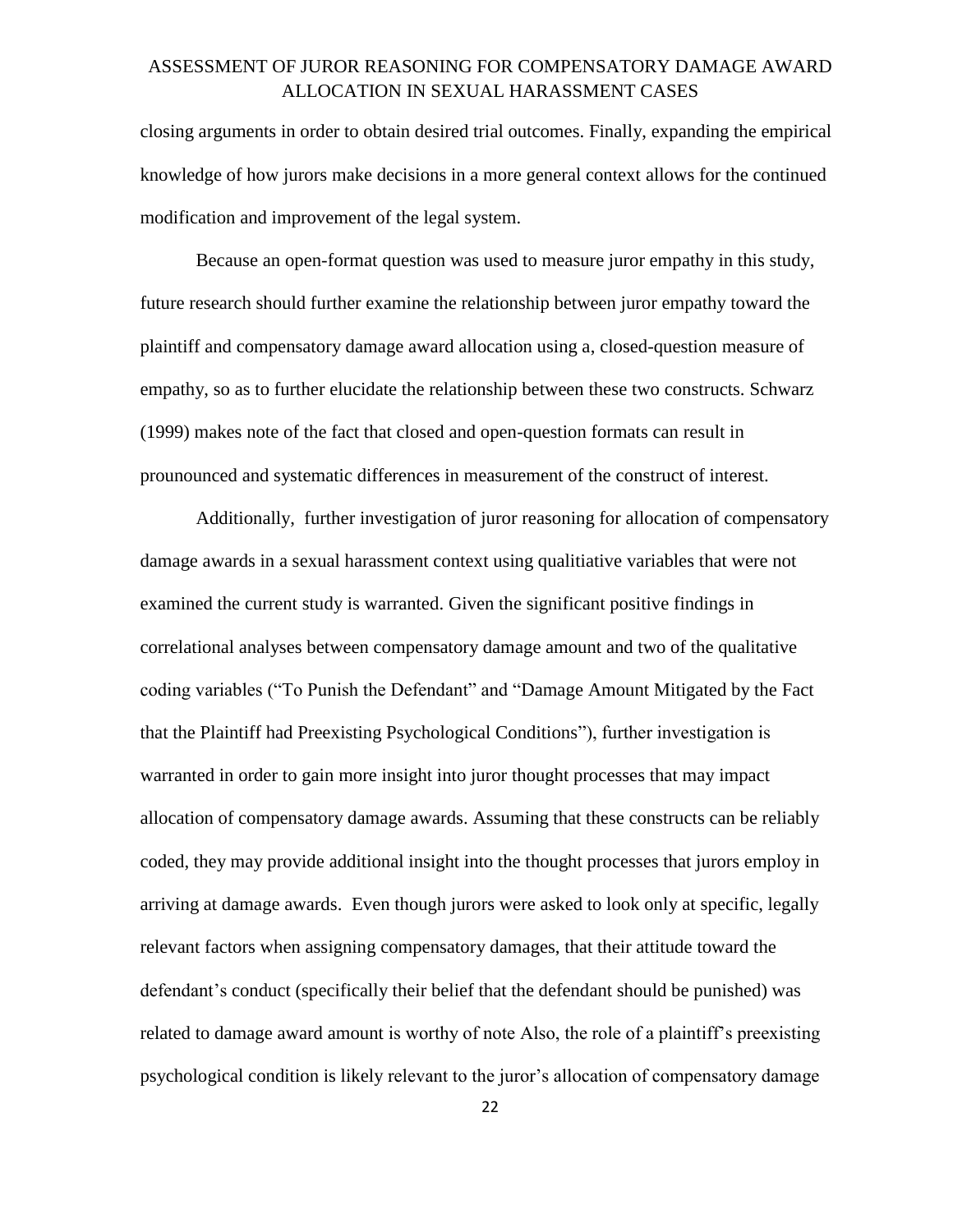awards. Given the positive correlation between the coding variable "Damage Amount Mitigated by the Fact that the Plaintiff had a Preexisting Psychological Condition" and compensatory damage award is consistent with the notion that jurors may sympathize with those plaintiffs and actually award more rather than less monetary compensation. A more comprehensive examination of juror self-reported reasons for the allocation of damages using qualitative data could provide valuable information for attorneys during the voir dire process as well as throughout the course of litigation, given the thus far inconclusive results on whether or not jurors are able to appropriately assign compensatory damages as well as the paucity of knowledge on the factors that influence the assignment of compensatory damage awards in sexual harassment cases.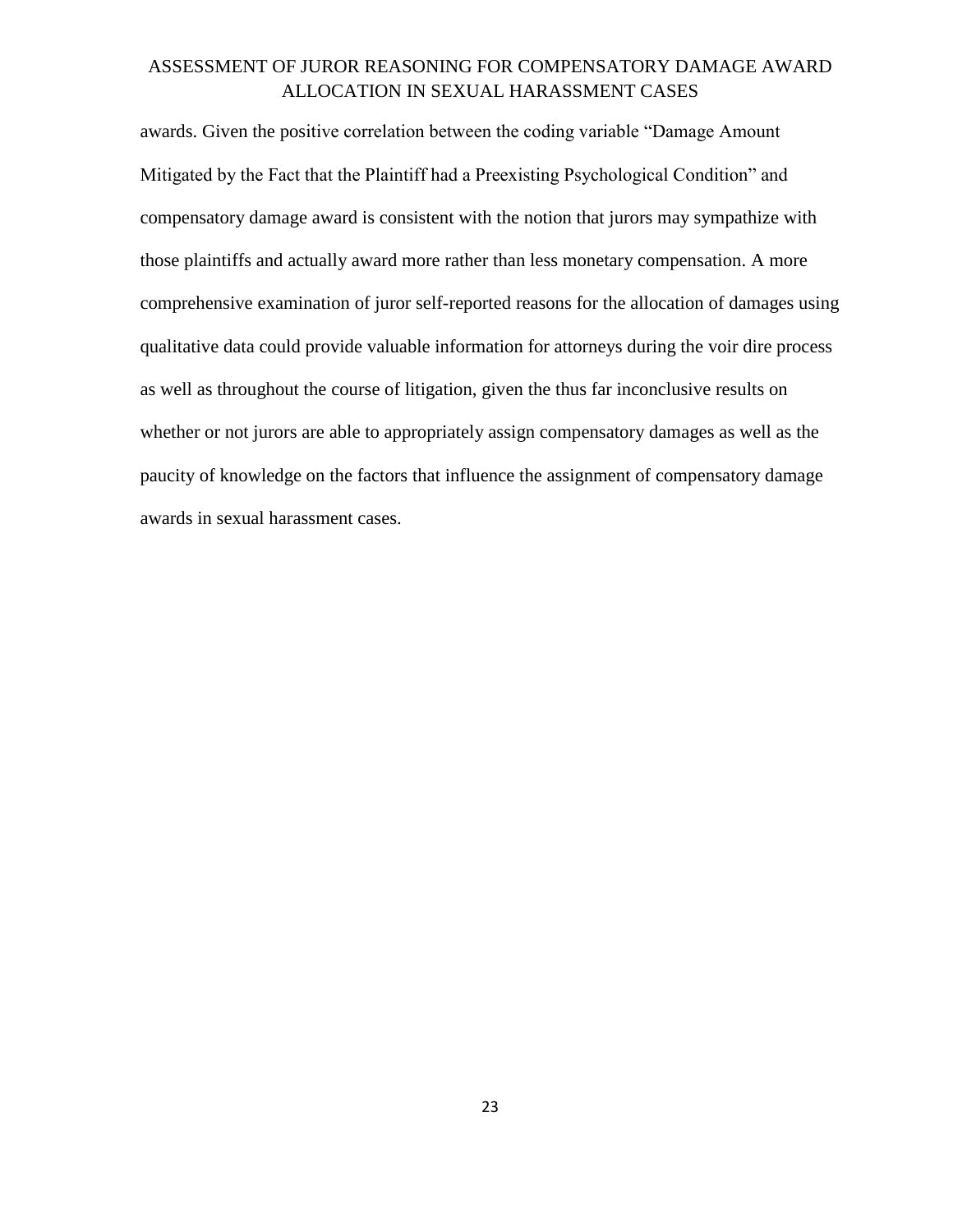## Tables and Figures

*Table 1.* 

|                |         |                   | <b>Descriptive Statistics</b> |           |                 |       |        |
|----------------|---------|-------------------|-------------------------------|-----------|-----------------|-------|--------|
|                |         |                   | Empathy:<br>Present (1)       |           |                 |       |        |
|                |         | <b>SHAS Total</b> | Absent (0)                    | Ethnicity | Damage Award    | Age   | Gender |
| N              | Valid   | 308               | 314                           | 315       | 315             | 313   | 315    |
|                | Missing | 7                 |                               | 0         | 0               |       | 0      |
| Mean           |         | 61.20             | .21                           | 2.49      | \$885,655.00    | 22.44 | 1.72   |
| Std. Deviation |         | 10.409            | .406                          | 1.201     | \$11,280,675.80 | 4.524 | .448   |
| Minimum        |         | 34                | 0                             |           | \$.0            | 18    |        |
| Maximum        |         | 90 <sub>1</sub>   |                               | 5         | \$200,000,000.0 | 49    |        |

*Table 2.* 

|                         | <b>SHAS Total Score</b> | Juror Empathy | Damage Award |
|-------------------------|-------------------------|---------------|--------------|
| <b>SHAS Total Score</b> |                         | $.123*$       | $.143*$      |
| Juror Empathy           | $.123*$                 |               | $.150**$     |
| Damage Award            | $.143*$                 | $.150**$      |              |

\*. Correlation is significant at the 0.05 level (2-tailed).

\*\* Correlation is significant at the .01 level (2-tailed).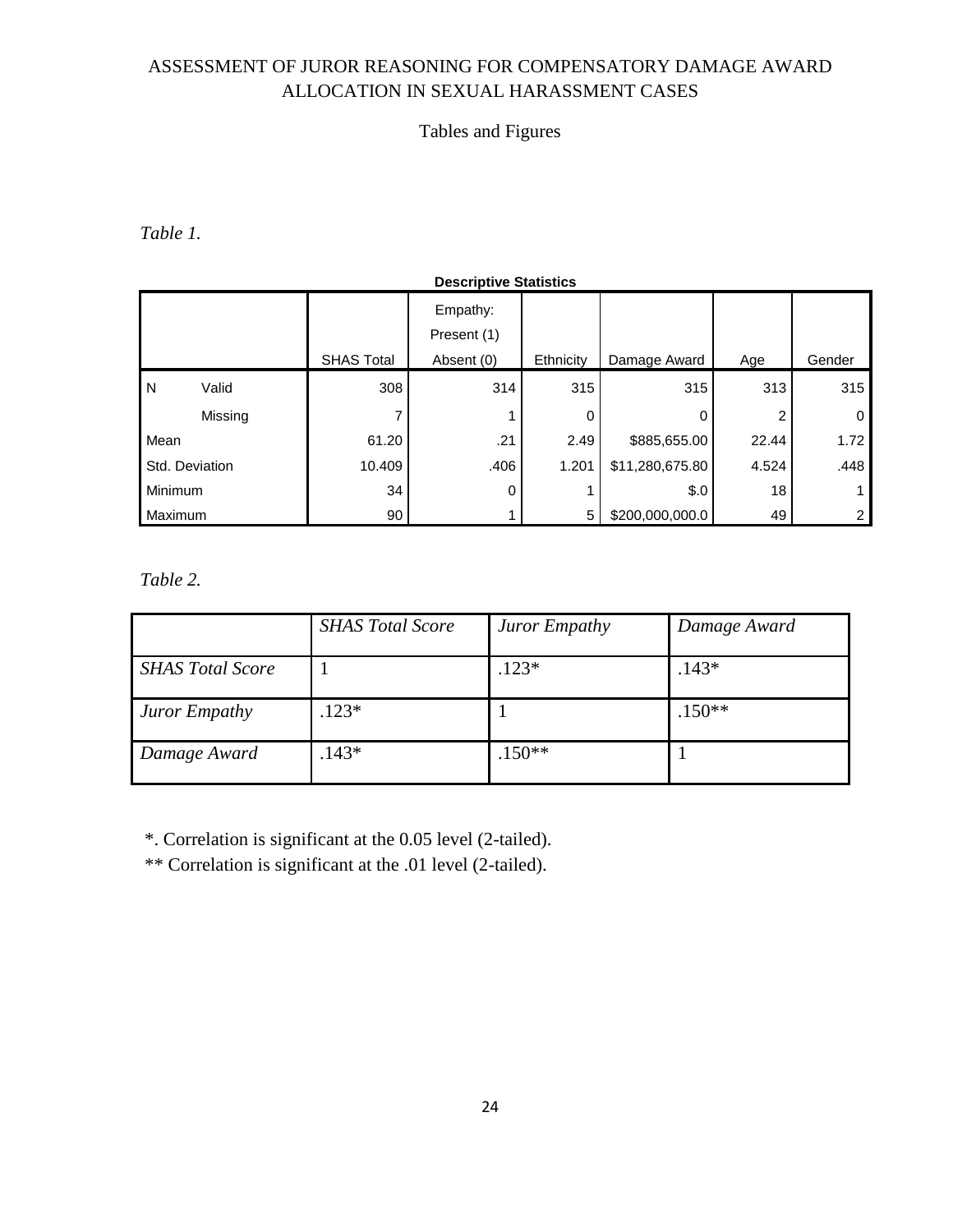#### *Table 3.*

*Regression analysis evaluating the mediating role of juror empathy with damage award amount as the dependent variable*

| Predictor            | Jutcome      |      |       |  |
|----------------------|--------------|------|-------|--|
| <b>Juror Empathy</b> | Damage Award | .143 | 2.561 |  |

*Table 4.* 

*Regression analysis evaluating the mediating role of juror empathy with SHAS total score as the independent variable*

| Predictor         | Outcome       |      | Wald's $\chi^2$ |     | $\cos \&$ Snell R <sup>2</sup> |
|-------------------|---------------|------|-----------------|-----|--------------------------------|
| <b>SHAS Total</b> | Juror Empathy | .028 | 3.939           | 047 | .019                           |

*Table 5.* 

*Regression analyses evaluating the relationship between SHAS total score and Damage Award*

| Predictor         | Outcome      |      |       |      |      |
|-------------------|--------------|------|-------|------|------|
| <b>SHAS Total</b> | Damage Award | .130 | 2.284 | .023 | .028 |

*Table 6.*

*Regression analyses evaluating the mediating role of experiential avoidance with BPD status as the independent variable*

|                | Predictor            | Outcome                      |                       |      |
|----------------|----------------------|------------------------------|-----------------------|------|
| R <sub>3</sub> | SHAS Total           | Damage Award .117 2.403 .041 |                       | .047 |
|                | <b>Juror Empathy</b> |                              | $.136$ $2.403$ $.017$ |      |

*Note:* SHAS = Sexual Harassment Attitude Scale.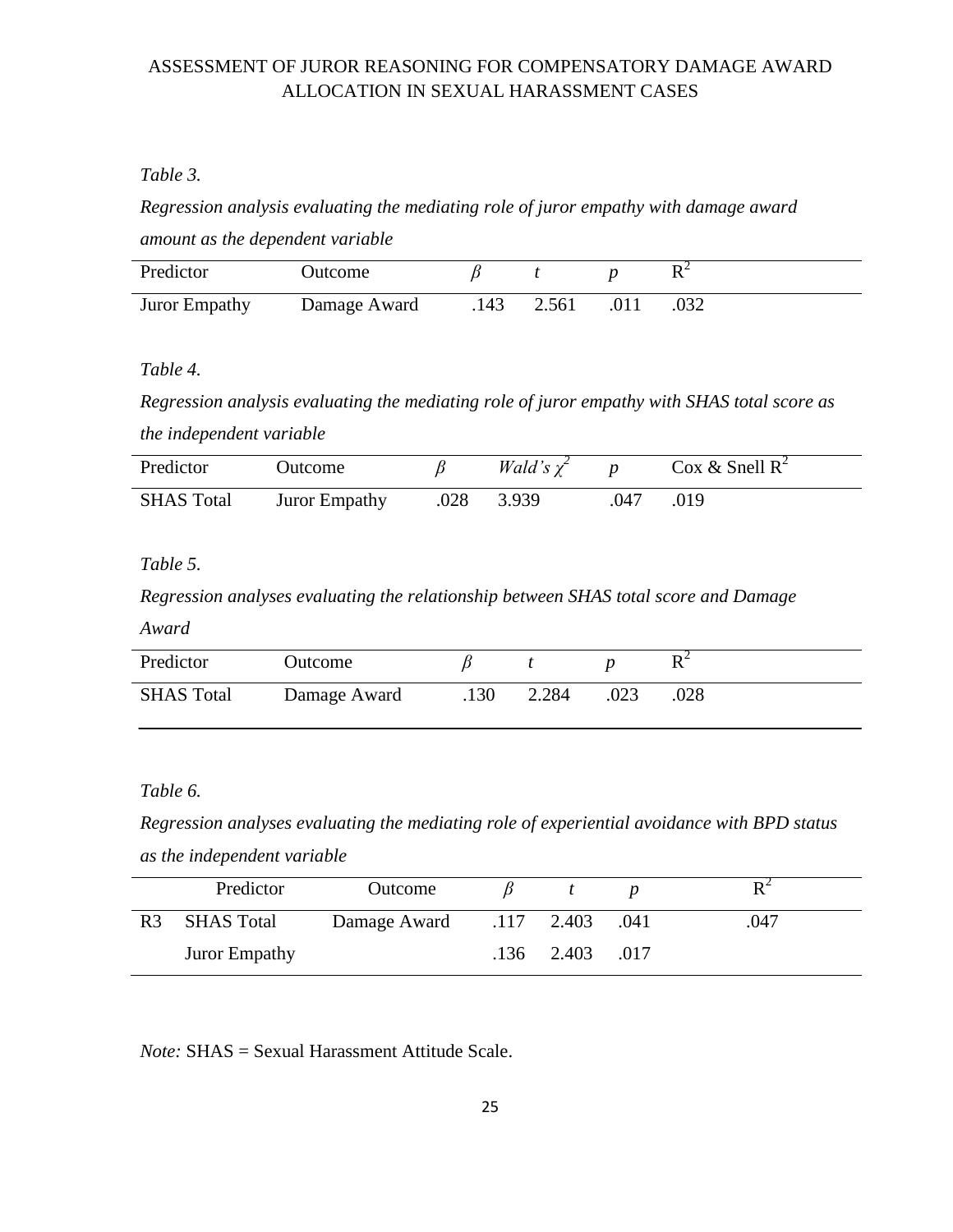| Table 7        | <b>Damages</b> | ARB          | <b>TPC</b>   | <b>TPD</b>   | LOS                     | <b>FUT</b>   | <b>MED</b>   | <b>MEN</b>   | NOC                        | <b>LIT</b>     | <b>BOT</b>   | <b>EMP</b>   | <b>BLA</b>   | <b>IRR</b>   | <b>MIT</b>   | <b>INC</b>       | <b>SHAS</b> |
|----------------|----------------|--------------|--------------|--------------|-------------------------|--------------|--------------|--------------|----------------------------|----------------|--------------|--------------|--------------|--------------|--------------|------------------|-------------|
| <b>Damages</b> | $\mathbf{1}$   | $-0.017$     | $-.025$      | $.138*$      | .028                    | $-.020$      | $-.022$      | .110         | $-.023$                    | $\sim$<br>.014 | $-.013$      | $-.026$      | $-.004$      | $-.013$      | $.212**$     | .017             | $-.074$     |
| ARB            | $-.017$        | $\mathbf{1}$ | .012         | .048         | $\sim$<br>.112          | $-.097$      | $-.056$      | $-.071$      | $-.077$                    | .047           | $-.050$      | .149**       | $-0.015$     | $.190**$     | $-.068$      | .011             | $-.055$     |
| <b>TPC</b>     | $-.025$        | .012         | $\mathbf{1}$ | $-.022$      | .026                    | $-.014$      | $-.079$      | $-114*$      | $.184**$                   | .008           | $.113*$      | .003         | $-.035$      | $-.107$      | $-.104$      | .039             | .007        |
| <b>TPD</b>     | $.138*$        | .048         | $-.022$      | $\mathbf{1}$ | .007                    | $-.035$      | .079         | $-.024$      | $-116*$                    | .072           | $-.026$      | $-.076$      | $-.023$      | $-.068$      | $-.066$      | .054             | .007        |
| LOS            | $-.028$        | $-112*$      | .026         | .007         | $\mathbf{1}$            | $.168**$     | $.244**$     | $.165***$    | $-125*$                    | $\sim$<br>.078 | $-.082$      | .078         | $-.024$      | $-.074$      | $-.076$      | .072             | .031        |
| <b>FUT</b>     | $-.020$        | $-.097$      | $-0.014$     | $-0.035$     | .168<br>$\star$ $\star$ | $\mathbf{1}$ | .016         | .071         | $-.110$                    | $\sim$<br>.012 | .036         | .035         | $-.021$      | $-.005$      | $-.097$      | .012             | .033        |
| <b>MED</b>     | $-.022$        | $-0.056$     | $-.079$      | .079         | .244<br>$**$            | .016         | $\mathbf{1}$ | $.240**$     | $-.109$                    | $\sim$<br>.067 | $-.017$      | $-.077$      | $-.021$      | $-.064$      | $-0.016$     | .053             | .048        |
| <b>MEN</b>     | .110           | $-.071$      | $-114*$      | $-.024$      | .165<br>$\pm\pm$        | .071         | $.240**$     | $\mathbf{1}$ | $\blacksquare$<br>$.153**$ | .049           | $-.056$      | $-.077$      | $-.029$      | $-.089$      | .025         | .000             | .010        |
| NOC            | $-.023$        | $-.077$      | $.184**$     | $-.116*$     | $\blacksquare$<br>.125  | $-.110$      | $-.109$      | $.153**$     | $\mathbf{1}$               | ÷.<br>.053     | $-.056$      | $.169**$     | $-0.017$     | $-.051$      | .068         | .024             | $-.019$     |
| <b>LIT</b>     | $-.014$        | $-.047$      | .008         | $-.072$      | .078                    | $-0.012$     | $-.067$      | $-.049$      | $-.053$                    | $\mathbf{1}$   | $-.034$      | $-.062$      | $-.010$      | $-.031$      | $-.047$      | .046             | $-.085$     |
| <b>BOT</b>     | $-.013$        | $-.050$      | $.113*$      | $-.026$      | .082                    | .036         | $-.017$      | $-.056$      | $-.056$                    | $\sim$<br>.034 | $\mathbf{1}$ | $-.069$      | $-0.011$     | $-.033$      | .021         | .048             | $-.059$     |
| <b>EMP</b>     | $-.026$        | $.149**$     | .03          | $-.076$      | .078                    | .035         | $-.077$      | $-.077$      | $.169**$                   | .062           | $-.069$      | $\mathbf{1}$ | $-.032$      | $-.054$      | $-.089$      | .009             | $-.015$     |
| BLA            | $-.004$        | $-0.015$     | $-.035$      | $-.023$      | .024                    | $-.021$      | $-.021$      | $-.029$      | $-.017$                    | .010           | $-.011$      | $-.032$      | $\mathbf{1}$ | .329**       | $-.015$      | .014             | $\mathbf c$ |
| <b>IRR</b>     | $-.013$        | $.190**$     | $-.107$      | $-.068$      | .074                    | $-.005$      | $-.064$      | $-.089$      | $-.051$                    | .031           | $-.033$      | $-.054$      | .329**       | $\mathbf{1}$ | $-.045$      | .043             | $-.062$     |
| MIT            | $.212**$       | $-0.068$     | $-.104$      | $-.066$      | $\sim$<br>.076          | $-.097$      | $-.016$      | .025         | .068                       | $\sim$<br>.047 | .021         | $-.089$      | $-0.015$     | $-.045$      | $\mathbf{1}$ | <b>.</b><br>.066 | $-.084$     |
| $\it{INC}$     | $-.017$        | $-.011$      | $-.039$      | .054         | .072                    | $-.012$      | $-.053$      | .000         | .024                       | .046           | $-.048$      | .009         | $-.014$      | $-.043$      | $-.066$      | $\mathbf{1}$     | .004        |
| <b>SHAS</b>    | $-.074$        | $-0.055$     | .007         | .007         | .031                    | .033         | .048         | .010         | $-.019$                    | $\sim$<br>.085 | $-.059$      | $-.015$      | $\mathbf c$  | $-.062$      | $-.084$      | .004             | $\,1$       |

*Note:* Variable names in the above table correspond the the abbreviations listed in Appendix E. *ARB = Arbitrarily / Guesswork. TPC = To Punish the Company. TPD = To Punish the Defendant. LOS =To Recuperate Lost Wages. FUT =To Compensate for Loss of Future Wages. MED = To Compensate for Medical Expenses. MEN =To Compensate for Mental Health Expenses. NOC = Do Not Feel the Victim Should be Compensated for Emotional Distress. LIT = Feel the Victim Should be Compensated Very Little for Emotional Distress. BOT =Based on the*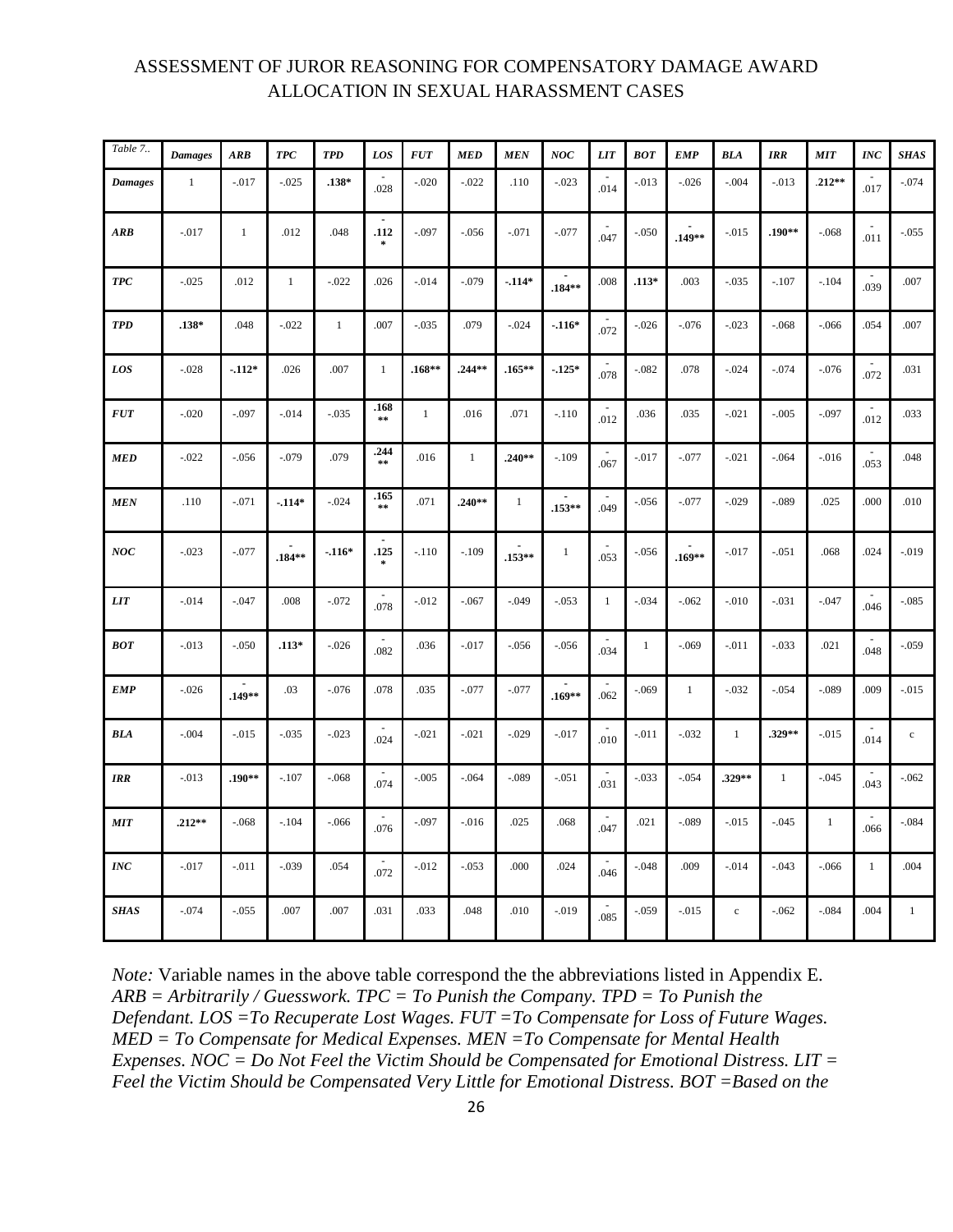*Fact that both Parties are at Fault. EMP = Based on Emotional Distress, Empathy Mentioned. BLA =Blank / No Answer. IRR =Irrelevant / Nonsensical. MIT =Damage Amount Mitigated by the Fact that the Victim had Preexisting Psychological Conditions. INC = Damage Amount Increased because of the Fact that the Victim had Preexisting Psychological Conditions.* 

*Damages = Compensatory Damage Award Amount SHAS = Total Score on the Sexual Harassment Attitude Scale*

\* Correlation is significant at the .05 level (2-tailed)

\*\*Correlation is significant at the .01 level (2-tailed)

c. Cannot be computed because at least one of the variables is constant.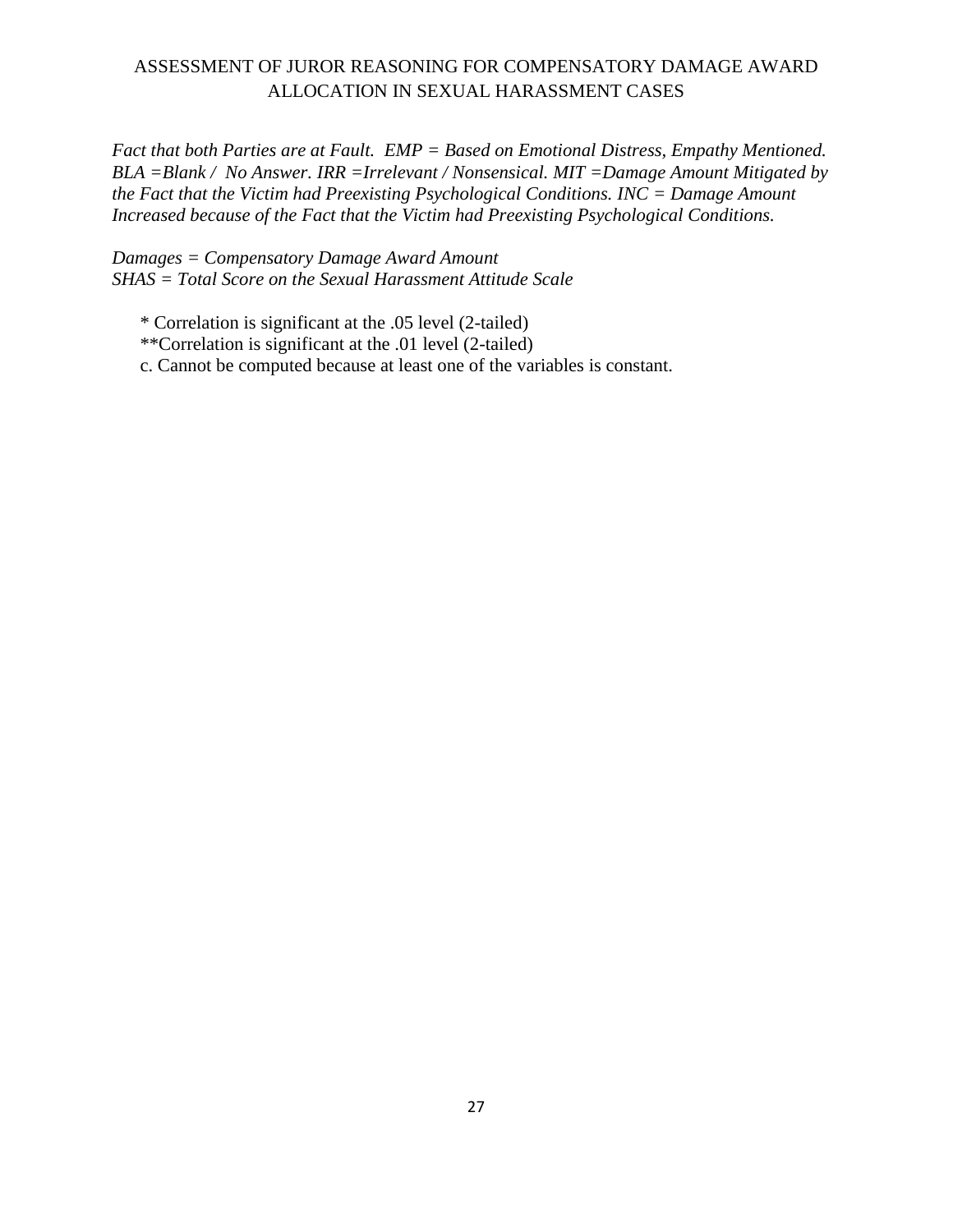*Figure 1.* 

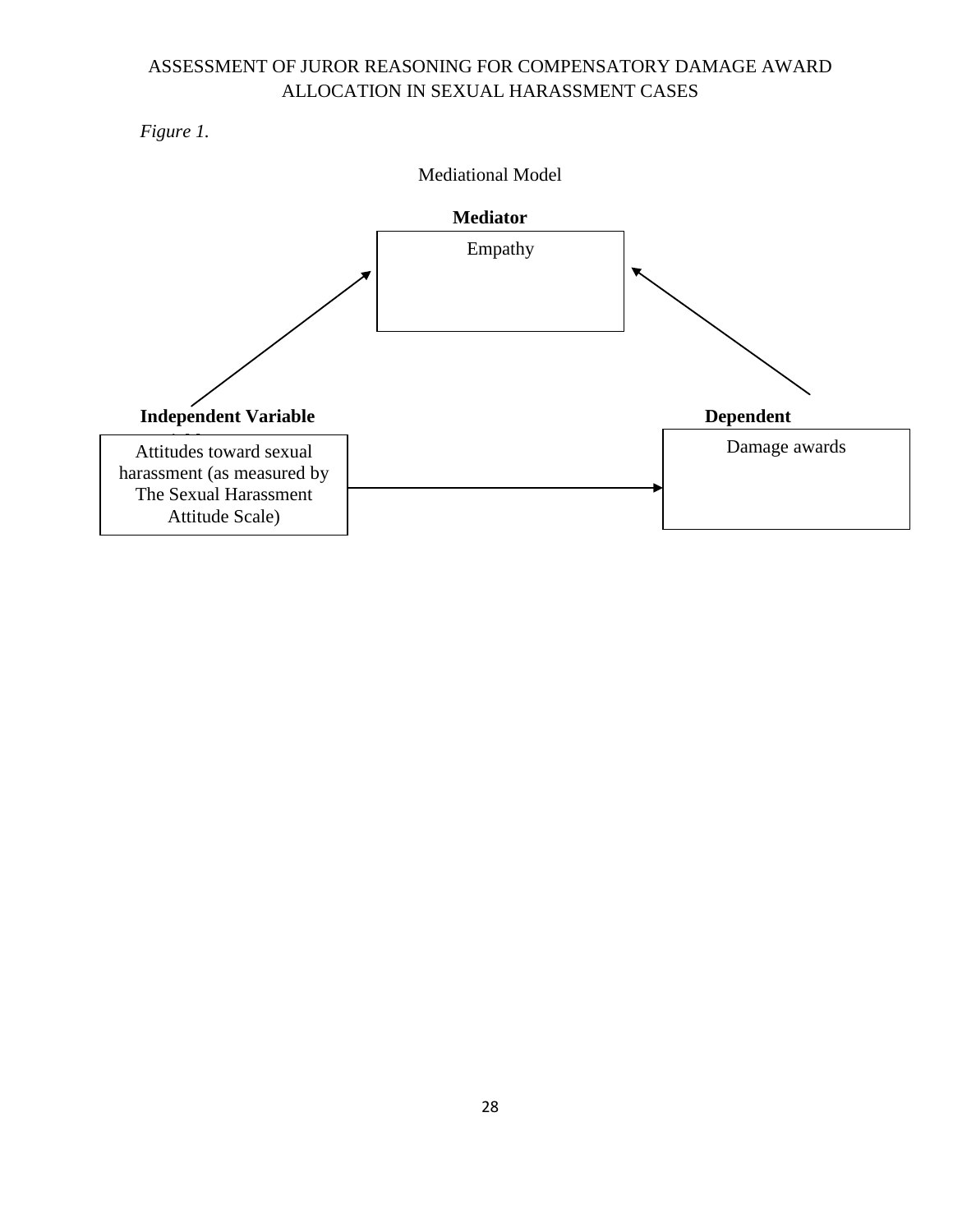## Appendix A

## **Pre-Case Questionnaire**

| 1. Age (in years): $\frac{1}{\sqrt{1-\frac{1}{2}} \cdot \frac{1}{\sqrt{1-\frac{1}{2}} \cdot \frac{1}{\sqrt{1-\frac{1}{2}} \cdot \frac{1}{\sqrt{1-\frac{1}{2}} \cdot \frac{1}{\sqrt{1-\frac{1}{2}} \cdot \frac{1}{\sqrt{1-\frac{1}{2}} \cdot \frac{1}{\sqrt{1-\frac{1}{2}} \cdot \frac{1}{\sqrt{1-\frac{1}{2}} \cdot \frac{1}{\sqrt{1-\frac{1}{2}} \cdot \frac{1}{\sqrt{1-\frac{1}{2}} \cdot \frac{1}{\sqrt{1-\frac{1}{2}} \cdot \frac{$ |
|-----------------------------------------------------------------------------------------------------------------------------------------------------------------------------------------------------------------------------------------------------------------------------------------------------------------------------------------------------------------------------------------------------------------------------------------|
| 2. Gender:                                                                                                                                                                                                                                                                                                                                                                                                                              |
| Male<br>Female                                                                                                                                                                                                                                                                                                                                                                                                                          |
| 3. Ethnicity:                                                                                                                                                                                                                                                                                                                                                                                                                           |
| African-American<br>Caucasian<br>    Asian-American<br>Hispanic<br>Other:                                                                                                                                                                                                                                                                                                                                                               |
| 4. Are you a citizen of the United States of America?<br>N <sub>0</sub><br>Yes                                                                                                                                                                                                                                                                                                                                                          |
| 5. Do you have a valid driver's license from any state?<br>N <sub>0</sub><br>Yes                                                                                                                                                                                                                                                                                                                                                        |
| $\vert$   No<br>  Yes<br>6. Are you a registered voter?                                                                                                                                                                                                                                                                                                                                                                                 |
| <b>7. Marital Status:</b>                                                                                                                                                                                                                                                                                                                                                                                                               |
| Single (never married)   Currently Married   Single but married in the past<br>Widowed<br>Single but living with a nonmarital partner                                                                                                                                                                                                                                                                                                   |
| 8. Do you have any children?                                                                                                                                                                                                                                                                                                                                                                                                            |
| $\angle$ Yes If yes, how many?<br>N <sub>0</sub>                                                                                                                                                                                                                                                                                                                                                                                        |
| 9. Student level:                                                                                                                                                                                                                                                                                                                                                                                                                       |
| Sophomore<br>  Junior<br>Senior<br>$\vert$ Post-Bac<br>Freshman                                                                                                                                                                                                                                                                                                                                                                         |
|                                                                                                                                                                                                                                                                                                                                                                                                                                         |
| 10. Current employment status?                                                                                                                                                                                                                                                                                                                                                                                                          |
| Employed full-time Employed part-time<br><b>Retired</b><br>Unemployed, not looking for work $\Box$ Unemployed, looking for work                                                                                                                                                                                                                                                                                                         |
| 11. If you are employed, what is your current occupation? ______________________                                                                                                                                                                                                                                                                                                                                                        |
| 12. In what type of industry are you currently employed? _______________________                                                                                                                                                                                                                                                                                                                                                        |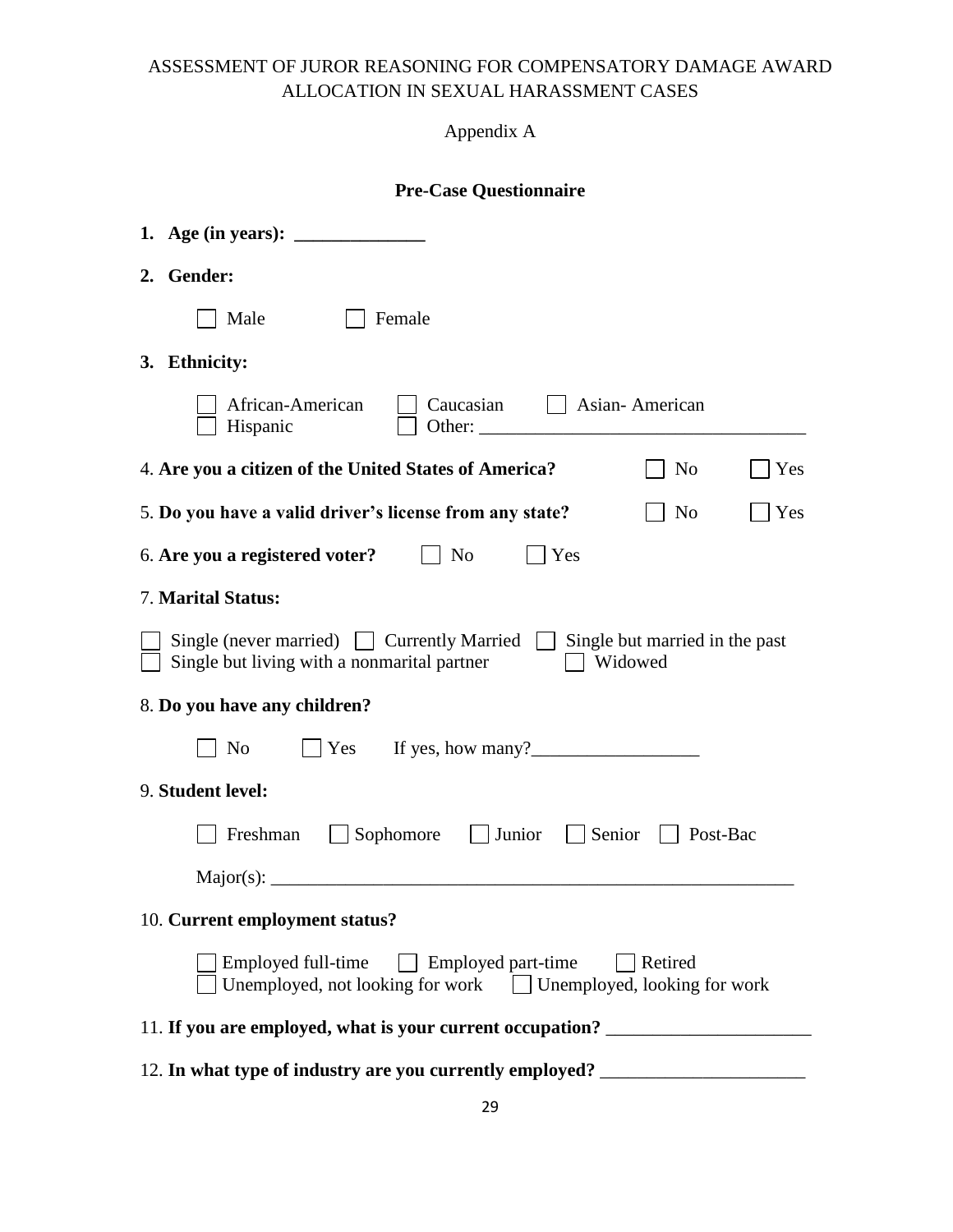|         |       |            | 13. What kind of career are you planning on after graduation? __________________        |
|---------|-------|------------|-----------------------------------------------------------------------------------------|
|         |       |            | 14. Have you ever served in the military, including the National Guard?                 |
|         | No No |            | $\Box$ Yes If yes, which branch?                                                        |
|         |       |            |                                                                                         |
| raised? |       |            | 16. Is your current religious affiliation different from the religion in which you were |
|         | No No |            |                                                                                         |
|         |       |            | 17. In how many cases have you served on a jury? _______________________________        |
|         |       |            | What types of cases did you hear while serving as a juror? _____________________        |
|         |       |            | Was your jury experience: $\Box$ positive $\Box$ negative $\Box$ neutral                |
|         |       |            | 18. Have you, or a family member, ever been involved in a lawsuit, civil or criminal?   |
|         | No    | $\Box$ Yes |                                                                                         |
|         |       |            |                                                                                         |
|         |       |            |                                                                                         |
|         |       |            |                                                                                         |
|         |       |            | If yes, how were you or your family member involved in the case(s) and what was the     |
|         |       |            |                                                                                         |
|         |       |            |                                                                                         |
|         |       |            |                                                                                         |

19. **If you or anyone close to you has ever made any type of claim for damages, please explain:**

\_\_\_\_\_\_\_\_\_\_\_\_\_\_\_\_\_\_\_\_\_\_\_\_\_\_\_\_\_\_\_\_\_\_\_\_\_\_\_\_\_\_\_\_\_\_\_\_\_\_\_\_\_\_\_\_\_\_\_\_\_\_\_\_\_\_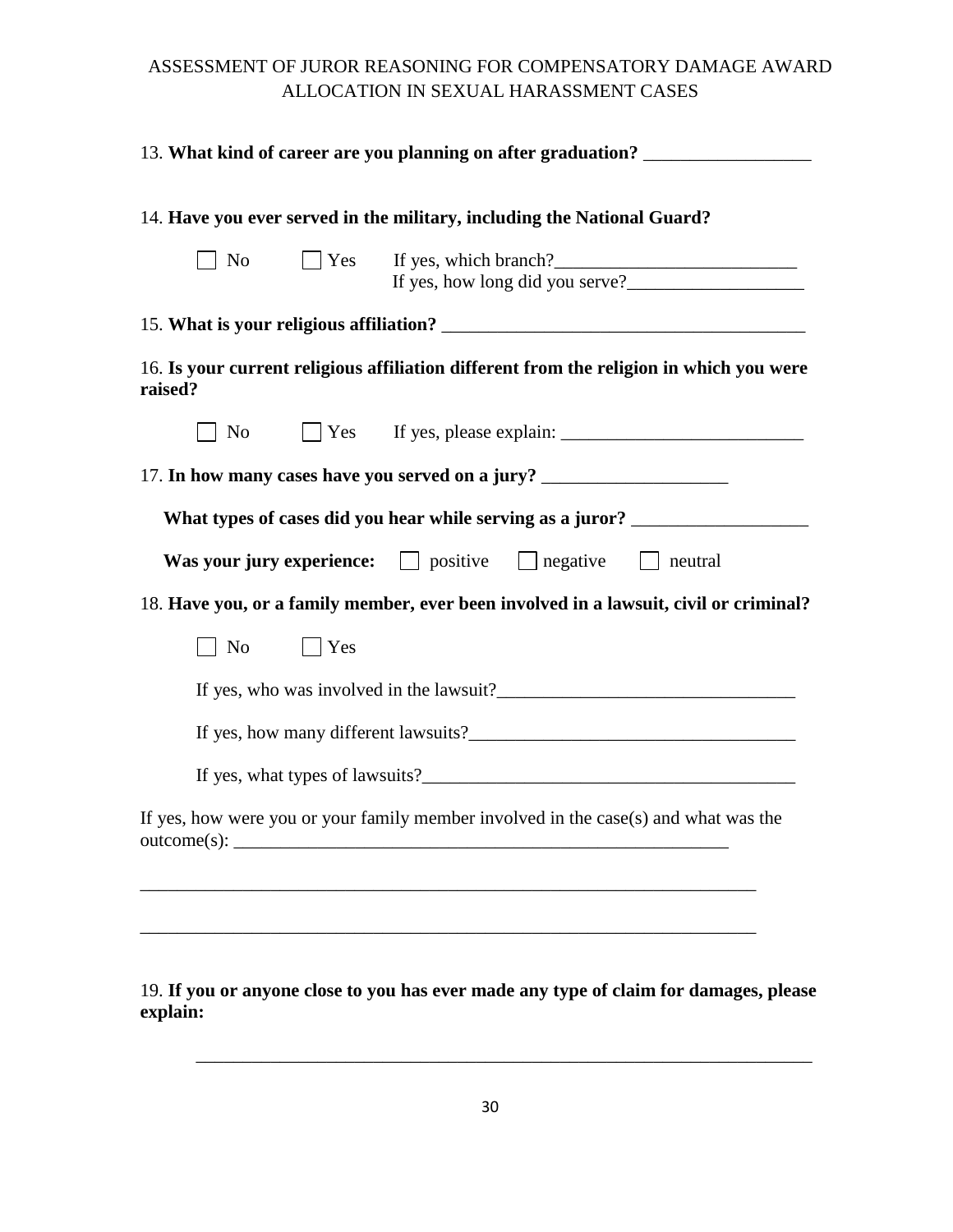|                           |                                 | 20. Do you have any beliefs against awarding damages for emotional injuries?          |
|---------------------------|---------------------------------|---------------------------------------------------------------------------------------|
| No                        | Yes                             |                                                                                       |
|                           |                                 | 21. Have you ever experienced sexual harassment in the workplace?                     |
| No                        |                                 | $\Box$ Yes If yes, please explain: $\Box$                                             |
| boxes that apply.         |                                 | If you answered yes to #21, what was the outcome of this experience? Please check all |
|                           | Filed a complaint with employer |                                                                                       |
|                           |                                 | Filed a complaint with the Equal Employment Opportunity Commission (EEOC)             |
|                           |                                 | Filed a lawsuit (Please explain outcome of lawsuit: _____________________________     |
| Left job                  |                                 |                                                                                       |
| Was fired/asked to resign |                                 |                                                                                       |
|                           |                                 |                                                                                       |
| Nothing                   |                                 |                                                                                       |
|                           |                                 | 22. Has anyone close to you ever experienced sexual harassment in the workplace?      |
| N <sub>o</sub>            | $\vert$ Yes                     |                                                                                       |
| boxes that apply.         |                                 | If you answered yes to #22, what was the outcome of this experience? Please check all |
|                           | Filed a complaint with employer |                                                                                       |
|                           |                                 | Filed a complaint with the Equal Employment Opportunity Commission (EEOC)<br>31       |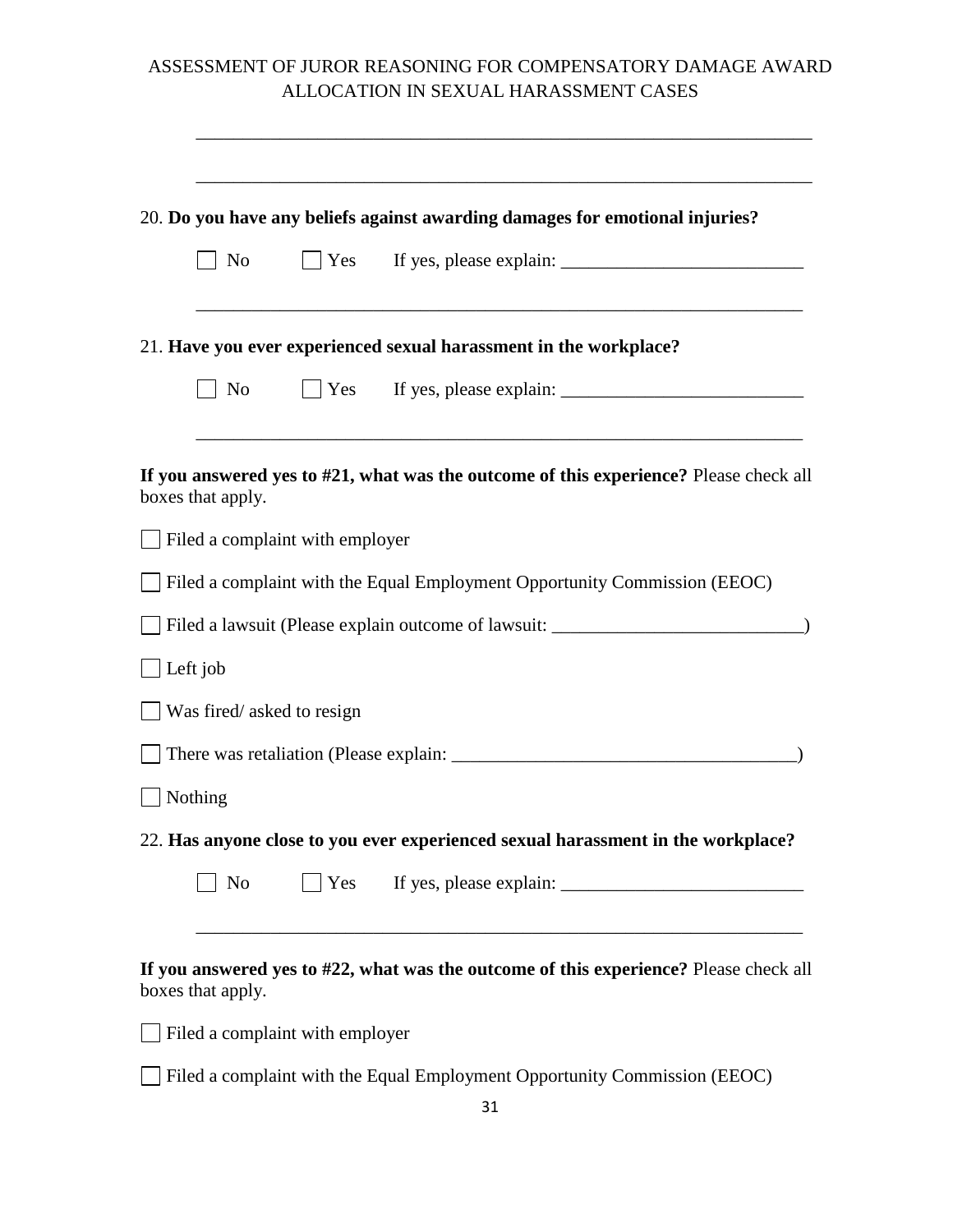| Filed a law suit (Please explain outcome of lawsuit: ___________________________                           |
|------------------------------------------------------------------------------------------------------------|
| Left job                                                                                                   |
| Was fired/asked to resign                                                                                  |
|                                                                                                            |
| Nothing                                                                                                    |
| 23. Have you ever worked in what you felt was a hostile work environment?                                  |
| N <sub>0</sub><br>$ $ Yes                                                                                  |
|                                                                                                            |
| If you answered yes to #23, what was the outcome of this experience? Please check all<br>boxes that apply. |
| $\Box$ Filed a complaint with employer                                                                     |
| Filed a complaint with the Equal Employment Opportunity Commission (EEOC)                                  |
| Filed a law suit (Please explain outcome of lawsuit: ____________________________                          |
| Left job                                                                                                   |
| Was fired/asked to resign                                                                                  |
|                                                                                                            |
| Nothing                                                                                                    |
| 24. Has anyone close to you ever worked in what you felt was a hostile work<br>environment?                |
| No                                                                                                         |
|                                                                                                            |

**If you answered yes to #24, what was the outcome of this experience?** Please check all boxes that apply.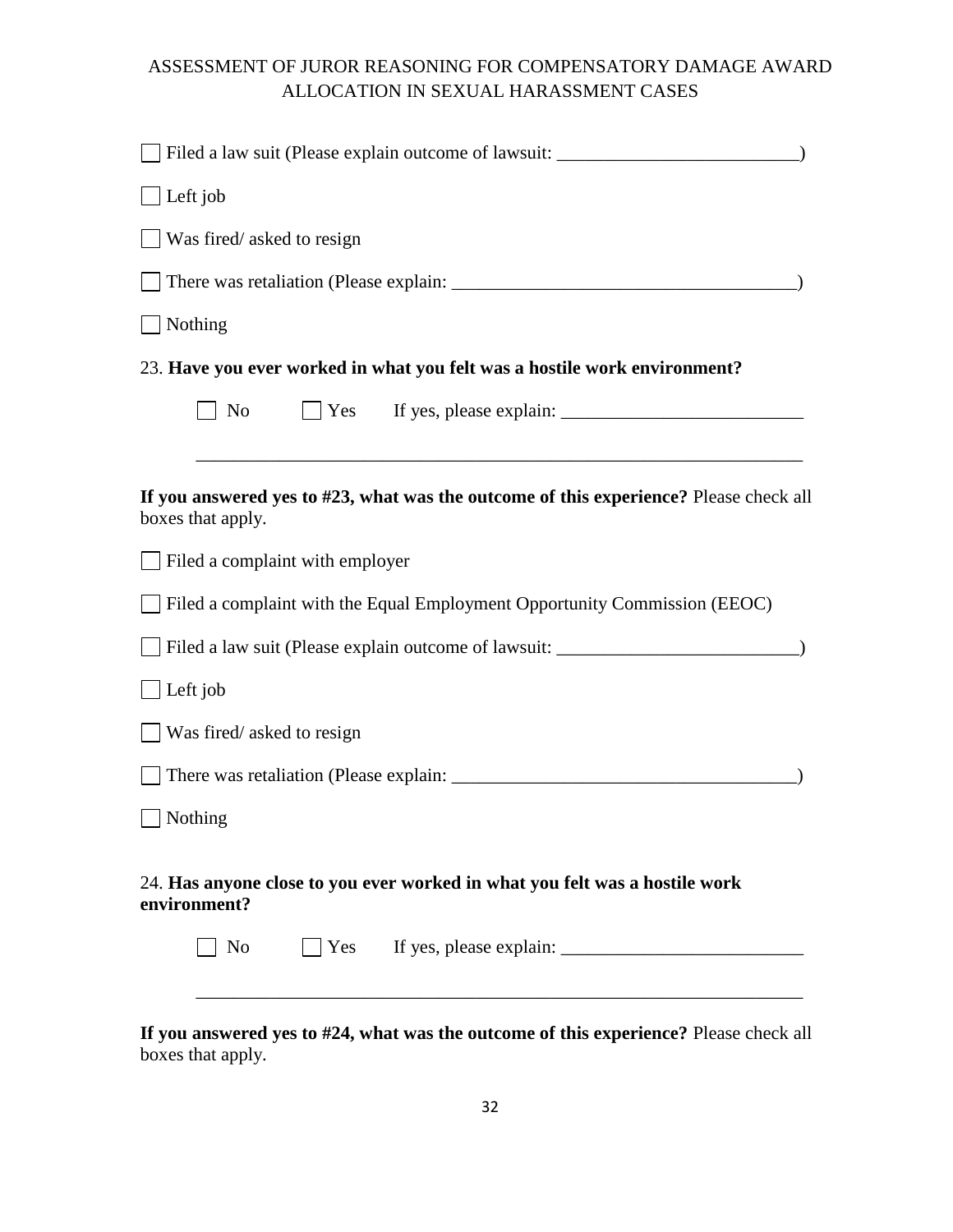|          | Filed a complaint with employer                                                   |  |                                                                                                                                         |  |  |  |  |  |  |
|----------|-----------------------------------------------------------------------------------|--|-----------------------------------------------------------------------------------------------------------------------------------------|--|--|--|--|--|--|
|          |                                                                                   |  | Filed a complaint with the Equal Employment Opportunity Commission (EEOC)                                                               |  |  |  |  |  |  |
|          | Filed a law suit (Please explain outcome of lawsuit: ____________________________ |  |                                                                                                                                         |  |  |  |  |  |  |
| Left job |                                                                                   |  |                                                                                                                                         |  |  |  |  |  |  |
|          | Was fired/asked to resign                                                         |  |                                                                                                                                         |  |  |  |  |  |  |
|          |                                                                                   |  |                                                                                                                                         |  |  |  |  |  |  |
| Nothing  |                                                                                   |  |                                                                                                                                         |  |  |  |  |  |  |
|          |                                                                                   |  | 25. Have you ever been the victim of a crime?                                                                                           |  |  |  |  |  |  |
|          | No                                                                                |  | □ Yes If yes, please explain: <u>_____________________</u>                                                                              |  |  |  |  |  |  |
|          |                                                                                   |  |                                                                                                                                         |  |  |  |  |  |  |
|          |                                                                                   |  | 26. Have you ever been the victim of sexual assault?                                                                                    |  |  |  |  |  |  |
|          | No                                                                                |  |                                                                                                                                         |  |  |  |  |  |  |
|          |                                                                                   |  |                                                                                                                                         |  |  |  |  |  |  |
|          |                                                                                   |  | 27. Has anyone close to you ever been the victim of sexual assault?                                                                     |  |  |  |  |  |  |
|          | No                                                                                |  |                                                                                                                                         |  |  |  |  |  |  |
|          |                                                                                   |  |                                                                                                                                         |  |  |  |  |  |  |
|          |                                                                                   |  | 28. Have you ever received mental health services (i.e., psychiatric hospitalization,<br>therapy, counseling, psychiatric medications)? |  |  |  |  |  |  |
|          | $\vert$ No                                                                        |  |                                                                                                                                         |  |  |  |  |  |  |
|          |                                                                                   |  | <u> 1989 - Johann Stein, marwolaethau a bhann an t-Amhain an t-Amhain an t-Amhain an t-Amhain an t-Amhain an t-A</u>                    |  |  |  |  |  |  |
|          |                                                                                   |  | 29. Have you ever received a psychiatric/psychological diagnosis?                                                                       |  |  |  |  |  |  |
|          | N <sub>o</sub>                                                                    |  |                                                                                                                                         |  |  |  |  |  |  |
|          |                                                                                   |  |                                                                                                                                         |  |  |  |  |  |  |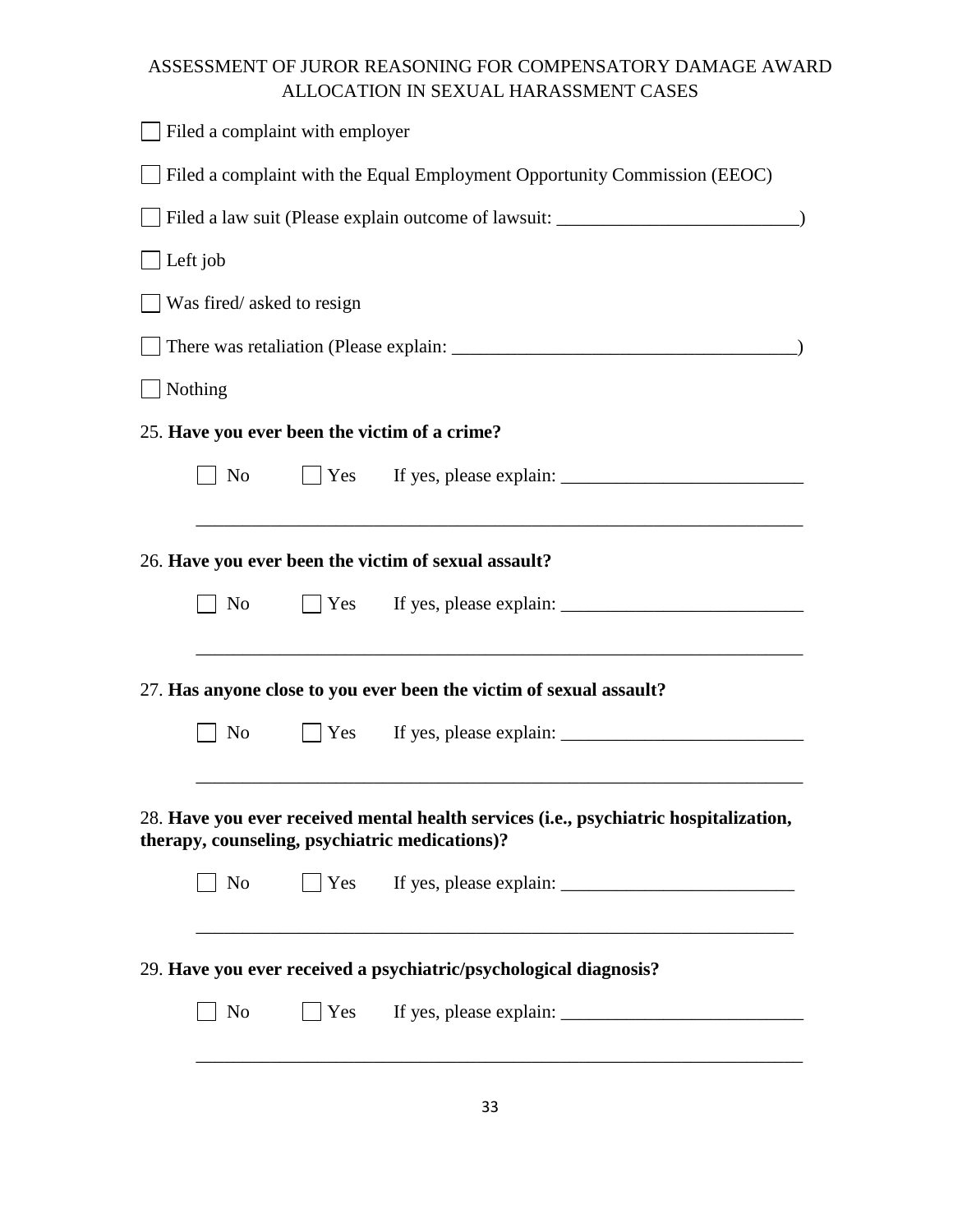|                                                              |     |          | 30. Has anyone close to you ever received a psychiatric/psychological diagnosis? |
|--------------------------------------------------------------|-----|----------|----------------------------------------------------------------------------------|
| N <sub>o</sub>                                               |     |          |                                                                                  |
|                                                              |     |          |                                                                                  |
|                                                              |     |          | 29. When it comes to political issues, do you consider yourself to be            |
| Liberal                                                      |     | Moderate | Conservative                                                                     |
|                                                              |     |          | 30. When it comes to social issues, do you consider yourself to be               |
| Liberal                                                      |     | Moderate | Conservative                                                                     |
| 31. Have you ever worked in the mental health services area? |     |          |                                                                                  |
| No                                                           |     |          | $\Box$ Yes If yes, please explain: $\Box$                                        |
|                                                              |     |          |                                                                                  |
|                                                              |     |          | 32. Has anyone close to you ever worked in the mental health services area?      |
| N <sub>o</sub>                                               |     |          |                                                                                  |
|                                                              |     |          |                                                                                  |
|                                                              |     |          | 33. Have you, or anyone close to you, ever worked in the legal field?            |
| N <sub>o</sub>                                               | Yes |          |                                                                                  |
|                                                              |     |          |                                                                                  |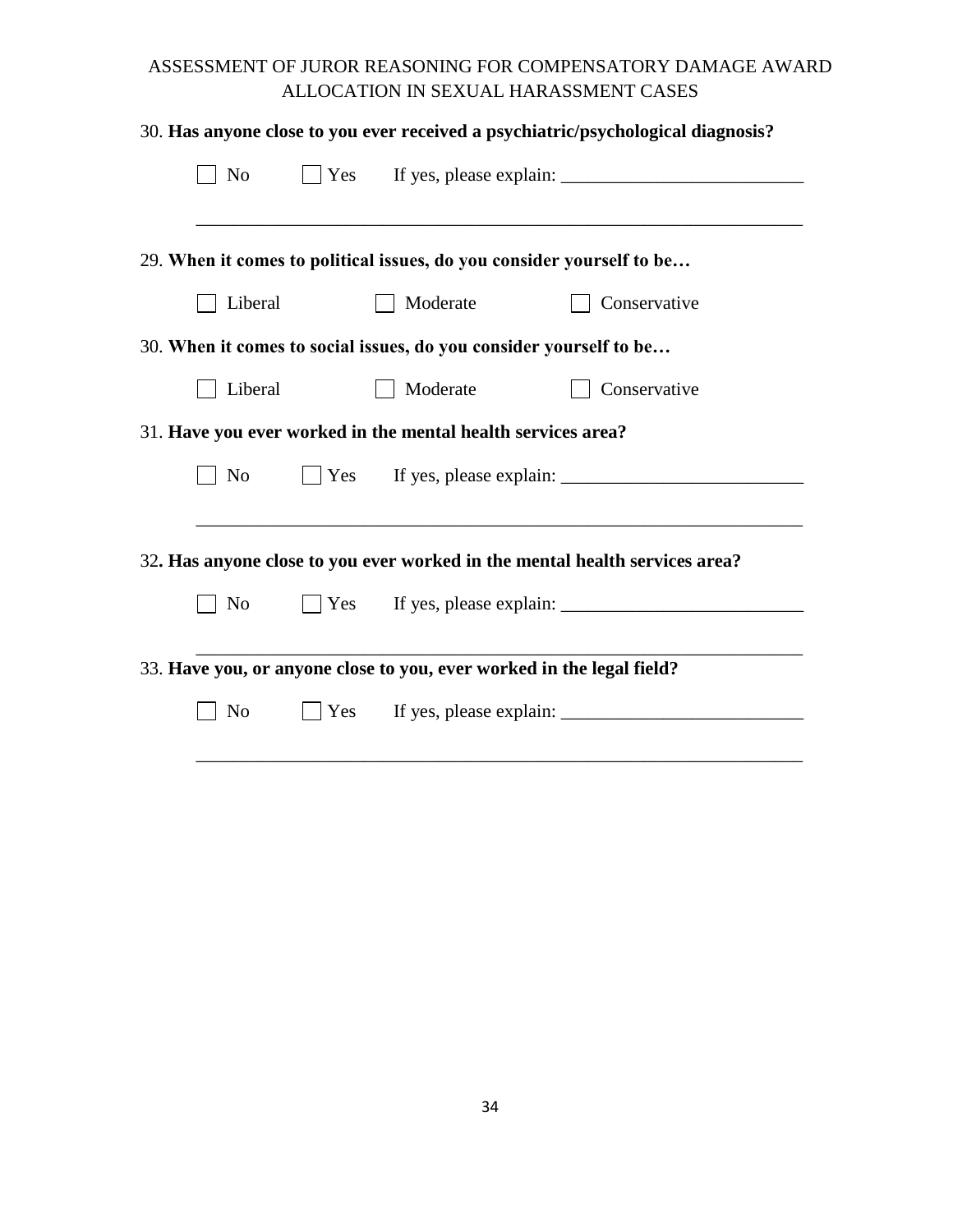#### Appendix B

#### Doe v. XYZ, Inc.

This case involves the following two parties: the plaintiff, Jane Doe, an administrative assistant employed by XYZ, Inc.; the defendant, XYZ, Inc., a computer technology company.

The specifics of the case are as follows:

Jane Doe was hired as an administrative assistant at XYZ, Inc., a computer technology company, on February 24, 1995. Jane Doe was responsible for providing administrative support to a variety of employees at the company. John Smith was a sales representative at XYZ, Inc. with an office near Jane Doe. John Smith was Ms. Doe's coworker, and did not have a supervisory role with Ms. Doe.

According to the plaintiff (Ms. Doe), John Smith started becoming "flirtatious" with her towards the end of March 1995, shortly after her employment at XYZ, Inc. began. The plaintiff (Ms. Doe) indicated that John Smith made frequent comments about her appearance and would often stare at her breasts, buttocks, and legs. The plaintiff (Ms. Doe) stated that she started to wear conservative pantsuits to discourage Mr. Smith's behavior, but that this change to her appearance only seemed to make the situation worse. The plaintiff (Ms. Doe) claimed that Mr. Smith commented on her change of dress and asked her to wear clothes that were more "flattering" to her figure. According to the plaintiff (Ms. Doe), Mr. Smith stated that seeing a little more "T and A" around the office boosted employee morale and that the plaintiff's (Ms. Doe) employment might be more "secure" in management's opinion if she dressed more provocatively. The plaintiff (Ms. Doe) indicated that Mr. Smith's comments made her uncomfortable and highly sensitive to her appearance at work. Despite these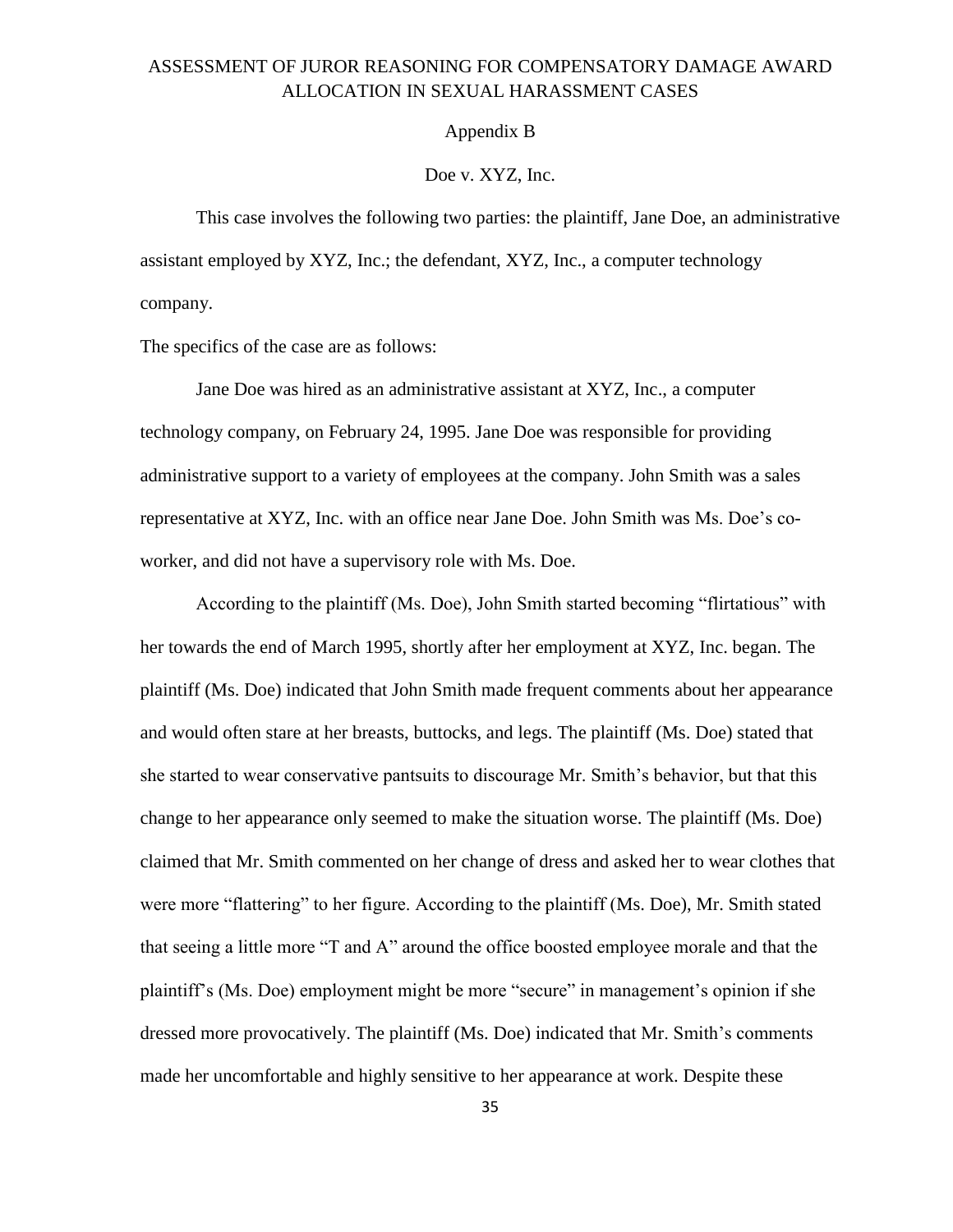feelings, Ms. Doe began wearing more skirts and low-cut blouses at work. The plaintiff (Ms. Doe) indicated that she feared that she would upset management and lose her job if she did not "make them happy."

According to the plaintiff (Ms. Doe), Mr. Smith's flirtatious behavior and demeaning comments continued for several months. She claimed that during this time, her anxiety over the situation escalated and interfered with her job performance. Ms. Doe decided to speak with one of the senior supervisors about Mr. Smith's behavior to get advice on how to handle the situation. The senior supervisor told the plaintiff (Ms. Doe) to ignore Mr. Smith's behavior and that Mr. Smith would eventually "get bored" with her. The plaintiff (Ms. Doe) stated that the severity of the situation escalated in September of 1995 when she was working late one night. Ms. Doe alleged that Mr. Smith came up behind her while she was working at her computer and began massaging her neck. She indicated that she found the behavior inappropriate and "disturbing." The plaintiff (Ms. Doe) indicated that a week after this incident, Mr. Smith put his hand on her thigh as she was sitting at her desk and attempted to kiss her. According to the plaintiff (Ms. Doe), she moved away and told Mr. Smith to stop. She indicated that she told Mr. Smith that she was not interested in a sexual relationship and asked him to stop making sexual advances and flirtatious comments. Reportedly, Mr. Smith told the plaintiff (Ms. Doe) that it would "only be a matter of time until she came around and realized what was good for her."

Despite her fear of losing her job, Ms. Doe decided to speak with the same senior supervisor she had discussed the situation with previously. The plaintiff (Ms. Doe) stated that the senior supervisor told her that he would speak with Mr. Smith about the situation. He also told her that Mr. Smith was an "asset" to the company and they would not want any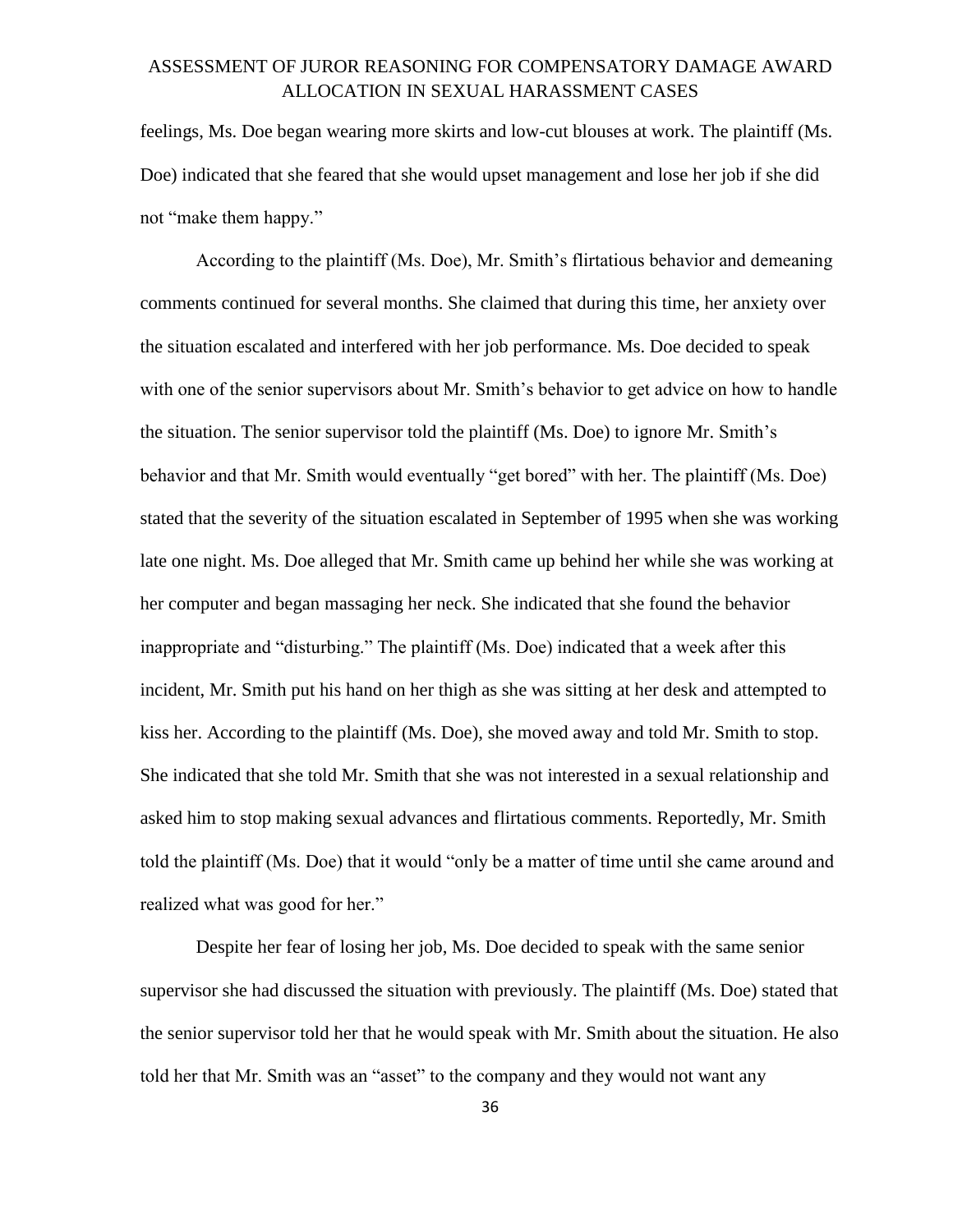"complications" that might risk his employment with the company. The plaintiff (Ms. Doe) indicated that Mr. Smith's "inappropriate behavior" seemed to subside for several weeks after her discussion with the senior supervisor until one night in mid-December. According to the plaintiff (Ms. Doe), Mr. Smith grabbed her from behind as she was getting ready to leave for the night and started to kiss her neck. The plaintiff (Ms. Doe) indicated that she pulled away from Mr. Smith and told him that she would "report him" if he tried something like this again. After this incident, Ms. Doe noticed that Mr. Smith was always in the parking lot watching her as she arrived at work and left from work. She indicated that he also followed her one night after work, but she was able to lose him before she reached her home. The plaintiff (Ms. Doe) indicated that she was extremely upset by Mr. Smith's advances and knew that she had to make a formal sexual harassment/hostile work environment complaint against him to the Director of Human Resources. The plaintiff (Ms. Doe) did not want to jeopardize her employment before the holidays so she decided to address the issue once she returned to work after the holidays. The plaintiff (Ms. Doe) then scheduled an appointment with the Director of Human Resources for the first week in January of 1996.

The plaintiff (Ms. Doe) attended XYZ, Inc.'s annual Christmas party on December 20, 1995. Mr. Smith was also in attendance at the party. Both the plaintiff (Ms. Doe) and Mr. Smith had several drinks at the party and it appeared to several witnesses at the party that Mr. Smith was intoxicated. At 11:00pm, the plaintiff (Ms. Doe) decided that she was sober enough to drive home and left the restaurant where the party was being held to walk to her car. The plaintiff (Ms. Doe) alleged that Mr. Smith grabbed her and put a knife to her throat as she was opening the door to her automobile. The plaintiff (Ms. Doe) stated that Mr. Smith told her that he would kill her if she screamed or tried to get away. Reportedly, Mr. Smith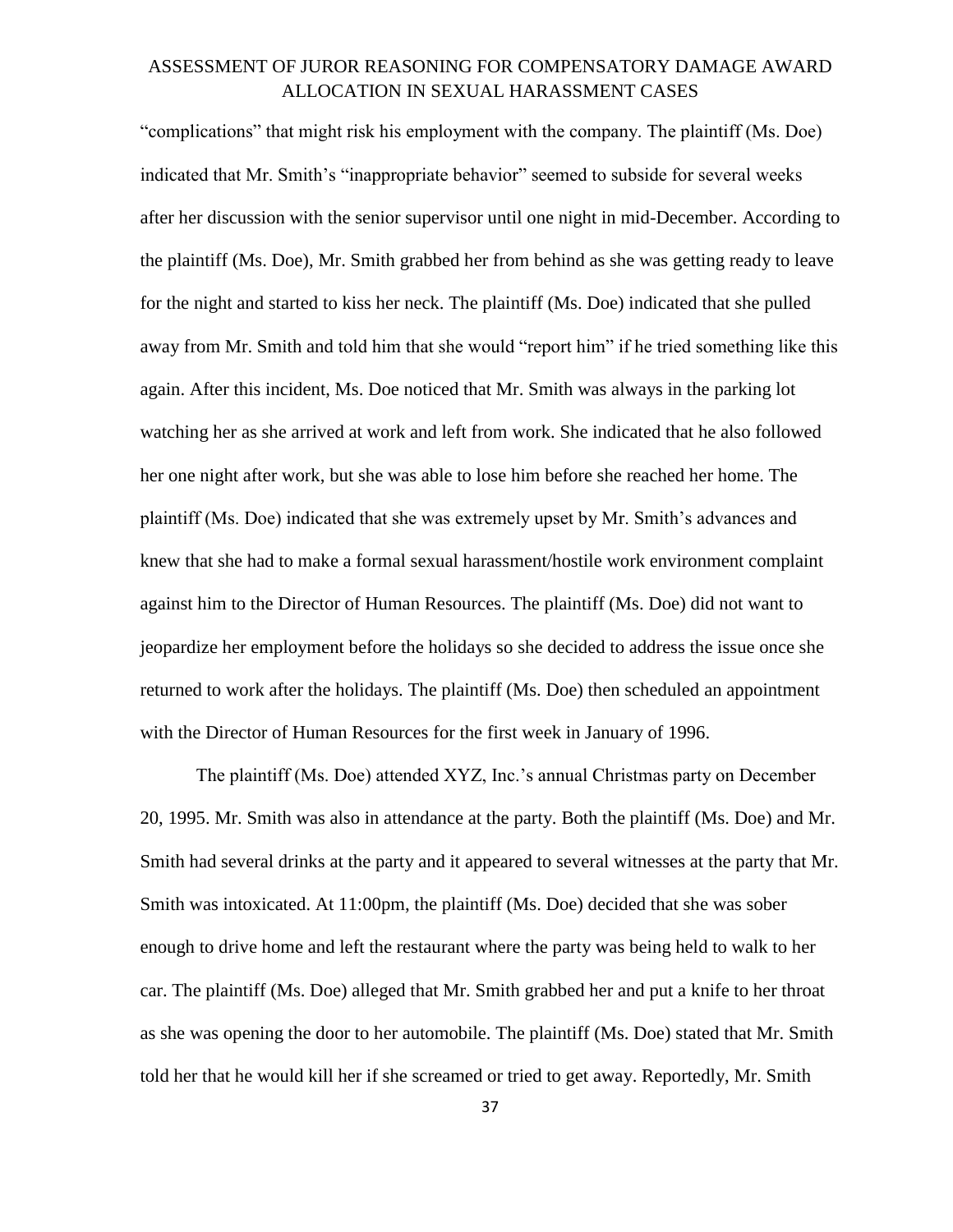then told the plaintiff (Ms. Doe) that he had come "to claim" his "door prize." The plaintiff (Ms. Doe) also stated that Mr. Smith told her that he "might as well rape" her since she was planning to "tattle" on him to Human Resources. Evidently, Mr. Smith had heard about the meeting the plaintiff (Ms. Doe) had scheduled with the Director and assumed that the meeting was about him. Mr. Smith began to fondle Ms. Doe's breasts and kiss her neck. The plaintiff (Ms. Doe) was able to get away when Mr. Smith put the knife down to unzip his pants. At this point, Ms. Doe ran back to the Christmas party and called the police. After this victimization, the plaintiff (Ms. Doe) resigned from her position at XYZ, Inc.

#### **(Insert Symptom Severity IV)**

The plaintiff (Ms. Doe) claimed that her impairment in psychological functioning was a direct result of the hostile work environment and sexual harassment she experienced while employed by XYZ, Inc. She claimed that XYZ, Inc. was negligent in their duty to provide her with a work environment free of sexual harassment and intimidation. She also claimed that her victimization at the Christmas party could have been prevented if XYZ, Inc. would have followed through with her prior complaints to the senior supervisor against Mr. Smith. Mr. Smith's employment records revealed three separate prior complaints of sexual harassment by other employees at XYZ, Inc. The plaintiff (Ms. Doe) argued that Mr. Smith should have been terminated based on these prior complaints. At the very least, the plaintiff (Ms. Doe) stated that Mr. Smith's history of sexual harassment should have made the company more sensitive to her complaints. In summary, the plaintiff (Ms. Doe) alleged that XYZ, Inc. owed a duty to the plaintiff (Ms. Doe) and that XYZ, Inc. breached this duty. She also alleged that XYZ, Inc.'s breach of duty and negligence indirectly caused her injuries.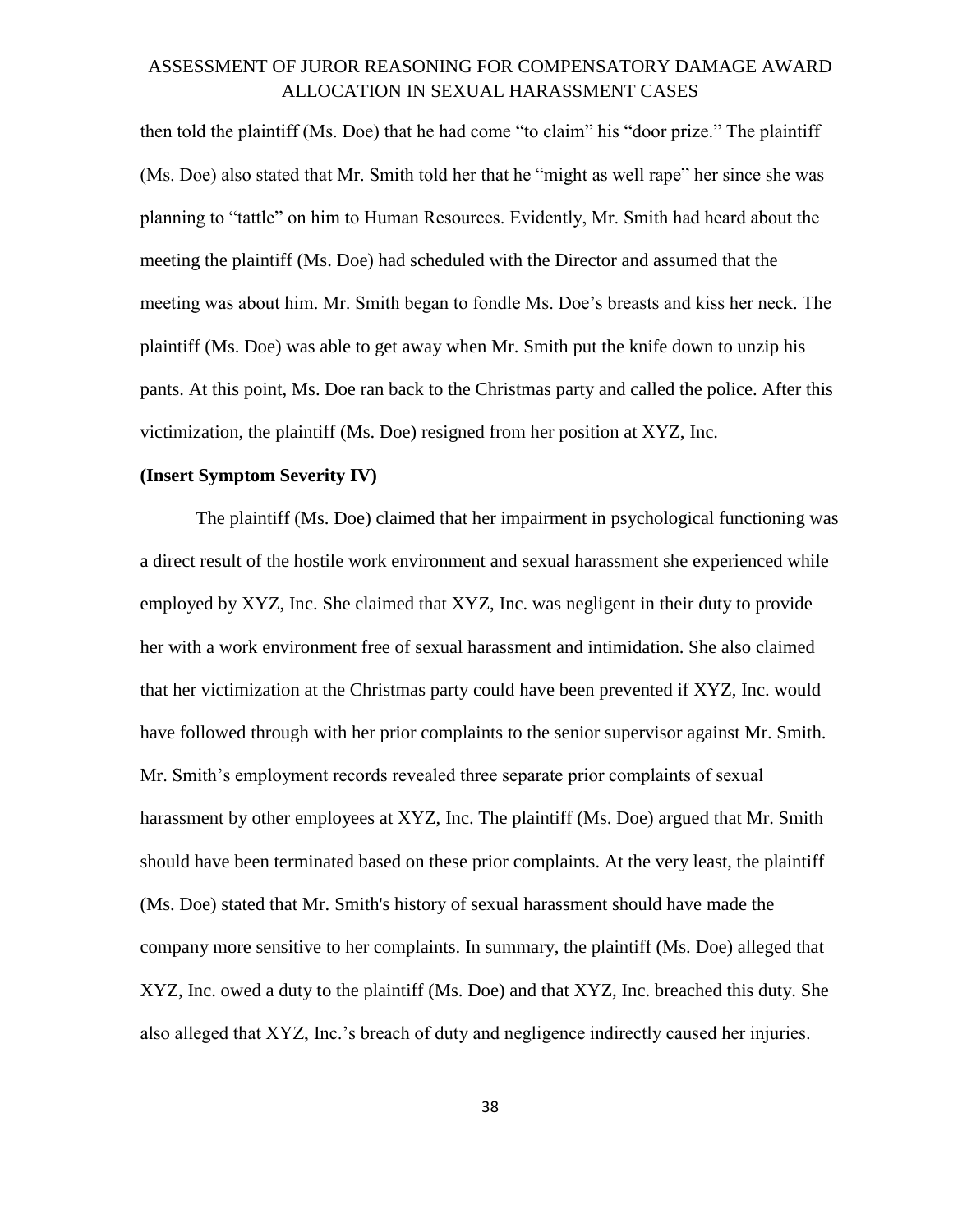XYZ, Inc. asserted in their defense that they were in no way responsible for the plaintiff's (Ms. Doe) injuries. According to the company, the plaintiff (Ms. Doe) never made an official complaint against Mr. Smith and they were thus not responsible for his actions. XYZ, Inc. has a sexual harassment policy and specific guidelines for reporting violations of the policy. Each employee is given a handbook describing the policy when he or she is hired and is asked to sign a document indicating that he or she has read and understands the policy. Ms. Doe signed this document when she was employed. According to the reporting guidelines, the employee must report inappropriate behavior to the Director of Human Resources immediately. At this point, a comprehensive investigation is opened and the employee under investigation is temporarily put on suspension. XYZ, Inc. asserted that Ms. Doe did not follow these procedures and that they could not be expected to remedy a situation they knew nothing about. The plaintiff (Ms. Doe) stated that she informed a senior supervisor about the situation on two occasions and nothing was done. The senior supervisor, testifying on behalf of the company, confirmed that Ms. Doe had discussed the situation with him, but stated that she had only come to him on one occasion. The senior supervisor stated that the plaintiff (Ms. Doe) complained about Mr. Smith staring at her and that he told her to ignore him. He also stated that she should discuss the situation with Human Resources if she was concerned or uncomfortable with Mr. Smith's behavior. In response to the plaintiff's (Ms. Doe) claims regarding the previous complaints against Mr. Smith, XYZ, Inc. asserted that they handled the situation according to procedure and that Mr. Smith had completed "sensitivity training" and had been put on "probation." XYZ, Inc. reported that if they had known about Ms. Doe's complaints, they would have immediately suspended Mr. Smith and initiated a formal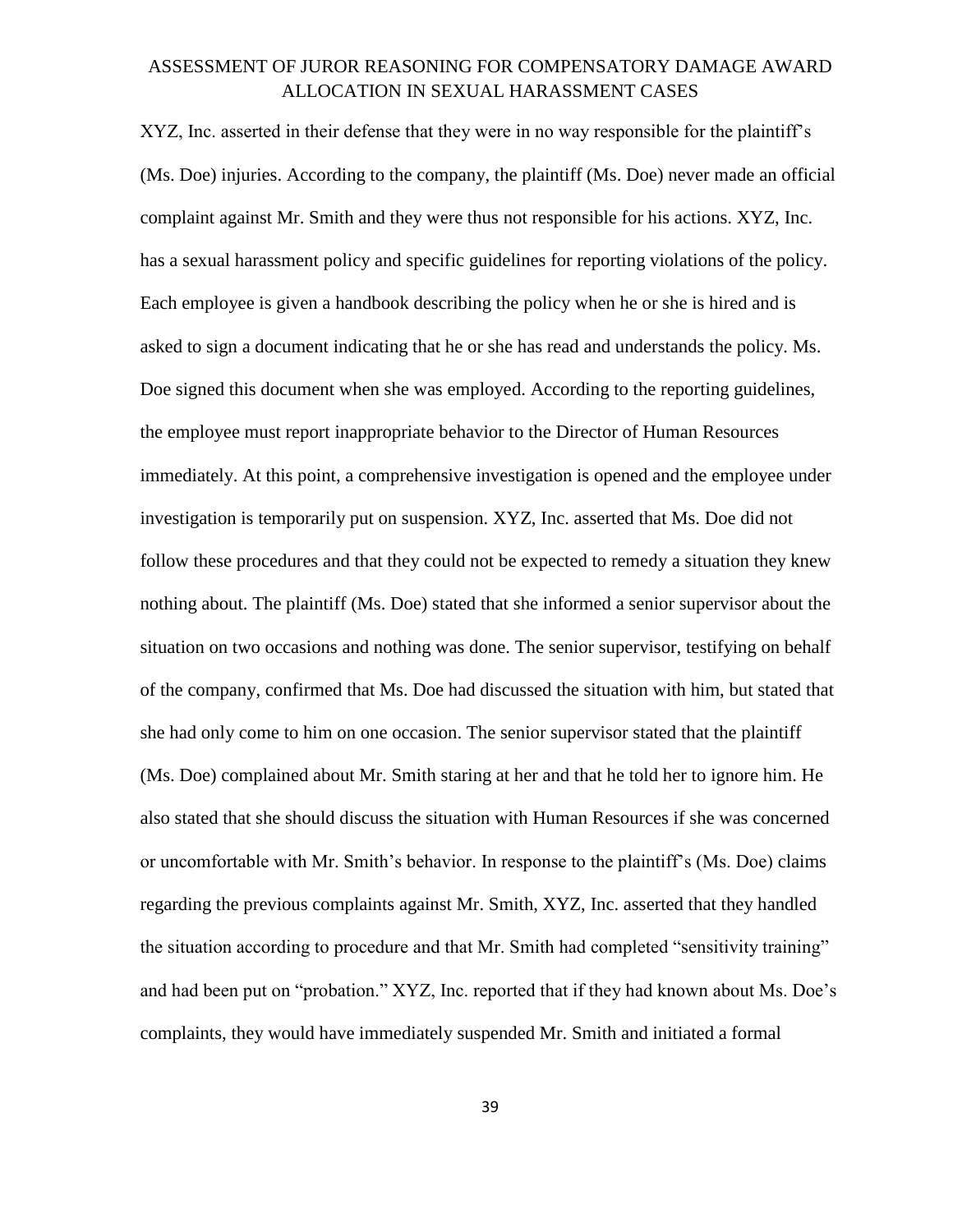investigation. In summary, XYZ, Inc. asserted that they could not be held responsible for the plaintiff's (Ms. Doe) injuries because they had no knowledge that there was a problem.

#### **(Insert Alternative Causation IV)**

#### Summary of Case Facts

- The plaintiff (Ms. Doe) alleged that John Smith made several inappropriate remarks, requests, and gestures over her course of employment at XYZ, Inc. and that his behavior constituted sexual harassment and created a hostile work environment.
- The plaintiff (Ms. Doe) spoke to a senior supervisor about Mr. Smith's behavior on two separate occasions. On the first occasion, the plaintiff (Ms. Doe) was told to ignore Mr. Smith. On the second occasion, the senior supervisor told the plaintiff (Ms. Doe) he would speak with Mr. Smith.
- The plaintiff (Ms. Doe) scheduled an appointment with the Director of Human Resources  $\bullet$ to file a formal sexual harassment claim after the situation escalated.
- Mr. Smith assaulted the plaintiff (Ms. Doe) in the parking lot after the company Christmas party.
- Allegedly, Mr. Smith put a knife to the plaintiff's (Ms. Doe) throat and threatened to rape  $\bullet$ her and kill her. Reportedly, Mr. Smith heard about the plaintiff's (Ms. Doe) scheduled meeting with the Director of Human Resources.
- The plaintiff (Ms. Doe) was diagnosed with Posttraumatic Stress Disorder and Major  $\bullet$ Depressive Disorder after the period of alleged harassment and victimization.
- The plaintiff (Ms. Doe) claimed that she suffered from a variety of symptoms related to  $\bullet$ her victimization.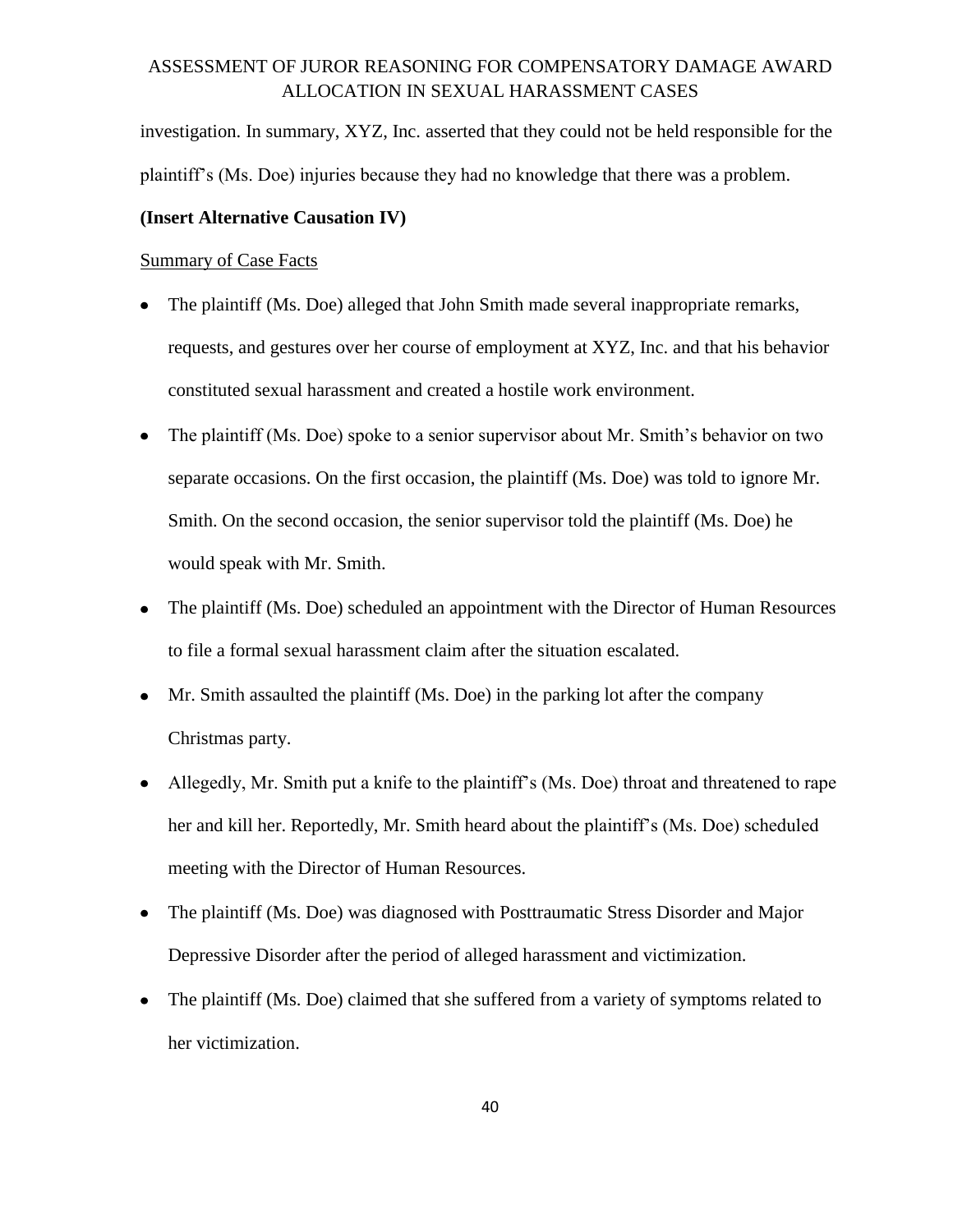- Experts on both sides of this lawsuit agree that the plaintiff (Ms. Doe) is suffering from a variety of distressing symptoms, but disagree on the cause of her symptoms.
- The plaintiff (Ms. Doe) alleged that the company could have prevented the assault and her subsequent injuries by following through with her prior complaints to the senior supervisor.
- Mr. Smith had three prior sexual harassment complaints filed against him by other employees at the company.
- In their defense, XYZ, Inc. claimed that the plaintiff (Ms. Doe) never filed a formal sexual harassment complaint with the company and thus, they never knew there was a problem and could not be held accountable for Mr. Smith's conduct.
- The senior supervisor testified that the plaintiff (Ms. Doe) only discussed Mr. Smith's  $\bullet$ behavior with him on one occasion and he had recommended that she speak with Human Resources if she had any concerns.
- **(Insert relevant summary facts from the IVs)** $\bullet$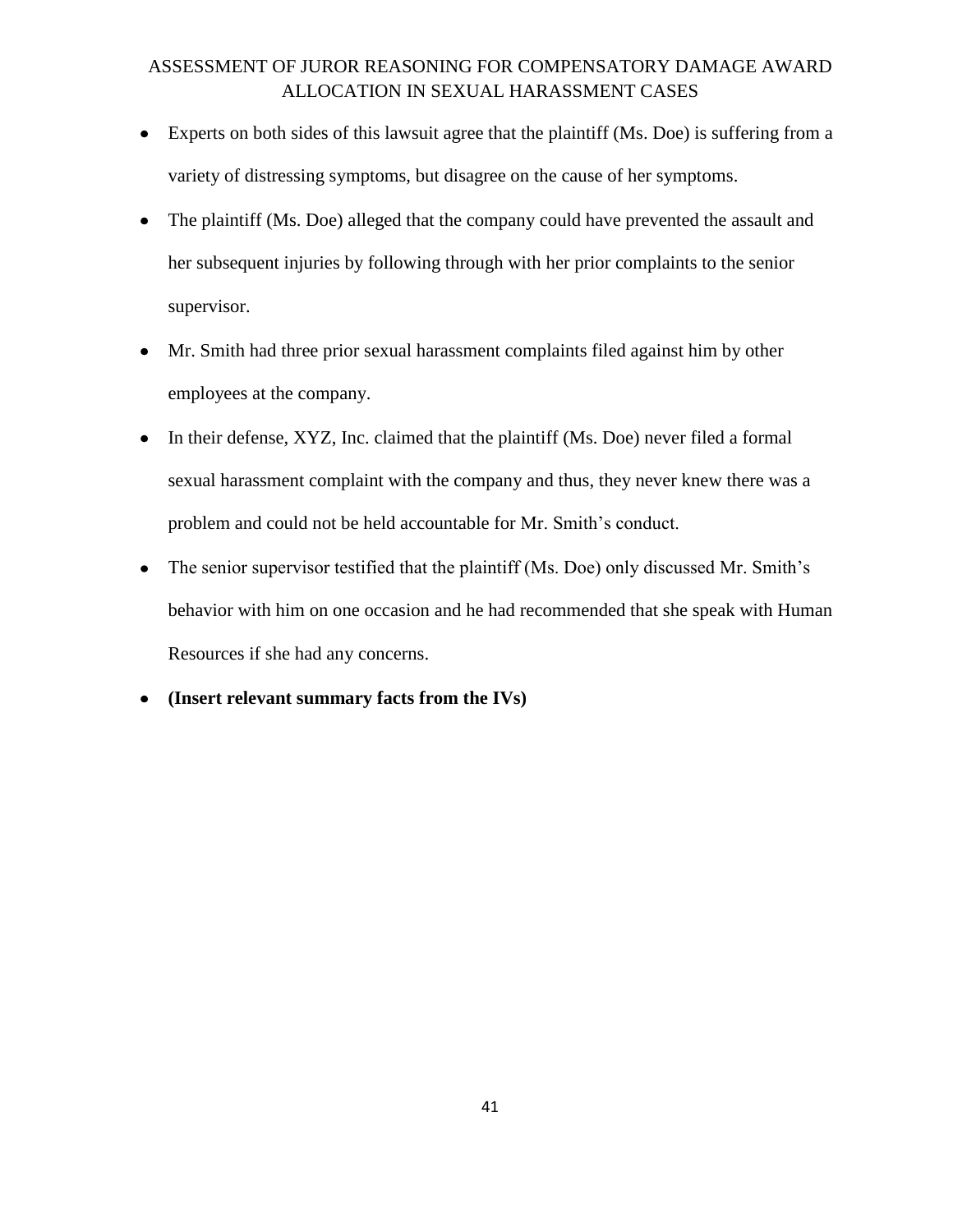#### Appendix C

#### IV1: Level of Psychiatric Impairment

#### Severe

The plaintiff (Ms. Doe) was hospitalized for a week after this incident. While hospitalized, the plaintiff (Ms. Doe) was treated in the psychiatric unit for symptoms the plaintiff (Ms. Doe) claims were a result of her traumatic experience including depressive symptoms, posttraumatic symptoms, and thoughts of suicide. The plaintiff (Ms. Doe) began intensive, outpatient individual psychotherapy twice a week after she was discharged from the hospital and continued pharmacological treatment to improve her mood and manage her anxiety symptoms. The plaintiff (Ms. Doe) was diagnosed with Posttraumatic Stress Disorder and Major Depressive Disorder several months after the assault and still suffered from a variety of psychological disturbances at the time of the trial two years later. At the time of the trial, the plaintiff (Ms. Doe) was still receiving individual psychotherapy twice a week. The plaintiff (Ms. Doe) indicated that she feared for her life during the victimization and thought Mr. Smith was going to rape her, and possibly kill her. The plaintiff (Ms. Doe) claimed that since the extended period of harassment and the victimization, she has experienced repeated flashbacks and nightmares of the assault and harassment, and has intrusive thoughts and images of the victimization almost every day. Ms. Doe reported that she always seems to be "on edge," and is hypervigilant to stimuli in her environment. She indicated that she constantly feels as though people are watching her or are going to harm her, thus she dislikes leaving her house and dislikes having contact with other people. She stated that she has to have family members do most of her errands and she cannot go out at night at all due to a fear that she will be assaulted. Ms. Doe's depressive symptoms include sleep disturbance,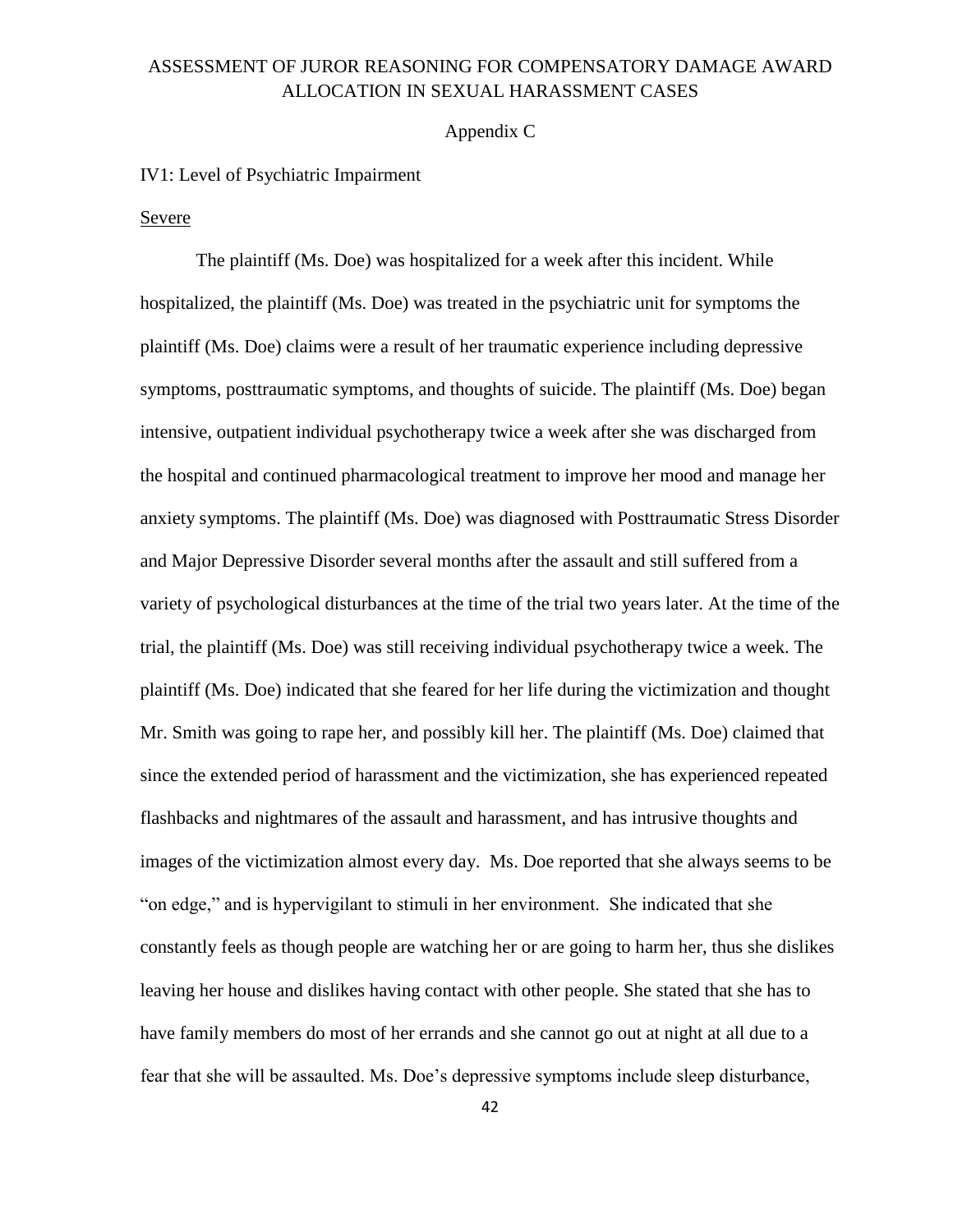loss of appetite, weight loss, loss of motivation, persistent sadness, crying spells, feelings of guilt, shame and humiliation, and suicidal ideations. Ms. Doe reported that she has severe mood swings, fluctuating between anger, anxiety, sadness, and fear frequently. She also noted that she has developed several physical ailments since the victimization that prevent her from working including chronic migraine headaches accompanied by nausea and vomiting and irritable bowel syndrome.

The plaintiff (Ms. Doe) reported that she has been unable to maintain employment since the harassment and victimization due to her chronic psychological and physical symptomatology. She also noted that she feels considerable loss as a result of the harassment and victimization including loss of sense of self, loss of faith in people and standards of fairness and equity, and loss of enjoyment from life. Ms. Doe explained that she has experienced a loss of pleasure from activities she enjoyed before the harassment and victimization due to her increased level of anxiety, the presence of intrusive thoughts related to the victimization, and her overall depression and fear. She indicated that she has little selfconfidence and constantly feels vulnerable. Since the victimization, the plaintiff (Ms. Doe) has been unable to maintain an intimate relationship and has developed a fear of men in general. She noted that she has severe "anxiety attacks" and flashbacks anytime she interacts with males. She indicated that she has been unable to maintain her friendships with men and tends to avoid all contact with men. She also asserted that her relationships with females have suffered due to her feelings of emotional numbness and inability to experience close emotional bonds with others. The plaintiff (Ms. Doe) has been hospitalized on two occasions for suicidal thoughts since her initial hospitalization after the assault. The plaintiff (Ms. Doe) reported that she often feels that life is not worth living and believes that she will never be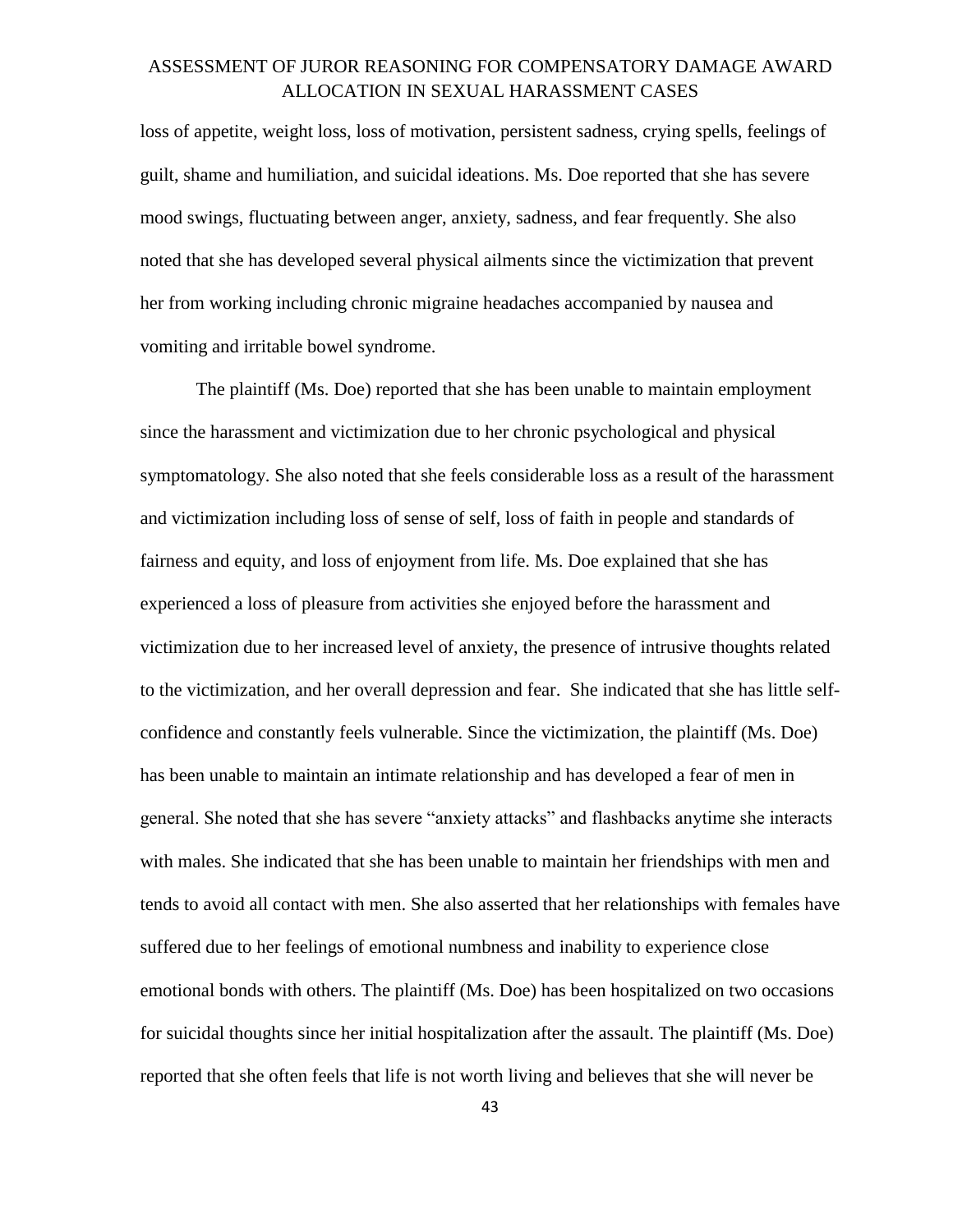the person she was before this experience. She is also concerned about how her condition will affect her children and her ability to raise them in an emotionally stable and nurturing environment. The plaintiff (Ms. Doe) was examined by mental health experts hired by both parties in this lawsuit. The experts all agreed that Ms. Doe is suffering from a variety of distressing symptoms, but disagree on the cause of her symptoms.

#### Moderate/Average

The plaintiff (Ms. Doe) was hospitalized for two days after this incident for observation and evaluation. While hospitalized, the plaintiff (Ms. Doe) was treated in the psychiatric unit for symptoms the plaintiff (Ms. Doe) claims were a result of her traumatic experience including depressive symptoms and posttraumatic symptoms. The plaintiff (Ms. Doe) received outpatient individual psychotherapy once a week after she was discharged from the hospital and continued pharmacological treatment to improve her mood and manage her anxiety symptoms for several months after discharge. The plaintiff (Ms. Doe) indicated that she feared for her life during the victimization and thought Mr. Smith was going to rape her, and possibly kill her. The plaintiff (Ms. Doe) was diagnosed with Posttraumatic Stress Disorder and Major Depressive Disorder several months after the assault and still suffered from moderate levels of psychological distress at the time of the trial two years later. At the time of the trial, the plaintiff (Ms. Doe) was receiving individual therapy once every two to three weeks for maintenance of her therapeutic gains. The plaintiff (Ms. Doe) claimed that since the extended period of harassment and the victimization, she has experienced flashbacks and nightmares of the assault and harassment, and has intrusive thoughts and images of the victimization once or twice a week. Ms. Doe reported that she always seems to be "on edge," and is hypervigilant to stimuli in her environment. She indicated that she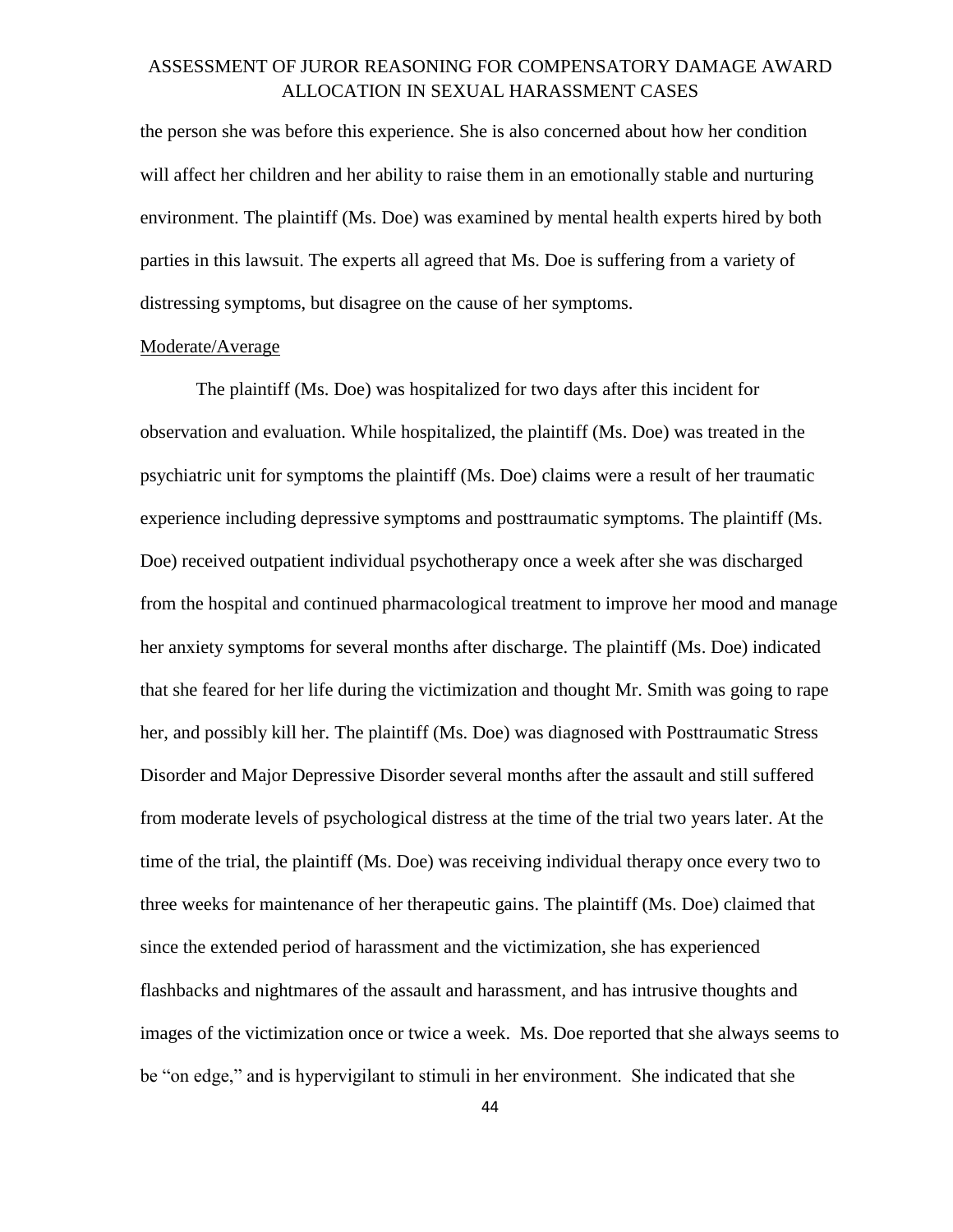sometimes feels as though people are watching her or are going to harm her, which makes her anxious when she leaves the house. Ms. Doe's depressive symptoms include sleep disturbance, loss of appetite, weight loss, loss of motivation, persistent sadness, crying spells, feelings of guilt, and shame and humiliation. During her initial hospitalization after the assault, she also experienced suicidal ideations, but never made an attempt on her life. Ms. Doe reported that although some of her symptoms have subsided with treatment, she still experiences a moderate amount of psychological discomfort as a result of the victimization and extended period of harassment. She indicated that she sometimes has mood swings, fluctuating between anger, anxiety, sadness, and fear. She also noted that she developed some physical ailments after the victimization that make it difficult for her to work including migraine headaches accompanied by nausea and vomiting.

The plaintiff (Ms. Doe) reported that she has had difficulty maintaining employment since the harassment and victimization due to her psychological and physical symptomatology. She also noted that she feels considerable loss as a result of the harassment and victimization including loss of sense of self, loss of faith in people and standards of fairness and equity, and loss of enjoyment from life. Ms. Doe explained that she has experienced a loss of pleasure from activities she enjoyed before the harassment and victimization due to her increased level of anxiety and depression. She indicated that she has little self-confidence and constantly feels vulnerable. Since the victimization, the plaintiff (Ms. Doe) has had difficulty maintaining intimate relationships and is skeptical of men in general. She also asserted that her relationships with females have suffered due to her feelings of emotional numbness and loss of pleasure from life. The plaintiff (Ms. Doe) reported that she often feels that she will never be the person she was before this experience.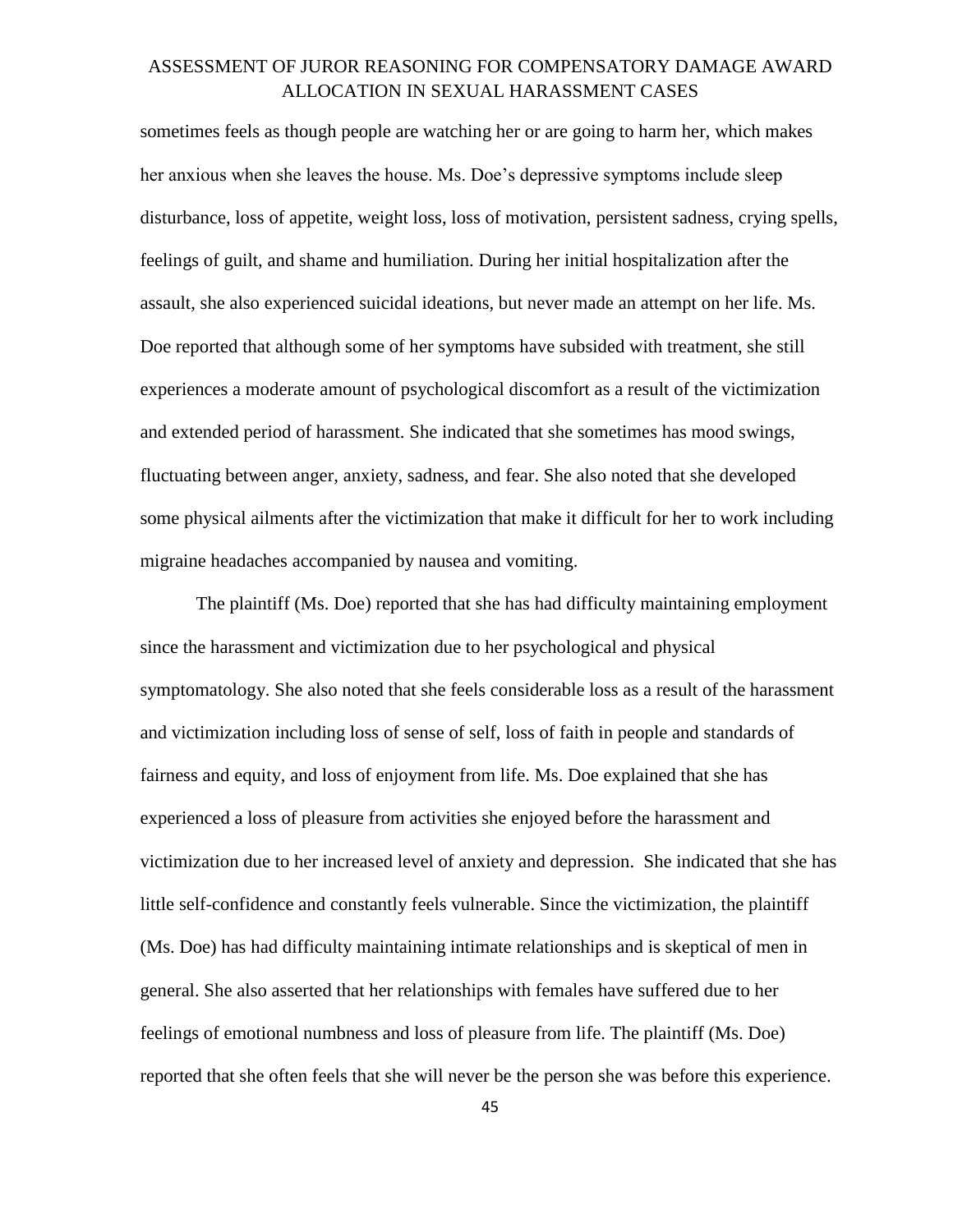She is also concerned about how her condition will affect her children and her ability to raise them in an emotionally stable and nurturing environment. The plaintiff (Ms. Doe) was examined by mental health experts hired by both parties in this lawsuit. The experts all agreed that Ms. Doe is suffering from a variety of distressing symptoms, but disagree on the cause of her symptoms.

#### Mild

After this incident, the plaintiff (Ms. Doe) began outpatient treatment for symptoms the plaintiff (Ms. Doe) claims were a result of her traumatic experience including depressive symptoms and posttraumatic symptoms. The plaintiff (Ms. Doe) received outpatient individual psychotherapy once a week and received pharmacological treatment to improve her mood and manage her anxiety symptoms for several months. The plaintiff (Ms. Doe) indicated that she feared for her life during the victimization and thought Mr. Smith was going to rape her, and possibly kill her. The plaintiff (Ms. Doe) was diagnosed with Posttraumatic Stress Disorder and Major Depressive Disorder several months after the assault and claimed that she was still suffering from moderate levels of psychological distress at the time of the trial two years later. At the time of the trial, the plaintiff (Ms. Doe) was receiving individual therapy once a month for maintenance of her therapeutic gains. The plaintiff (Ms. Doe) claimed that she experienced intrusive thoughts and images of the victimization for several months after the harassment and victimization, but has not had these symptoms for quite some time. However, Ms. Doe reported that she always seems to be "on edge," and sometimes feels as though people are watching her.

Ms. Doe's depressive symptoms at the time she started therapy included loss of motivation, sadness, crying spells, and feelings of shame and humiliation. Ms. Doe denied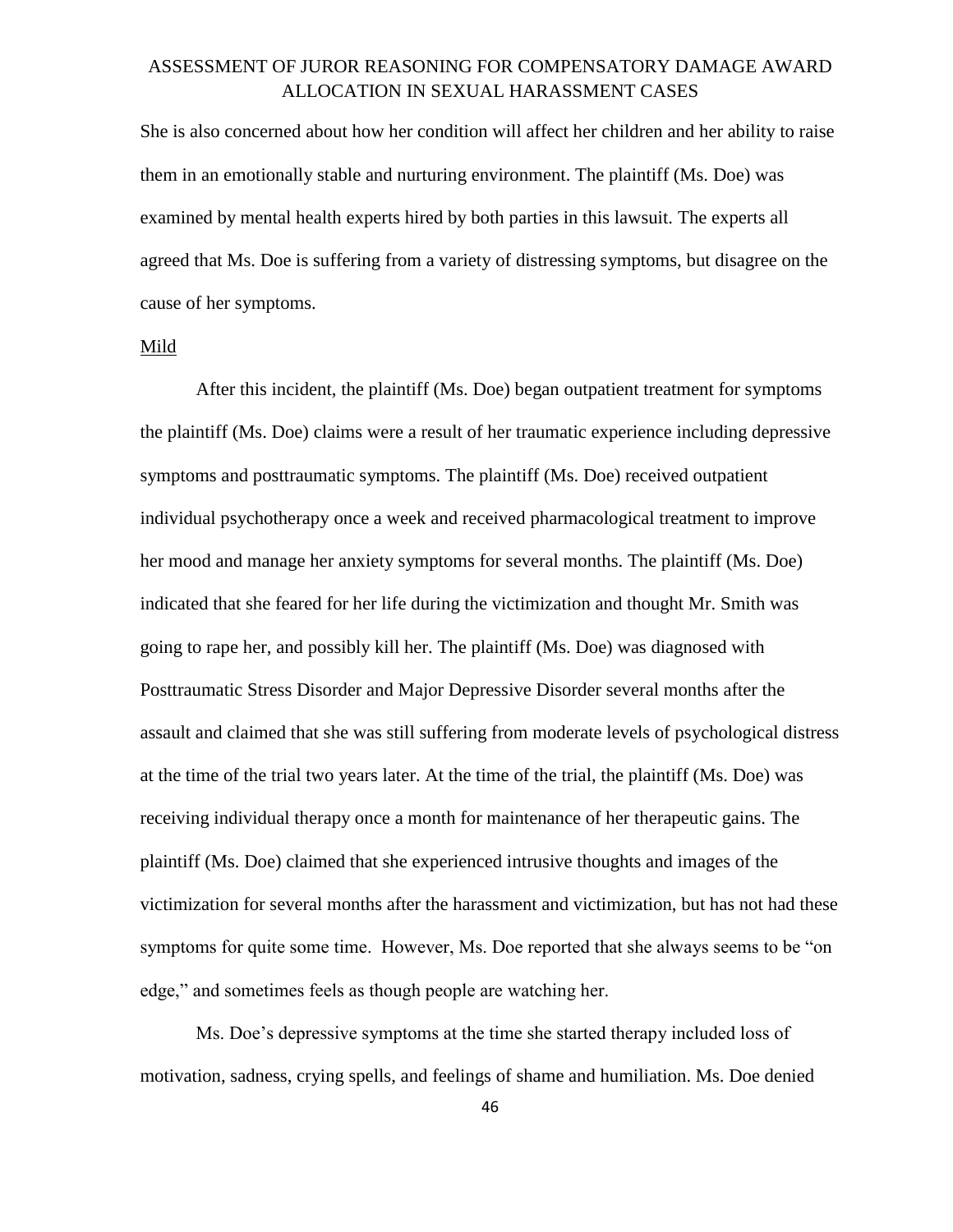having suicidal ideations throughout treatment. Ms. Doe reported that although most of her symptoms have subsided with treatment, she still experiences some psychological discomfort as a result of the victimization and extended period of harassment. She indicated that she sometimes has mood swings, fluctuating between sadness and anger, and has difficulty concentrating on tasks.

The plaintiff (Ms. Doe) reported that she has had difficulty maintaining employment since the harassment and victimization due to her psychological distress. Ms. Doe also reported that she has experienced a loss of pleasure from several of the activities she enjoyed before the harassment and victimization due to increased levels of anxiety and depression. She indicated that she has little self-confidence and often feels vulnerable. Since the victimization, the plaintiff (Ms. Doe) has had difficulty maintaining intimate relationships. and is skeptical of men in general. The plaintiff (Ms. Doe) was examined by mental health experts hired by both parties in this lawsuit. The experts all agreed that Ms. Doe has suffered from a variety of distressing symptoms, but disagree on the cause of her symptoms. IV1: Alternate Causation

#### Preexisting Psychological History

During the trial, the defense claimed that Ms. Doe's current psychological condition was the result of a preexisting psychological disorder. They reviewed Ms. Doe's mental health records and discovered that she had two previous psychiatric hospitalizations for depression with suicidal ideation. The plaintiff (Ms. Doe) was first hospitalized when she was 16 years old and stayed in the psychiatric unit for 16 days. The second hospitalization occurred three years later and lasted 8 days. During both hospitalizations, the plaintiff (Ms. Doe) was treated with an antidepressant. She also received long-term outpatient therapy from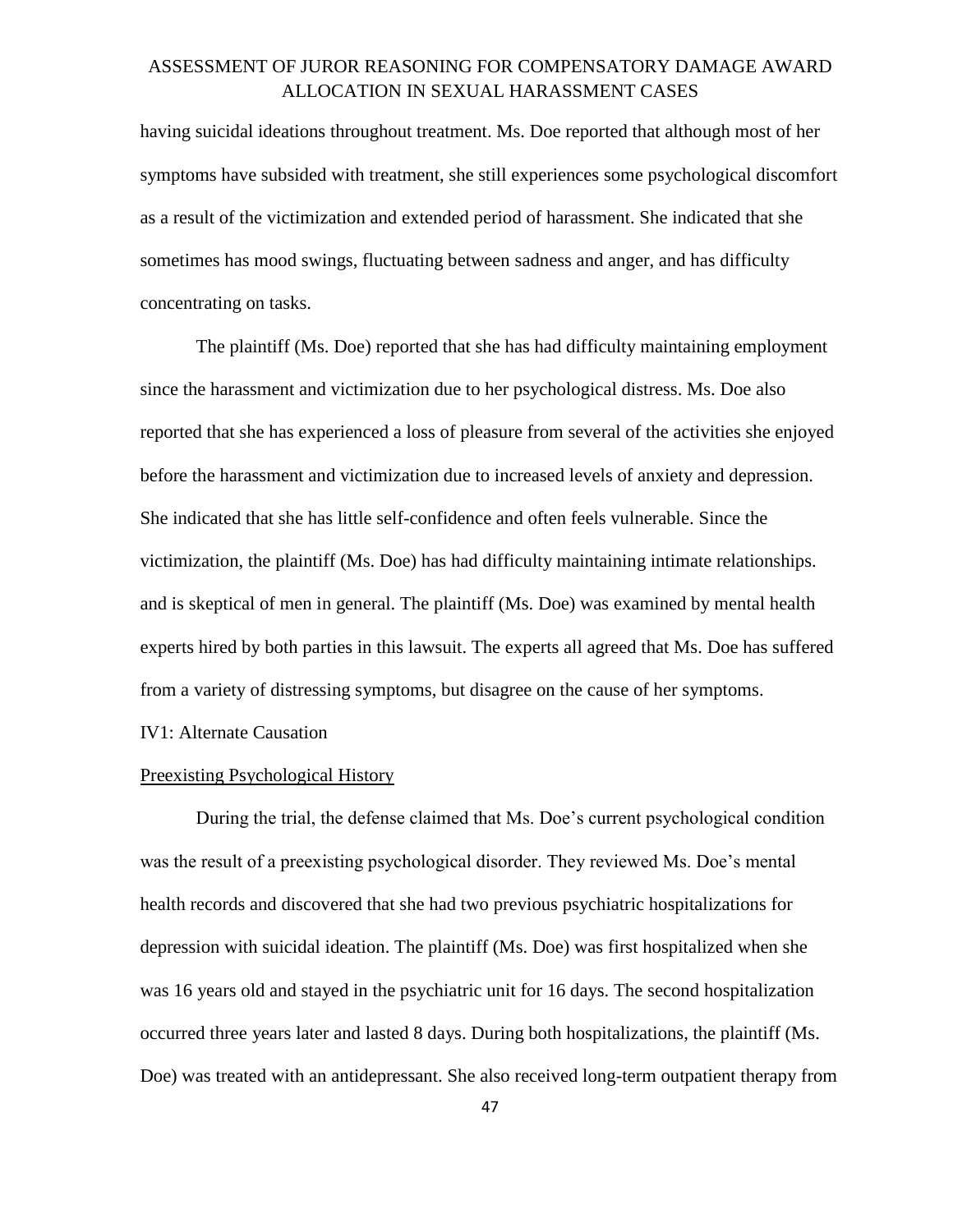a psychologist after each discharge. Hospital records and progress notes from therapy indicate that Ms. Doe experienced sleep disturbance, feelings of helplessness and hopelessness, difficulty concentrating, sadness, crying spells, and loss of energy. Reportedly, Ms. Doe also suffered from moderate symptoms of anxiety during her second hospitalization. During preparation for trial, the defense also discovered that the plaintiff (Ms. Doe) had been molested by a male cousin before her first psychiatric hospitalization.

The defense claimed that the plaintiff's (Ms. Doe) current state of psychological functioning was the direct result of prior experiences and a natural progression of her prior history of psychological problems. They asserted that they are not responsible for the plaintiff's (Ms. Doe) emotional sensitivity and should not be held responsible for her predisposition towards emotional dysfunction. In support of their defense, they cited legal doctrine outlining a plaintiff's (Ms. Doe) right to recover for psychological injuries. Specifically, they stated that the plaintiff (Ms. Doe) may not recover for emotional damages caused by other events or circumstances. The plaintiff (Ms. Doe) countered with legal doctrine stating that a plaintiff (Ms. Doe) can be compensated for emotional injuries if the defendant's (XYZ, Inc.) conduct (actions or negligence) results in the exacerbation of a preexisting psychological injury. The plaintiff (Ms. Doe) stated that under the legal duty of care, the defendant (XYZ, Inc.) is responsible for the consequences of their negligent conduct once the plaintiff (Ms. Doe) suffers a foreseeable injury. According to the plaintiff (Ms. Doe), this is true even if the action merely exacerbates an existing condition or activates a "latent condition." The plaintiff (Ms. Doe) also asserted that her current psychological problems are not an exacerbation of a previous condition since she had previously been diagnosed with Major Depressive Disorder and has now been diagnosed with Posttraumatic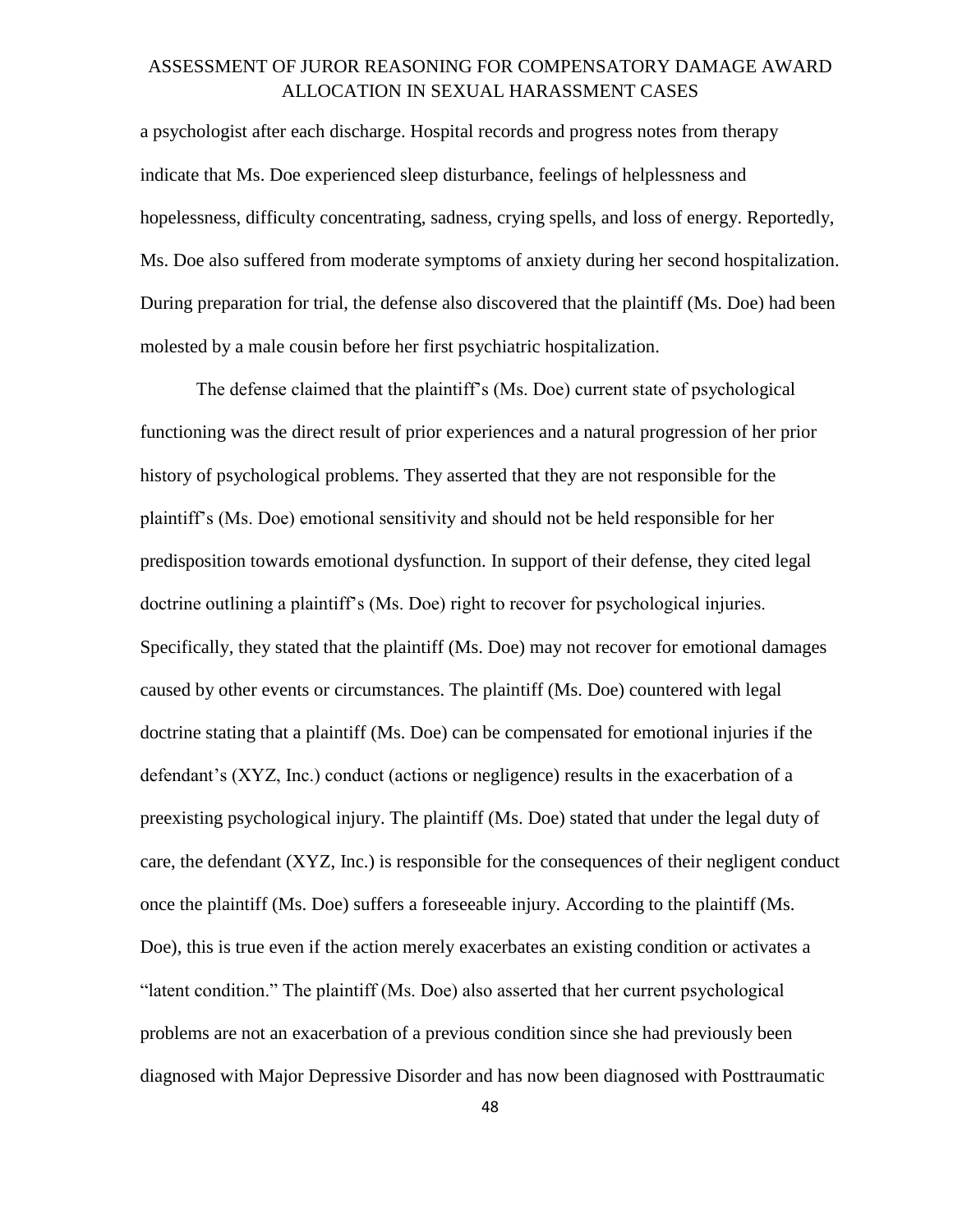Stress Disorder and Major Depressive Disorder. Ms. Doe claimed that these were two distinct conditions and that the defendant's (XYZ, Inc.) conduct caused her current emotional injuries.

#### Concurrent Psychological Problems

During the trial, the defense claimed that Ms. Doe's current psychological condition was the result of other concurrent stressors in the plaintiff's (Ms. Doe) life. Reportedly, Ms. Doe was under a significant amount of stress at the time of the alleged harassment and victimization due to continuous hostile interactions with her ex-husband. The plaintiff's (Ms. Doe) ex-husband was suing her for custody of their children and had raised several allegations about the plaintiff's (Ms. Doe) fitness as a mother. Ms. Doe's ex-husband was threatening to take the children away from her and was having a private detective follow her to collect information for the upcoming custody trial. Ms. Doe was also under considerable financial strain due to the custody dispute and was having difficulty paying her bills, including her mortgage, and feared that she might lose her home. Additionally, the plaintiff's (Ms. Doe) father died during the alleged period of harassment. Reportedly, the plaintiff (Ms. Doe) had a very strained relationship with her father before he died and experienced significant feelings of regret and guilt after he passed away.

The defense claimed that the plaintiff's (Ms. Doe) current state of psychological functioning was the direct result of other stressors in the plaintiff's (Ms. Doe) life. They asserted that they are not responsible for the plaintiff's (Ms. Doe) emotional sensitivity and should not be held responsible for her predisposition towards emotional dysfunction or symptomatology that resulted from causes outside of their control (i.e., the custody dispute, financial strain, the death of her father). In support of their defense, they cited legal doctrine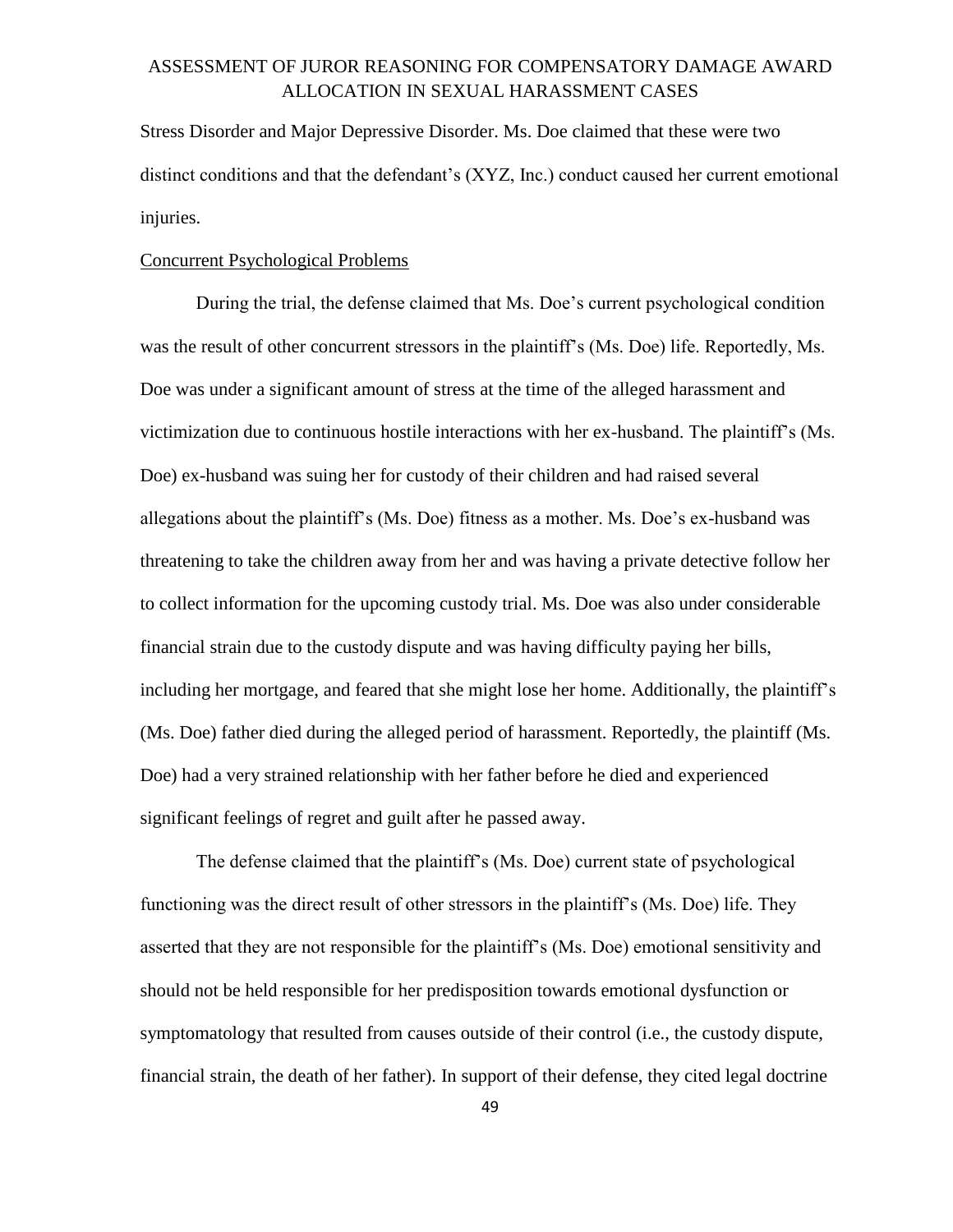outlining a plaintiff's (Ms. Doe) right to recover for psychological injuries. Specifically, they stated that the plaintiff (Ms. Doe) cannot recover for emotional damages caused by other events or circumstances. The plaintiff (Ms. Doe) countered with legal doctrine stating that a plaintiff (Ms. Doe) can be compensated for emotional injuries if the defendant's (XYZ, Inc.) conduct (actions or negligence) results in the exacerbation of a preexisting psychological injury. The plaintiff (Ms. Doe) stated that under the legal duty of care, the defendant (XYZ, Inc.) is responsible for the consequences of their negligent conduct once the plaintiff (Ms. Doe) suffers a foreseeable injury.

According to the plaintiff (Ms. Doe), this is true even if the action merely exacerbates an existing condition or activates a "latent condition" The plaintiff (Ms. Doe) also asserted that her current psychological problems are not an exacerbation of her difficulties related to the custody dispute or the death of her father and that the defendant's (XYZ, Inc.) conduct caused her current emotional injuries.

#### Preexisting and Concurrent Psychological Problems

During the trial, the defense claimed that Ms. Doe's current psychological condition was the result of a preexisting psychological disorder that had been exacerbated by other concurrent stressors in the plaintiff's (Ms. Doe) life. They reviewed Ms. Doe's mental health records and discovered that she had two previous psychiatric hospitalizations for depression with suicidal ideation. The plaintiff (Ms. Doe) was first hospitalized when she was 16 years old and stayed in the psychiatric unit for 16 days. The second hospitalization occurred three years later and lasted 8 days. During both hospitalizations, the plaintiff (Ms. Doe) was treated with an antidepressant. She also received long-term outpatient therapy from a psychologist after each discharge. Hospital records and progress notes from therapy indicate that Ms. Doe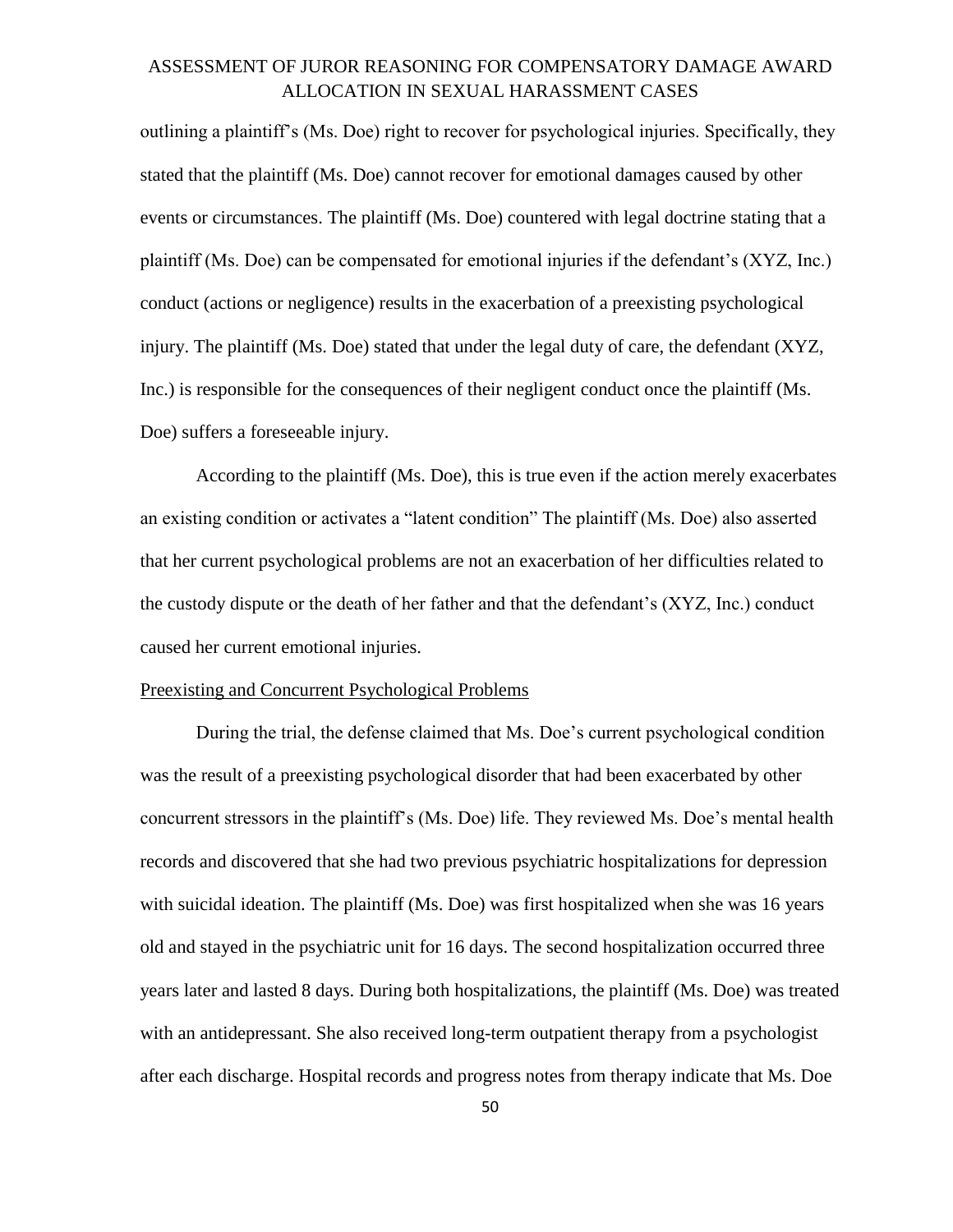experienced sleep disturbance, feelings of helplessness and hopelessness, difficulty concentrating, sadness, crying spells, and loss of energy. Reportedly, Ms. Doe also suffered from moderate symptoms of anxiety during her second hospitalization. During preparation for trial, the defense also discovered that the plaintiff (Ms. Doe) had been molested by a male cousin before her first psychiatric hospitalization.

The defense also claimed that Ms. Doe's current psychological condition was the result of other concurrent stressors in the plaintiff's (Ms. Doe) life. Reportedly, Ms. Doe was under a significant amount of stress at the time of the alleged harassment and victimization due to continuous hostile interactions with her ex-husband. The plaintiff's (Ms. Doe) exhusband was suing her for custody of their children and had raised several allegations about the plaintiff's (Ms. Doe) fitness as a mother. Ms. Doe's ex-husband was threatening to take the children away from her and was having a private detective follow her to collect information for the upcoming custody trial. Ms. Doe was also under considerable financial strain due to the custody dispute and was having difficulty paying her bills, including her mortgage, and feared that she might lose her home. Additionally, the plaintiff's (Ms. Doe) father died during the alleged period of harassment. Reportedly, the plaintiff (Ms. Doe) had a very strained relationship with her father before he died and experienced significant feelings of regret and guilt after he passed away.

The defense claimed that the plaintiff's (Ms. Doe) current state of psychological functioning was the direct result of prior experiences and other stressors in the plaintiff's (Ms. Doe) life and a natural progression of her prior history of psychological problems. They asserted that they are not responsible for the plaintiff's (Ms. Doe) emotional sensitivity and should not be held responsible for her predisposition towards emotional dysfunction or symptomatology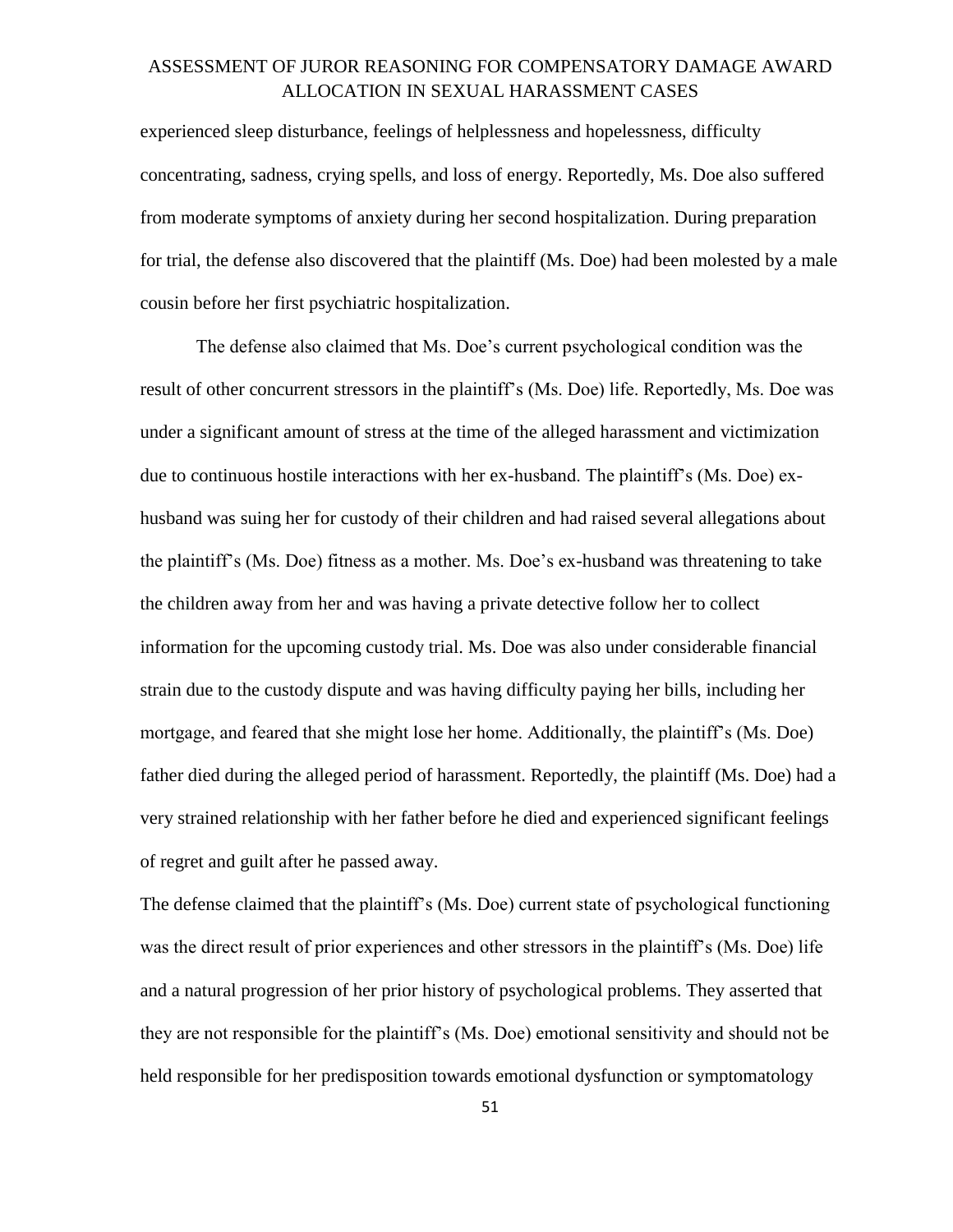that resulted from causes outside of their control (i.e., the custody dispute, financial strain, the death of her father). In support of their defense, they cited legal doctrine outlining a plaintiff's (Ms. Doe) right to recover for psychological injuries. Specifically, they stated that the plaintiff (Ms. Doe) cannot recover for emotional damages caused by other events or circumstances. The plaintiff (Ms. Doe) countered with legal doctrine stating that a plaintiff (Ms. Doe) can be compensated for emotional injuries if the defendant's (XYZ, Inc.) conduct (actions or negligence) results in the exacerbation of a preexisting psychological injury. The plaintiff (Ms. Doe) stated that under the legal duty of care, the defendant (XYZ, Inc.) is responsible for the consequences of their negligent conduct once the plaintiff (Ms. Doe) suffers a foreseeable injury.

According to the plaintiff (Ms. Doe), this is true even if the action merely exacerbates an existing condition or activates a "latent condition" The plaintiff (Ms. Doe) also asserted that her current psychological problems are not an exacerbation of a previous condition or the result of other stressors since she had previously been diagnosed with depression and has now been diagnosed with Posttraumatic Stress Disorder and Major Depressive Disorder. Ms. Doe claimed that these were two distinct conditions and that the defendant's (XYZ, Inc.) conduct caused her current emotional injuries.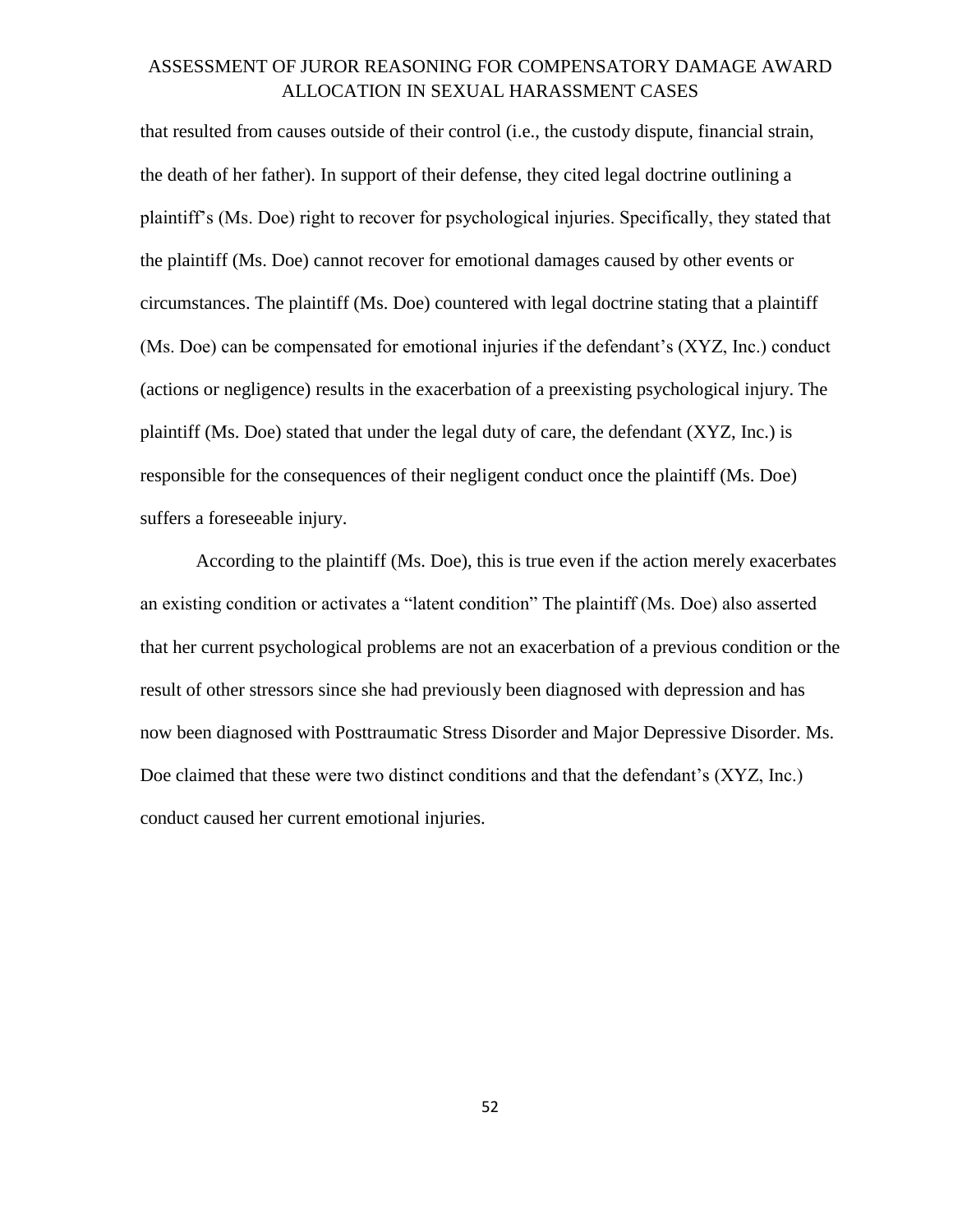#### Appendix D

### **Post-Case Questionnaire**

Assume that you are a juror in this case and are being asked to make a determination on damages to be awarded to the plaintiff (Ms. Doe). Assume that the company, XYZ, Inc., has already been found liable (responsible) for the plaintiff's injuries. Also assume that Ms. Doe and XYZ, Inc. have agreed on the amount of compensatory damages that will be awarded to the plaintiff for lost wages and any medical costs the plaintiff might have incurred. Assume that you are given the following general jury instructions for compensatory damages:

#### General Instructions on Compensatory Damages

Once the defendant (XYZ, Inc.) has been found liable to the plaintiff, you must determine an amount that is fair compensation for all the plaintiff's (Ms. Doe) damages. These damages are called compensatory damages. The purpose of compensatory damages is to make the plaintiff (Ms. Doe) whole – that is, to compensate the plaintiff (Ms. Doe) for the damage that the plaintiff (Ms. Doe) has suffered. Compensatory damages are not limited to expenses that the plaintiff (Ms. Doe) may have incurred because of her injury. If the plaintiff (Ms. Doe) wins, she is entitled to compensatory damages for the physical injury, pain and suffering, mental anguish, shock and discomfort that she has suffered because of the defendant's (XYZ, Inc.) conduct.

You may award compensatory damages only for injuries that the plaintiff (Ms. Doe) proves were proximately caused by the defendant's (XYZ, Inc.) allegedly wrongful conduct. The damages that you award must be fair compensation for all of the plaintiff's (Ms. Doe)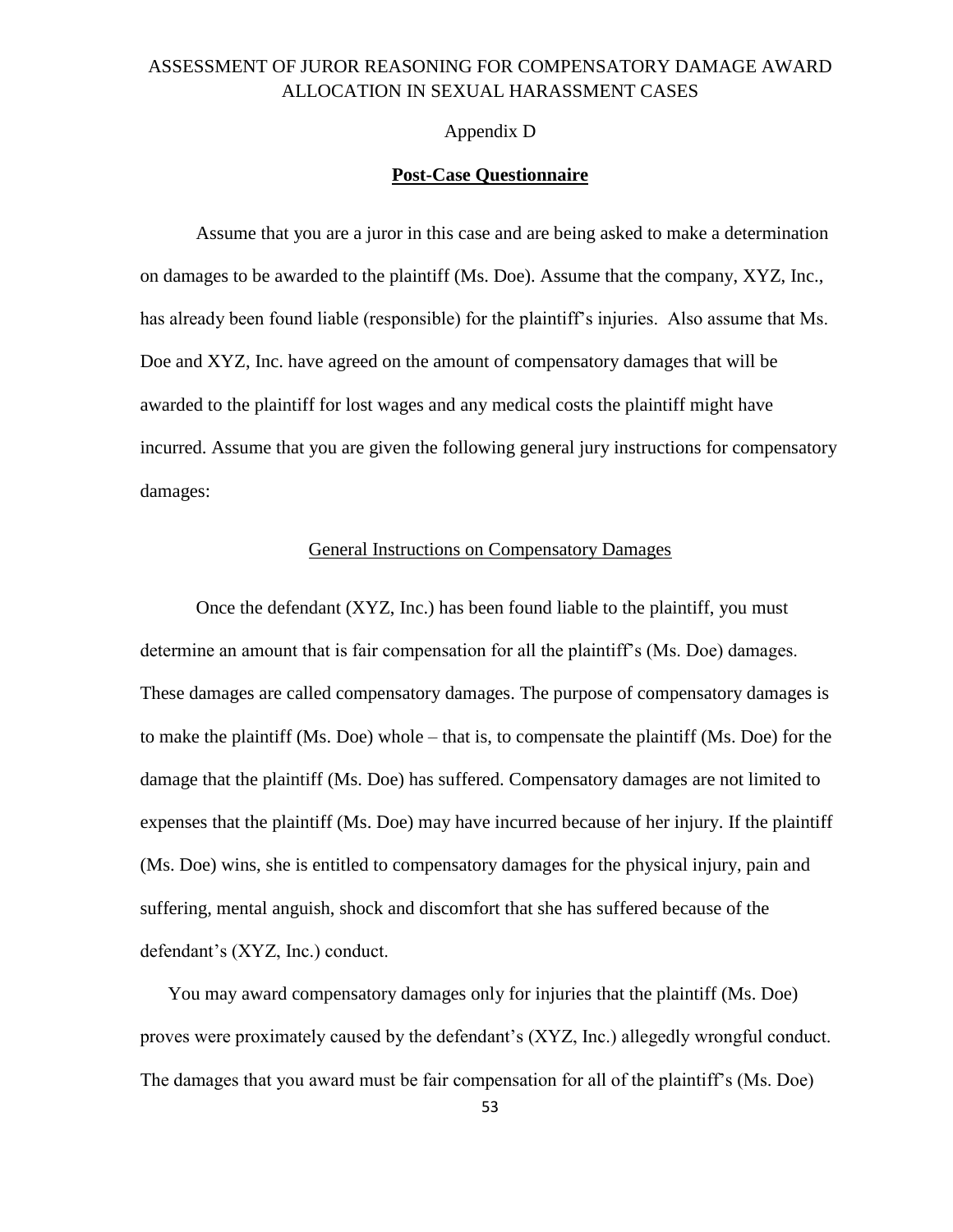damages, no more and no less. Damages are not allowed as a punishment and cannot be imposed or increased to penalize the defendant (XYZ, Inc.). You should not award compensatory damages for speculative injuries, but only for those injuries which the plaintiff (Ms. Doe) has actually suffered or that the plaintiff (Ms. Doe) is reasonably likely to suffer in the future.

If you decide to award compensatory damages, you should be guided by dispassionate common sense. Computing damages may be difficult, but you must not let that difficulty lead you to engage in arbitrary guesswork. On the other hand, the law does not require that the plaintiff (Ms. Doe) prove the amount of her losses with mathematical precision, but only with as much definiteness and accuracy as the circumstances permit.

You must use sound discretion in fixing an award of damages, drawing reasonable inferences where you find them appropriate from the facts and circumstances in evidence. You should consider the following elements of damage, to the extent you find them proved by a preponderance of the evidence:

a) pain and suffering

If you should find that the plaintiff (Ms. Doe) is entitled to a verdict, then you should award her a sum that will reasonably compensate her for any pain, suffering, and mental anguish already suffered by her as a proximate result of the defendant's (XYZ, Inc.) conduct.

In addition to any award for pain and suffering by the plaintiff (Ms. Doe) up to now, if you find from the evidence in this case that any of plaintiff's (Ms. Doe) injuries are permanent so that she is reasonably certain to suffer in the future from the same cause, you must make such allowance in your verdict. In considering this, you should take into account both the nature and extent of plaintiff's (Ms. Doe) injury and the period of time that has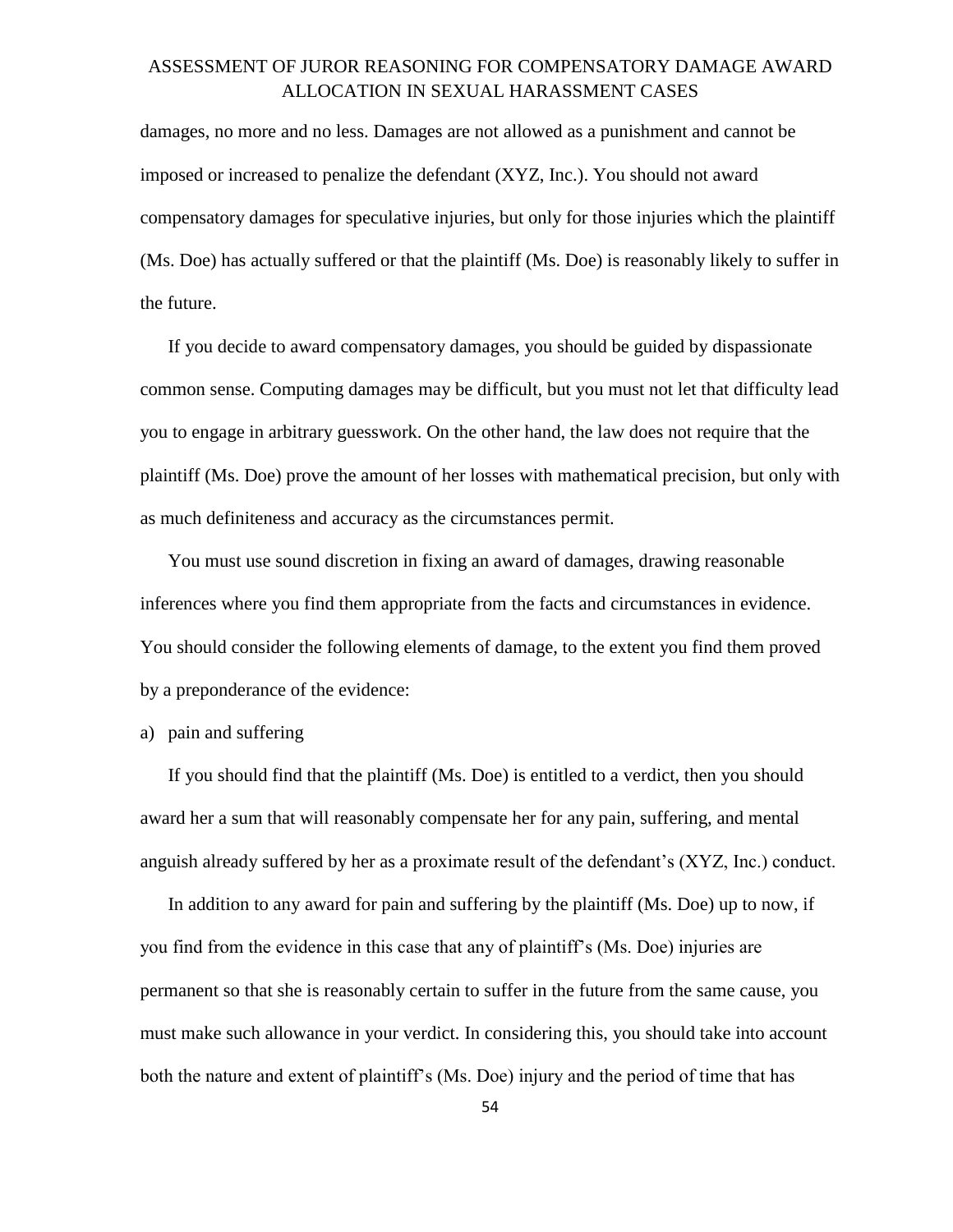elapsed from the date of the injury to the present time and the period of time that the plaintiff (Ms. Doe) can be expected to live. *Instructions revised from the 5th Circuit Pattern Jury Instructions (Civil): 15.1, 15.5 and 77.01 reprinted in Modern Federal Jury Instructions (Sand, Sieffert, Loughlin, Reiss, & Batterman, 2001).*

In the instructions above, "proximate cause" means that cause which, in a natural and continuous sequence, produces an event, and without which cause such event would not have occurred. In order to be a proximate cause, the act or omission complained of must be such that a person using ordinary care would have foreseen that the event, or some similar event, might reasonably result therefrom. There may be more than one proximate cause of an event *(PJC 65.3: Texas Pattern Jury Charges prepared by the Committee on Pattern Jury Charges of the State Bar of Texas (2000))*.

You are further instructed that under the legal duty of care, the defendant (XYZ, Inc.) is responsible for the consequences of his or her negligent conduct once the plaintiff (Ms. Doe) suffers a foreseeable injury. This is true even if the action merely exacerbates an existing condition or activates a "latent condition." In other words, the plaintiff (Ms. Doe) may not recover for emotional damages caused by other events or circumstances, but can be compensated for emotional injuries if the defendant's (XYZ, Inc.) conduct results in the exacerbation of a preexisting psychological injury. The important question is whether or not the defendant's (XYZ, Inc.) behavior "aggravated," "accelerated," or contributed in anyway to the severity and/or course of the mental injury, even if it was a preexisting disorder. The defendant (XYZ, Inc.) should be held liable for all damages that their behavior has proximately caused, whether the plaintiff (Ms. Doe) is sensitive or not.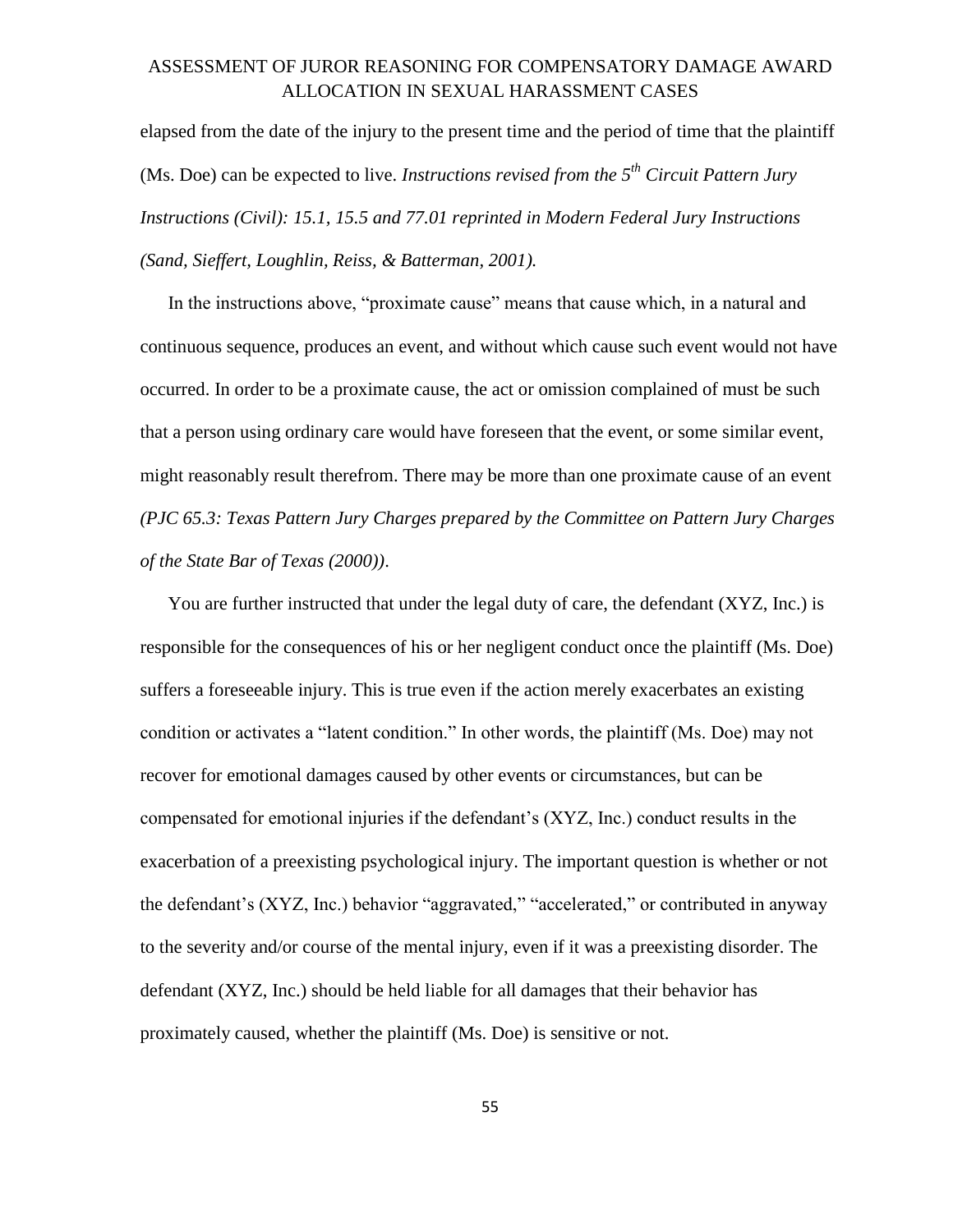**You are now asked to make a determination on the amount of damages the plaintiff (Ms. Doe) should receive, if any, to compensate her for her emotional injuries (i.e., emotional distress, mental anguish). Remember that the plaintiff (Ms. Doe) has already received compensation for the other components of compensatory damages (i.e., medical expenses (including any costs for medication or psychotherapy), pain and suffering associated with any physical injury, lost earnings/wages). Your award should only reflect the amount of damages, if any, the plaintiff (Ms. Doe) deserves for the emotional injuries described in the case scenario. Remember not to include any amount for any condition not resulting from the defendant's (XYZ, Inc.) conduct.**

1) What sum of money, if any, would fairly and reasonably compensate Jane Doe for her emotional injuries (e.g., Posttraumatic Stress Disorder, Major Depressive Disorder, etc…) that resulted from the occurrence in question?

 $\frac{1}{2}$ 

2) What factors were important in making your decision on damages for the plaintiff's (Ms. Doe) emotional injuries in this case?

\_\_\_\_\_\_\_\_\_\_\_\_\_\_\_\_\_\_\_\_\_\_\_\_\_\_\_\_\_\_\_\_\_\_\_\_\_\_\_\_\_\_\_\_\_\_\_\_\_\_\_\_\_\_\_\_\_\_\_\_\_\_\_\_\_\_\_\_\_

 $\overline{\phantom{a}}$  ,  $\overline{\phantom{a}}$  ,  $\overline{\phantom{a}}$  ,  $\overline{\phantom{a}}$  ,  $\overline{\phantom{a}}$  ,  $\overline{\phantom{a}}$  ,  $\overline{\phantom{a}}$  ,  $\overline{\phantom{a}}$  ,  $\overline{\phantom{a}}$  ,  $\overline{\phantom{a}}$  ,  $\overline{\phantom{a}}$  ,  $\overline{\phantom{a}}$  ,  $\overline{\phantom{a}}$  ,  $\overline{\phantom{a}}$  ,  $\overline{\phantom{a}}$  ,  $\overline{\phantom{a}}$ 

\_\_\_\_\_\_\_\_\_\_\_\_\_\_\_\_\_\_\_\_\_\_\_\_\_\_\_\_\_\_\_\_\_\_\_\_\_\_\_\_\_\_\_\_\_\_\_\_\_\_\_\_\_\_\_\_\_\_\_\_\_\_\_\_\_\_\_\_\_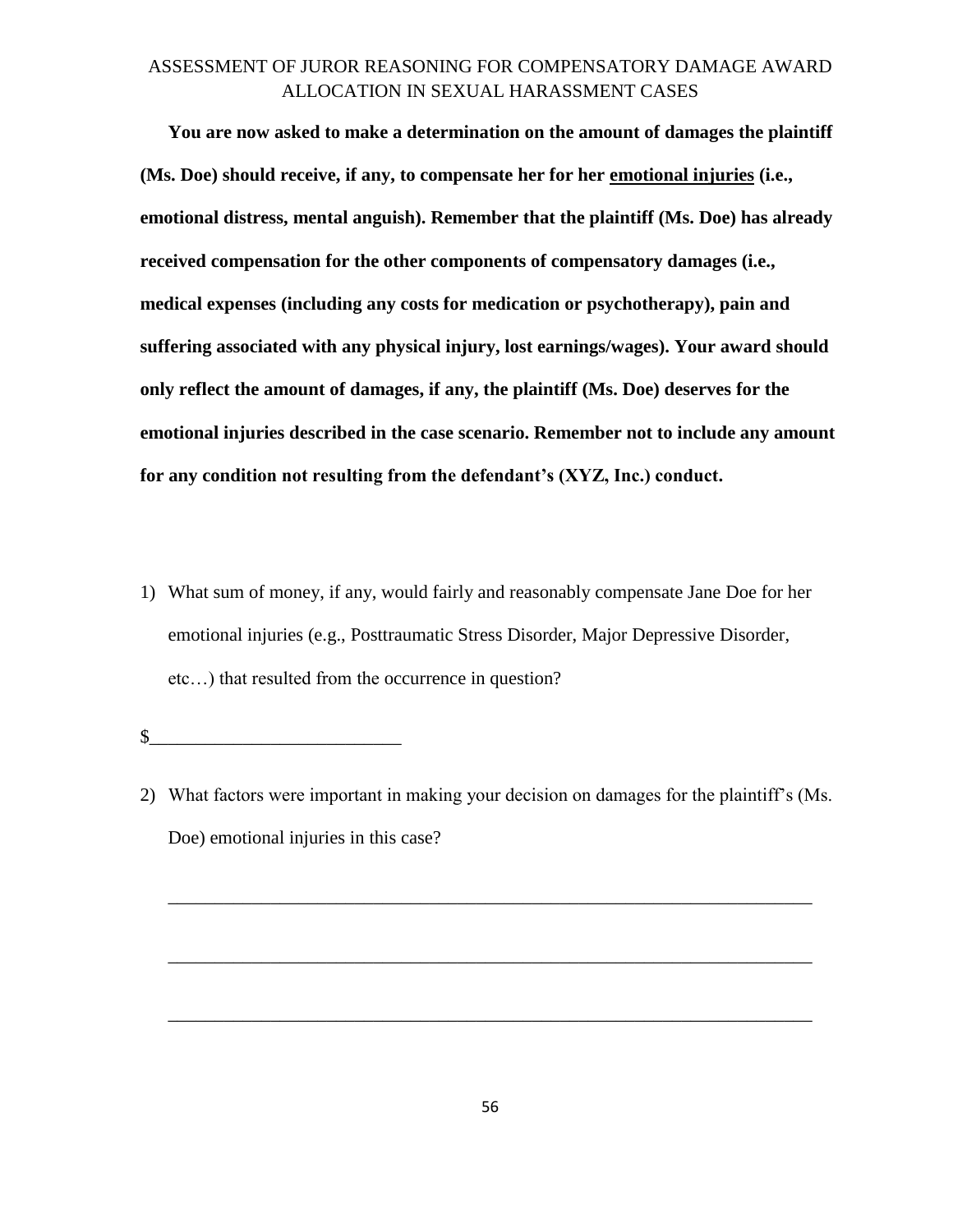|    | 3) Describe how you approached assigning a monetary value to emotional distress.                                                                         |
|----|----------------------------------------------------------------------------------------------------------------------------------------------------------|
|    |                                                                                                                                                          |
|    |                                                                                                                                                          |
| 4) | To what extent do you believe that preexisting psychological/emotional factors were                                                                      |
|    | relevant to Ms. Doe's current claim for emotional distress damages?                                                                                      |
|    | <b>Most Relevant Factor</b>                                                                                                                              |
|    | Very Relevant, but not the Most Relevant Factor                                                                                                          |
|    | Somewhat Relevant                                                                                                                                        |
|    | Not at all Relevant                                                                                                                                      |
| 5) | To what extent do you believe that other current stressors in Ms. Doe's life were relevant<br>to Ms. Doe's current claim for emotional distress damages? |
|    | Most Relevant Factor                                                                                                                                     |
|    | Very Relevant, but not the Most Relevant Factor                                                                                                          |
|    | <b>Somewhat Relevant</b>                                                                                                                                 |
|    | Not at all Relevant                                                                                                                                      |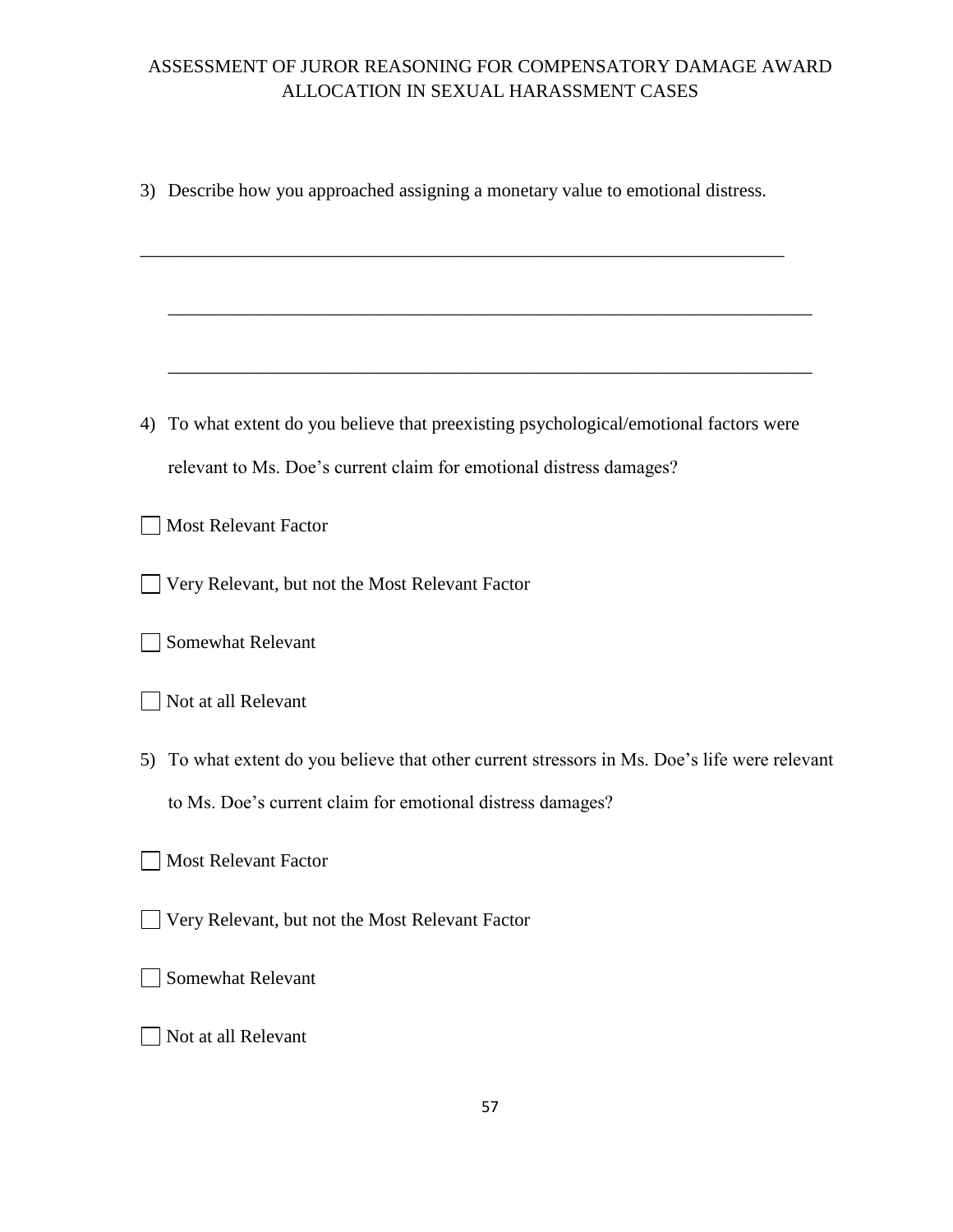6) Please check any of the following items that apply to the case scenario you read? (you may check more than one item)

Ms. Doe was hospitalized for a week immediately after the victimization and two more times before the trial for having suicidal thoughts.

Ms. Doe was hospitalized for a few days after the victimization and was receiving outpatient individual psychotherapy once every two to three weeks at the time of trial.

Ms. Doe experienced physical symptoms in addition to psychological/emotional symptoms.

Ms. Doe had other significant concurrent stressors in her life at the time of the alleged harassment and victimization.

Ms. Doe had a prior history of psychological problems (i.e., psychological problems before the alleged harassment and victimization)

Ms. Doe was diagnosed with Posttraumatic Stress Disorder

Ms. Doe was diagnosed with Major Depressive Disorder

7) Please check any of the following items that you considered when determining the amount to award the plaintiff (Ms. Doe) for her damages?

 $\Box$  Medical Costs (includes cost for outpatient therapy and medication)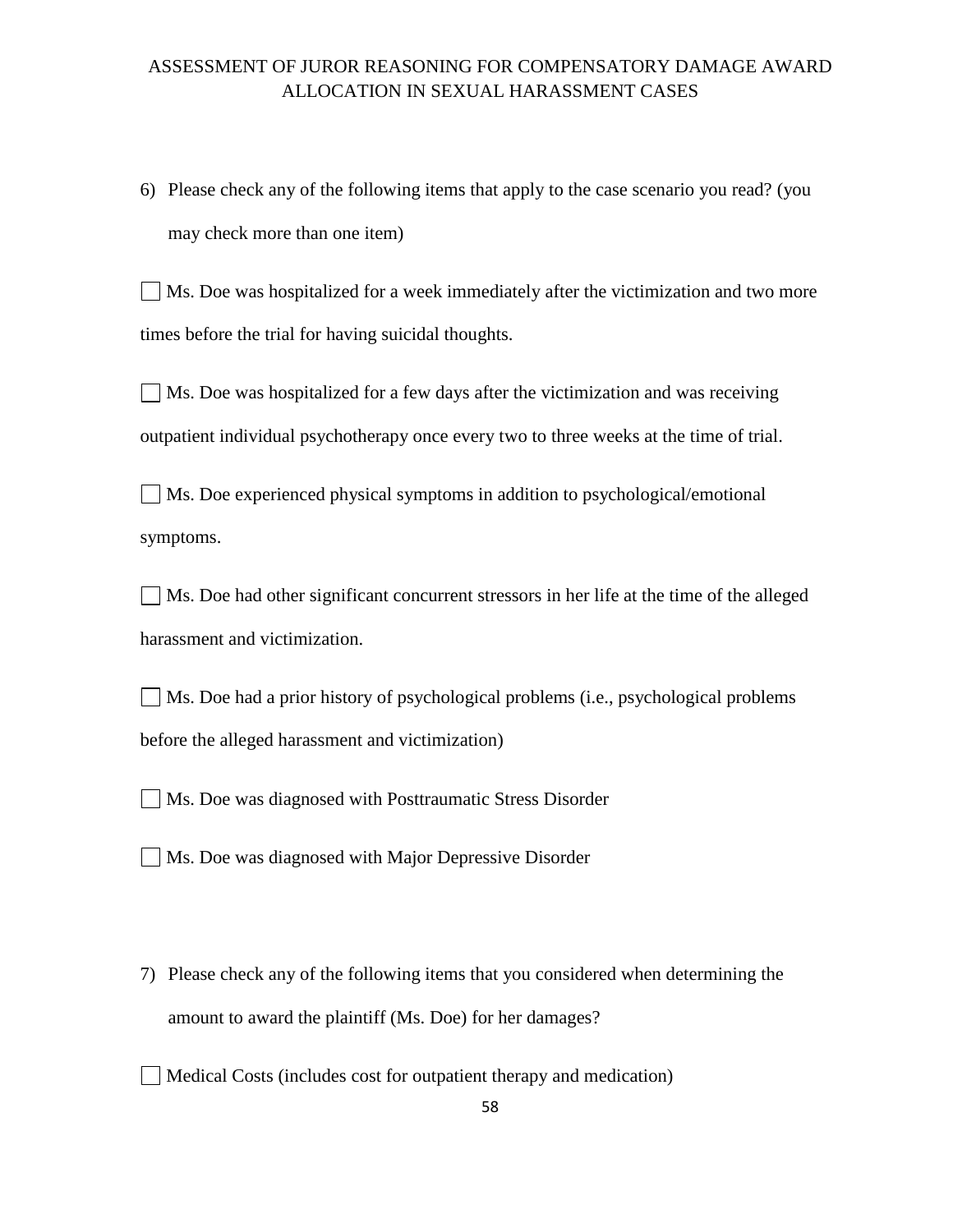Loss of Wages

**Loss of Future Earnings** 

 $\Box$  Defendant's behavior (XYZ, Inc.)

Plaintiff's behavior (Jane Doe)

**Loss of Pleasure from life** 

Mental Anguish/Emotional distress

Other:\_\_\_\_\_\_\_\_\_\_\_\_\_\_\_\_\_\_\_\_\_\_\_\_\_\_\_\_\_\_\_\_\_

 $\Box$  Other:

8) Please rate the severity of the plaintiff's psychological injuries on a scale of 1 (no distress/disability) to 10 (severe distress/disability).

Rating:\_\_\_\_\_\_\_\_\_\_\_\_\_

9) Please briefly describe your impressions of the purpose or goals of this study?

\_\_\_\_\_\_\_\_\_\_\_\_\_\_\_\_\_\_\_\_\_\_\_\_\_\_\_\_\_\_\_\_\_\_\_\_\_\_\_\_\_\_\_\_\_\_\_\_\_\_\_\_\_\_\_\_\_\_\_\_\_\_\_\_\_\_\_\_\_

\_\_\_\_\_\_\_\_\_\_\_\_\_\_\_\_\_\_\_\_\_\_\_\_\_\_\_\_\_\_\_\_\_\_\_\_\_\_\_\_\_\_\_\_\_\_\_\_\_\_\_\_\_\_\_\_\_\_\_\_\_\_\_\_\_\_\_\_\_

\_\_\_\_\_\_\_\_\_\_\_\_\_\_\_\_\_\_\_\_\_\_\_\_\_\_\_\_\_\_\_\_\_\_\_\_\_\_\_\_\_\_\_\_\_\_\_\_\_\_\_\_\_\_\_\_\_\_\_\_\_\_\_\_\_\_\_\_\_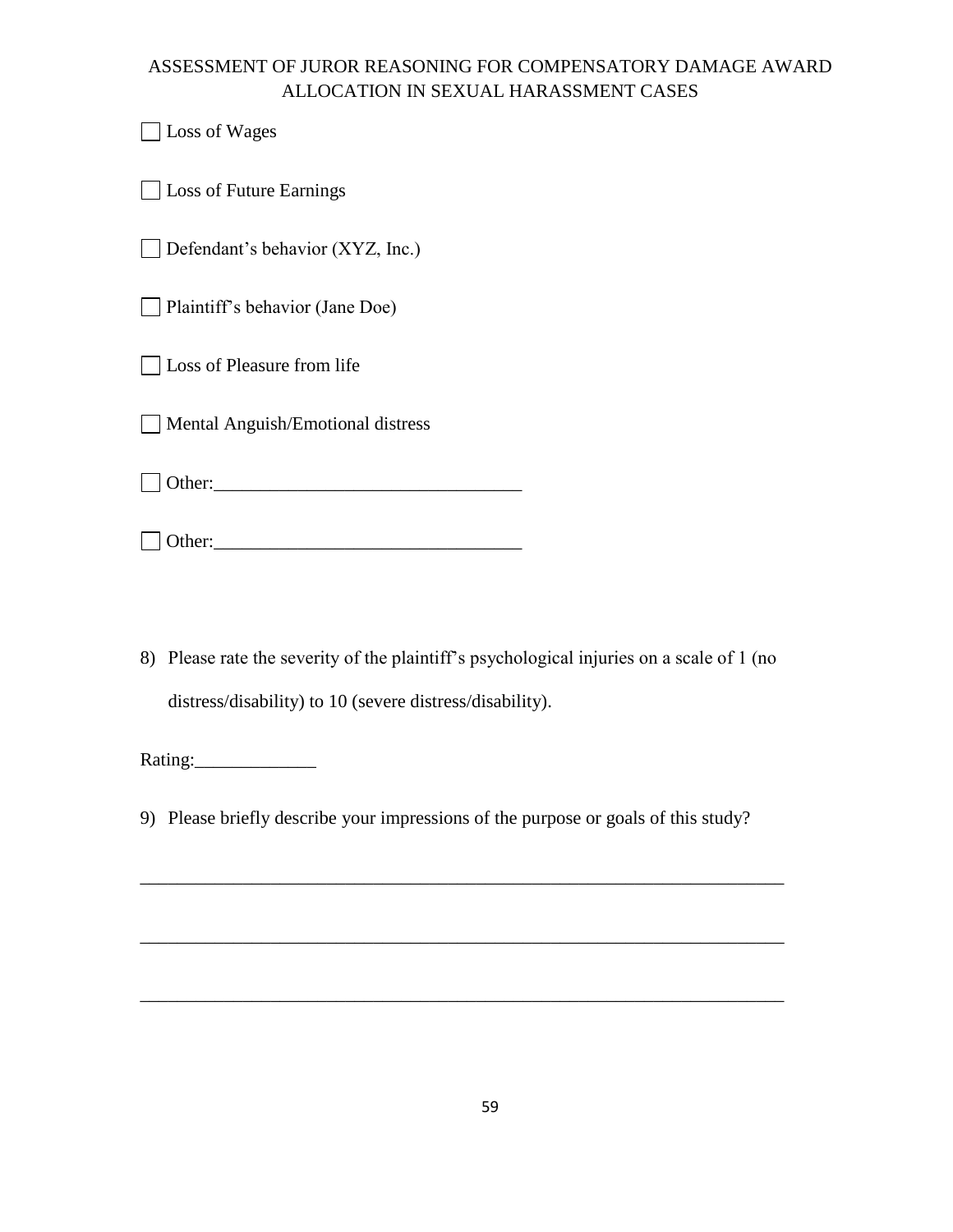In regards to the factors that you indicated were important to your decision in Question # 6, please indicate what percentage, if any, each one represented in your final damage award (Question #1).

Percentage of Damage Award

| <b>Medical Costs:</b>              |                                                                                                                                                                                                                                      |
|------------------------------------|--------------------------------------------------------------------------------------------------------------------------------------------------------------------------------------------------------------------------------------|
| Loss of Wages:                     |                                                                                                                                                                                                                                      |
| Loss of Future Earnings:           |                                                                                                                                                                                                                                      |
| Defendant's behavior (XYZ, Inc.):  |                                                                                                                                                                                                                                      |
| Plaintiff's behavior (Jane Doe):   |                                                                                                                                                                                                                                      |
| Loss of Pleasure from life:        | <u> 1989 - Johann John Harry Harry Harry Harry Harry Harry Harry Harry Harry Harry Harry Harry Harry Harry Harry Harry Harry Harry Harry Harry Harry Harry Harry Harry Harry Harry Harry Harry Harry Harry Harry Harry Harry Har</u> |
| Mental Anguish/Emotional distress: |                                                                                                                                                                                                                                      |
|                                    |                                                                                                                                                                                                                                      |
|                                    |                                                                                                                                                                                                                                      |

**TOTAL = 100%**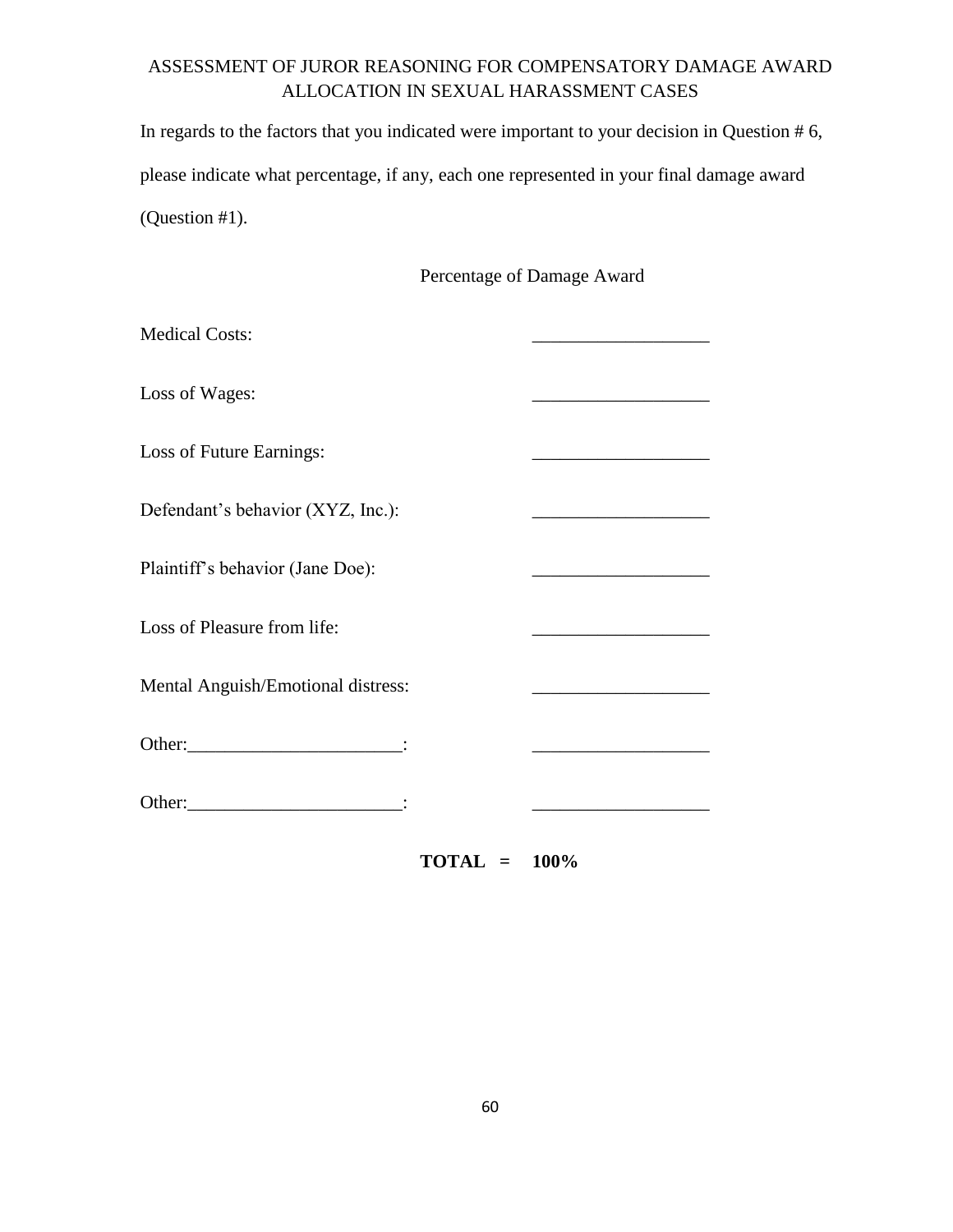### Appendix E

**Arbitrarily/Guesswork (ARB):** Indicates that the participant randomly assigned a compensatory damage award amount to the plaintiff, and could not articulate any reasoning behind the amount assigned.

**To Punish the Company (TPC):** Indicates that the participant assigned a compensatory damage award amount to the plaintiff in order to require that retribution be paid by XYZ, Inc. due to the participant's perceived improper response by the company.

**To Punish the Defendant (TPD):** Indicates that the participant assigned a compensatory damage award amount that Mr. Smith should pay as retribution to Ms. Doe for his actions.

**To Recuperate Lost Wages (LOS):** Indicates that the participant assigned a compensatory damage award amount to the plaintiff in order to recuperate wages lost by the plaintiff that were directly due to the incident.

**To Compensate for Loss of Future Wages (FUT):** Indicates that the participant assigned a compensatory damage amount to the plaintiff based on the assumption that the plaintiff would not be able to return to work for a period of time and should be compensated.

**To Compensate for Medical Expenses (MED):** Indicates that the participant assigned a compensatory damage award to the plaintiff in order to provide reimbursement for any medical expenses incurred due to the incident. This could include, but is not limited to, doctors' visits and hospitalizations.

**To Compensate for Mental Health Expenses (MEN):** Indicates that the participant assigned a compensatory damage award to the plaintiff based on costs that the plaintiff incurred due to the incident. This could include, but is not limited to, therapy and psychotropic medication.

**Do Not Feel the Victim Should be Compensated for Emotional Distress (NOC):** Indicates that the participant did not award a compensatory damage award in this case because a) participant did not feel that the plaintiff deserved compensatory damages based on the facts of the case or b) participant did not believe emotional distress should be compensated monetarily, and therefore awarded \$0.0.

**Feel that Victim Should be Compensated Very Little for Emotional Distress (LIT):** Indicates that the participant awarded a small compensatory damage award to the plaintiff because the participant felt that damages due to emotional distress should be assigned a small monetary value.

**Based on the Fact that Both Parties are at Fault (BOT):** Indicates that the participant assigned a compensatory damage award to the plaintiff based on the view that both the defendant and the plaintiff share liability for the incident and/or its consequences.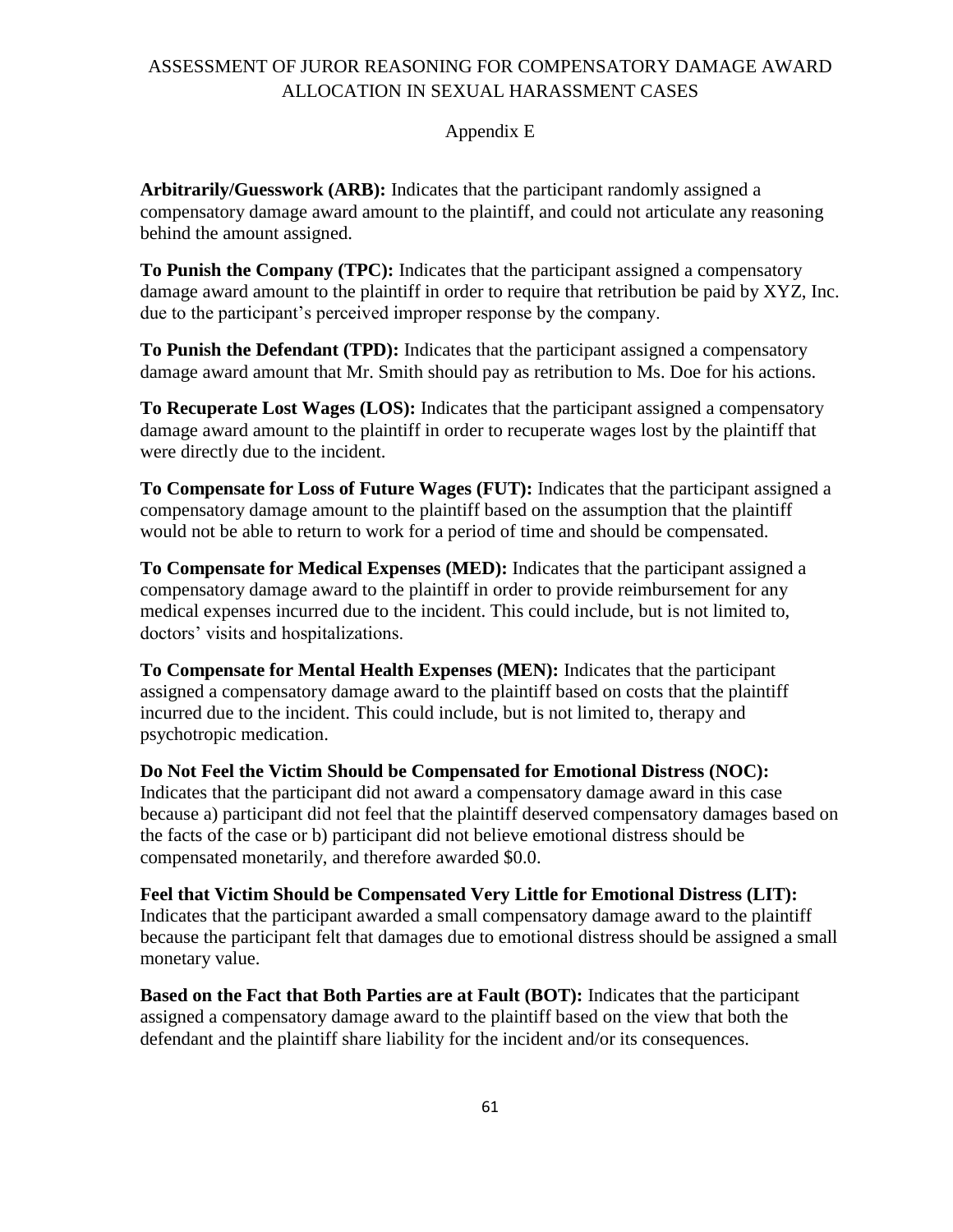**Based on Emotional Distress-Empathy Mentioned (EMP):** Indicates that the participant assigned a compensatory damage award to the plaintiff due to emotional distress that the plaintiff endured as a result of the incident. The participant demonstrates empathy in his/her response by using phrases such as "I put myself in her shoes".

**Blank/No Answer (BLA):** Indicates that the participant did not provide a response.

**Irrelevant/Nonsensical (IRR):** Indicates that the participant gave a response that did not relate to the awarding of compensatory damages to the plaintiff.

**Damage Amount Mitigated by the Fact that the Victim had Pre-existing Psychological Conditions (MIT):** Indicates that the participant assigned a lower compensatory damage award based on the fact that the plaintiff had pre-existing conditions that were not directly related to the incident.

**Damage Amount Increased by the Fact that the Victim had Pre-existing Psychological Conditions (INC):** Indicates that the participant assigned a greater compensatory damage award based on the fact that the plaintiff had pre-existing psychological conditions that, although not directly related to the incident, were exacerbated by the incident.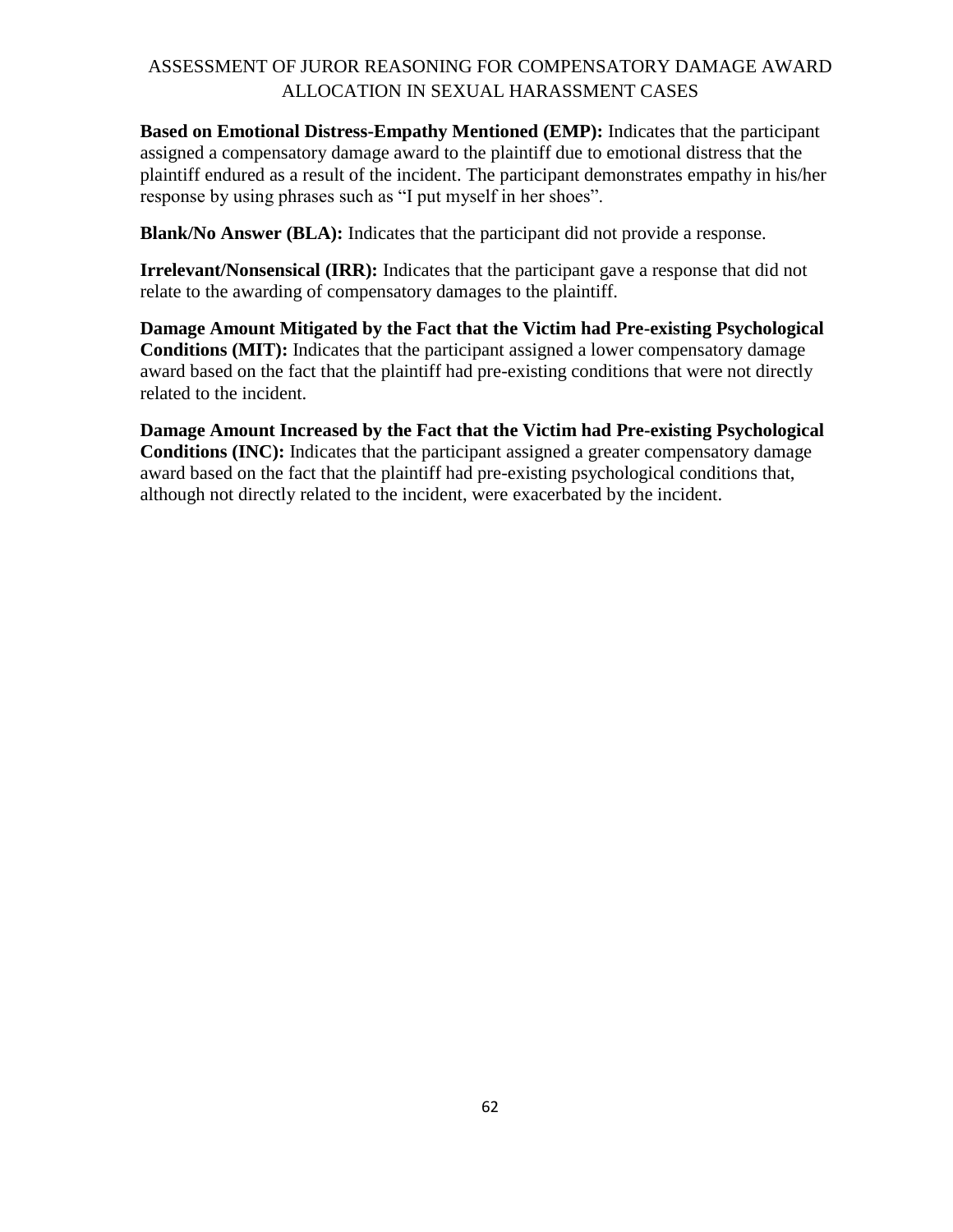# Appendix F **The Sexual Harassment Attitude Scale**

(Mazer & Percival, 1989)

Please read each of the statements listed below and indicate your level of agreement or disagreement with each statement on a 5-point scale.

| strongly agree | aaree | unsure | disagree | strongly disagree |
|----------------|-------|--------|----------|-------------------|

| 1. An attractive woman has to expect sexual advances and should learn how to handle them.                     |  |
|---------------------------------------------------------------------------------------------------------------|--|
| 2. Most men are sexually teased by many of the women with whom they interact on the job or at<br>school.      |  |
| 3. Most women who are sexually insulted by a man provoke his behavior by the way they talk, act,<br>or dress. |  |
| 4. A man must learn to understand that a woman's "no" to his sexual advances really means "no."               |  |
| 5. It is only natural for a woman to use her sexuality as a way of getting ahead in school or work.           |  |
| 6. An attractive man has to expect sexual advances and should learn how to handle them.                       |  |
| 7. I believe that sexual intimidation is a serious social problem.                                            |  |
| 8. It is only natural for a man to make sexual advances to a woman he finds attractive.                       |  |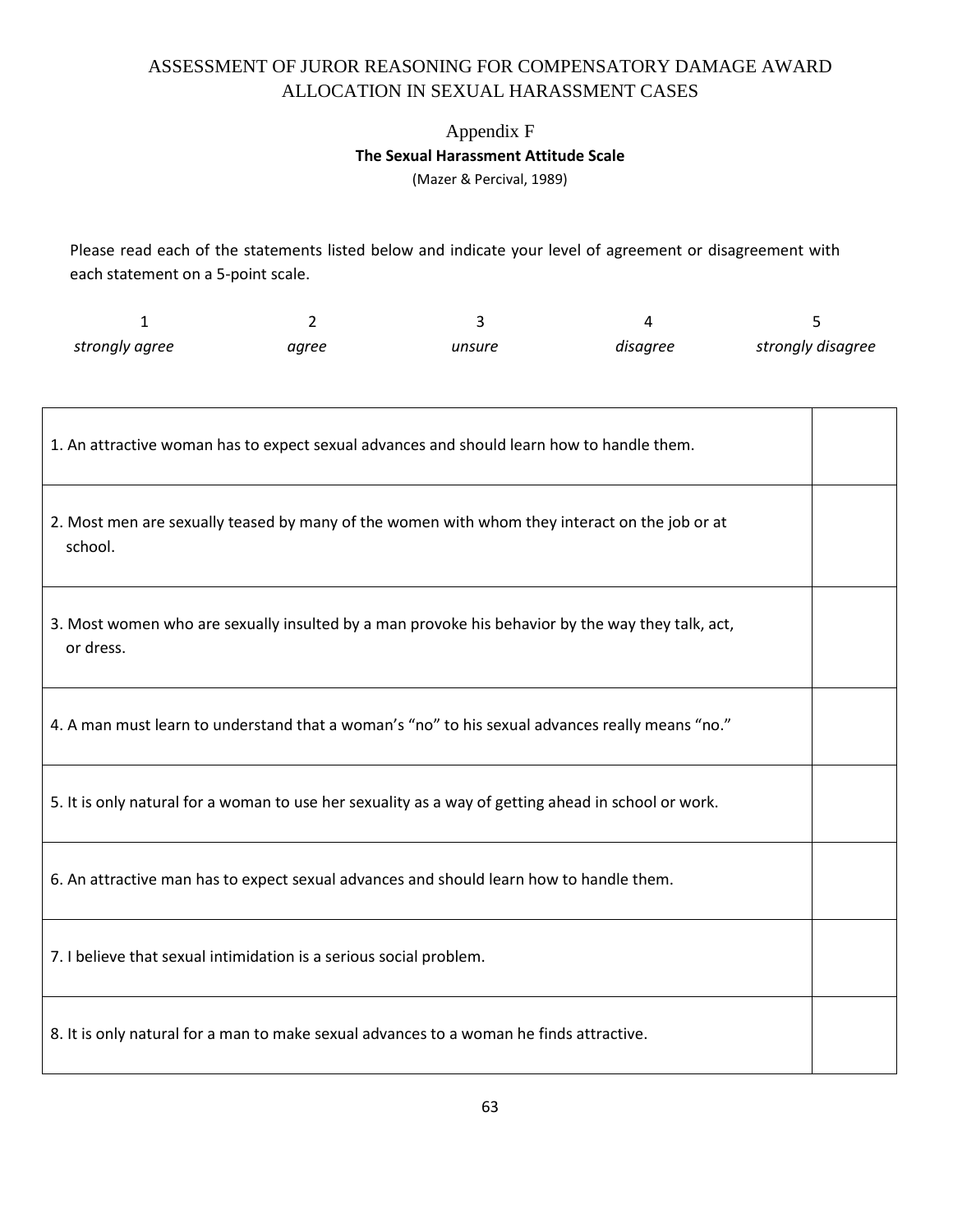| 9. Innocent flirtations make the workday or school day more interesting.                                                                                 |  |
|----------------------------------------------------------------------------------------------------------------------------------------------------------|--|
| 10. Encouraging a professor's or a supervisor's sexual interest is frequently used by women to get<br>better grades or to improve their work situations. |  |
| 11. One of the problems with sexual harassment is that some women can't take a joke.                                                                     |  |
| 12. The notion that what a professor does in class may be sexual harassment is taking the idea of<br>sexual harassment too far.                          |  |
| 13. Many charges of sexual harassment are frivolous and vindictive.                                                                                      |  |
| 14. A lot of what people call sexual harassment in just normal flirtation between men and women.                                                         |  |
| 15. Sexual assault and sexual harassment are two completely different things.                                                                            |  |
| 16. Sexual harassment refers to those incidents of unwanted sexual attention that aren't too serious.                                                    |  |
| 17. Sexual harassment has little to do with power.                                                                                                       |  |
| 18. Sexism and sexual harassment are two completely different things.                                                                                    |  |
| 19. All this concern about sexual harassment makes it harder for men and women to have normal<br>relationships.                                          |  |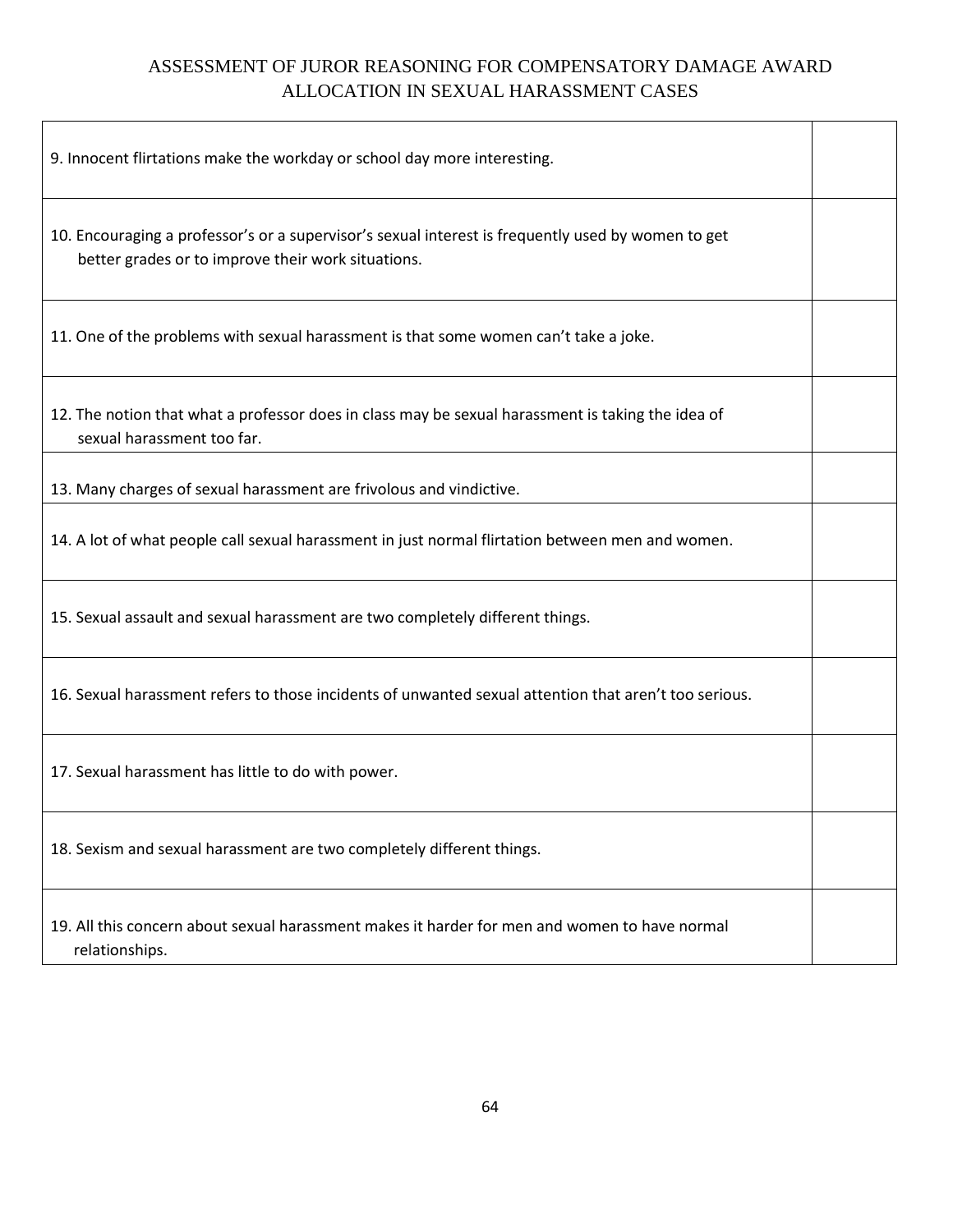#### Appendix G

### Sexual Experiences Questionnaire

#### YOUR EXPERIENCES AT WORK OR SCHOOL

In this part of the questionnaire, we would like to know about your experiences at work or school. **For each item, please circle the number that most closely describes your own experience with co-workers, supervisors, classmates, or professors.** Please answer as frankly and completely as you can; remember that YOUR ANSWERS ARE ANONYMOUS.

Have you ever been in a situation where any of your co-workers, supervisors, classmates, or professors:

|                                                                                                                                                          |                  |               |                |                |                | IF AT LEAST ONCE, how much did this<br>bother you? (If multiple times,<br>please pick the most<br>distressing occurrence to you) |                  |      |                |   |
|----------------------------------------------------------------------------------------------------------------------------------------------------------|------------------|---------------|----------------|----------------|----------------|----------------------------------------------------------------------------------------------------------------------------------|------------------|------|----------------|---|
| Extremely                                                                                                                                                |                  | Once or Some- |                |                | Many           | Not at                                                                                                                           | Slightly Some-   |      | Very           |   |
|                                                                                                                                                          | Never            | Twice         | times          | Often          | Times          | All                                                                                                                              |                  | what | Much           |   |
| a)  habitually told suggestive<br>stories or offensive jokes?                                                                                            | $\boldsymbol{0}$ | $\mathbf{1}$  | $\overline{2}$ | 3              | 4              | $\mathbf{1}$                                                                                                                     | $\boldsymbol{2}$ | 3    | 4              | 5 |
| b) made unwanted attempts to draw<br>you into a discussion of personal or<br>sexual matters (e.g., attempted to<br>discuss or comment on your sex life)? | $\boldsymbol{0}$ | 1             | $\overline{2}$ | 3              | 4              | $\mathbf{1}$                                                                                                                     | $\overline{2}$   | 3    | 4              | 5 |
| c) made crude and offensive sexual<br>remarks, either publicly (for example,<br>in the office), or to you privately?                                     | $\boldsymbol{0}$ | $\mathbf{1}$  | $\sqrt{2}$     | 3              | 4              | $\,1$                                                                                                                            | $\boldsymbol{2}$ | 3    | 4              | 5 |
| d) made offensive remarks about your<br>appearance, body, or sexual activities?                                                                          | $\boldsymbol{0}$ | 1             | $\sqrt{2}$     | 3              | 4              | $\,1\,$                                                                                                                          | $\mathbf{2}$     | 3    | 4              | 5 |
| e) gave you unwanted sexual attention?                                                                                                                   | $\boldsymbol{0}$ | 1             | $\overline{2}$ | 3              | $\overline{4}$ | $\mathbf{1}$                                                                                                                     | $\overline{2}$   | 3    | 4              | 5 |
| f) was staring, leering, or ogling you<br>in a way that made you feel<br>uncomfortable?                                                                  | $\boldsymbol{0}$ | 1             | $\overline{c}$ | 3              | $\overline{4}$ | $\mathbf{1}$                                                                                                                     | $\overline{2}$   | 3    | 4              | 5 |
| g)  attempted to establish a romantic<br>or sexual relationship despite your<br>efforts to discourage him or her?                                        | $\boldsymbol{0}$ | $\mathbf{1}$  | $\overline{2}$ | $\overline{3}$ | $\overline{4}$ | $\mathbf{1}$                                                                                                                     | $\overline{2}$   | 3    | 4              | 5 |
| h)  displayed, used, or distributed sexist<br>or suggestive materials (e.g., pictures,<br>stories, or pornography)?                                      | $\boldsymbol{0}$ | $\mathbf{1}$  | $\overline{2}$ | $\overline{3}$ | $\overline{4}$ | $\mathbf{1}$                                                                                                                     | $\overline{2}$   | 3    | $\overline{4}$ | 5 |
| i)  frequently make sexist remarks<br>(e.g., suggesting that women are too                                                                               |                  |               |                |                |                |                                                                                                                                  |                  |      |                |   |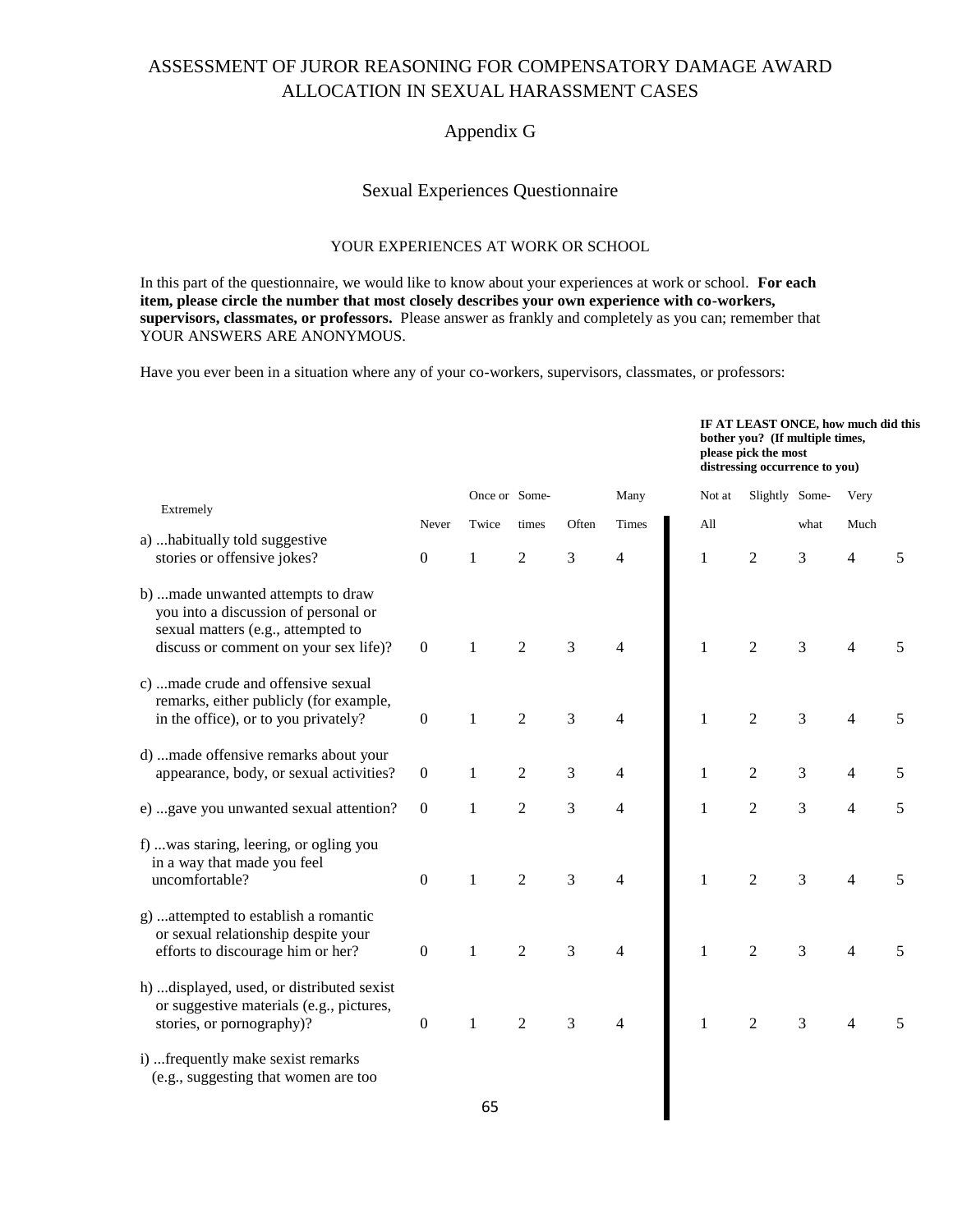| emotional to be scientists or to assume<br>leadership roles)?                                                                                                                 | $\boldsymbol{0}$ |              | 2              | 3                           | 4              | 1            | 2                | 3 | 4              | 5 |
|-------------------------------------------------------------------------------------------------------------------------------------------------------------------------------|------------------|--------------|----------------|-----------------------------|----------------|--------------|------------------|---|----------------|---|
| j)  has continued to ask you for dates,<br>drinks, dinner, etc., even though you<br>have said "no"?                                                                           | $\boldsymbol{0}$ | 1            | $\overline{2}$ | $\mathfrak{Z}$              | $\overline{4}$ | $\mathbf{1}$ | $\overline{2}$   | 3 | 4              |   |
| k) made you feel like you were being<br>subtly bribed with some sort of<br>reward or special treatment to engage<br>in sexual behavior?                                       | $\boldsymbol{0}$ | 1            | $\overline{2}$ | 3                           | 4              | $\mathbf{1}$ | $\sqrt{2}$       | 3 | 4              |   |
| 1)  made you feel subtly threatened<br>with some sort of retaliation for not<br>being sexually cooperative (e.g., the<br>mention of an upcoming evaluation,<br>review, etc.)? | $\boldsymbol{0}$ | 1            | $\overline{2}$ | $\mathfrak{Z}$              | 4              | $\mathbf{1}$ | $\boldsymbol{2}$ | 3 | 4              |   |
| m) touched you (e.g., laid a hand on<br>your bare arm, put an arm around<br>your shoulders) in a way that made<br>you feel uncomfortable?                                     | $\boldsymbol{0}$ | 1            | $\overline{2}$ | $\mathfrak{Z}$              | $\overline{4}$ | $\mathbf{1}$ | $\sqrt{2}$       | 3 | 4              | 5 |
| n) made unwanted attempts to stroke<br>or fondle you (e.g., stroking your<br>leg or neck, touching your breast, etc)?                                                         | $\boldsymbol{0}$ | 1            | $\overline{2}$ | 3                           | $\overline{4}$ | $\mathbf{1}$ | $\sqrt{2}$       | 3 | 4              | 5 |
| o) made unwanted attempts to have sex<br>with you that resulted in you pleading,<br>or physically struggling?                                                                 | $\boldsymbol{0}$ | $\mathbf{1}$ | $\overline{2}$ | $\mathfrak{Z}$              | $\overline{4}$ | $\,1$        | $\sqrt{2}$       | 3 | 4              |   |
| p) implied faster promotions, higher grades,<br>or better treatment if you were sexually<br>cooperative?                                                                      | $\boldsymbol{0}$ | $\mathbf{1}$ | $\overline{2}$ | $\mathfrak{Z}$              | $\overline{4}$ | $\mathbf{1}$ | $\overline{2}$   | 3 | 4              |   |
| q) made it necessary for you to respond<br>positively to sexual or social<br>invitations in order to be well treated<br>on the job?                                           | $\boldsymbol{0}$ | $\mathbf{1}$ | $\mathfrak{2}$ | $\mathfrak{Z}$              | $\overline{4}$ | $\mathbf{1}$ | $\overline{2}$   | 3 | 4              |   |
| r) made you afraid that you would be<br>treated poorly if you didn't cooperate<br>sexually?                                                                                   | $\boldsymbol{0}$ | $\mathbf{1}$ | $\overline{2}$ | $\mathfrak{Z}$              | $\overline{4}$ | $\mathbf{1}$ | $\sqrt{2}$       | 3 | 4              |   |
| s) treated you badly for refusing to have<br>sex with a coworker, supervisor,<br>classmate, or professor?                                                                     | $\boldsymbol{0}$ | $\mathbf{1}$ | $\sqrt{2}$     | $\ensuremath{\mathfrak{Z}}$ | 4              | $\mathbf{1}$ | $\sqrt{2}$       | 3 | $\overline{4}$ | 5 |
| t)  have you ever been sexually harassed? 0                                                                                                                                   |                  | $\mathbf{1}$ | $\overline{c}$ | 3                           | 4              | $\mathbf{1}$ | $\overline{c}$   | 3 | 4              | 5 |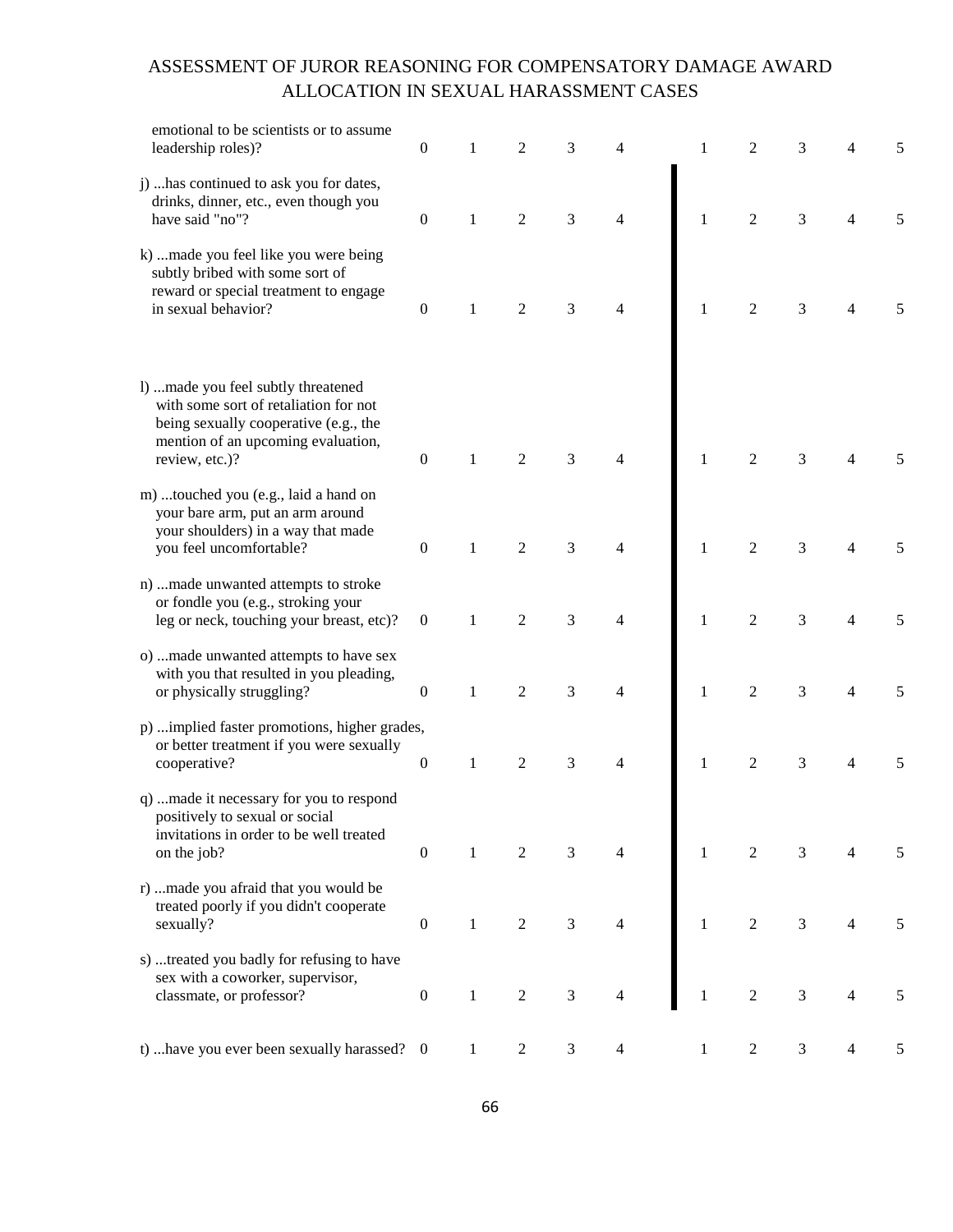#### References

- Aiken, L., & West, S. (1991). *Multiple regression: Testing and interpreting interactions.*  Thousand Oaks, CA: Sage Publications, Inc.
- Barnett, M.A., Tetreault, P.A., & Masbad, L. (1987). Empathy with a rape victim: The role of similarity and experience. *Violence and Victims, 2*, 255-262.
- Baron, R., & Kenny, D. (1986). The moderator–mediator variable distinction in social psychological research: Conceptual, strategic, and statistical considerations. *Journal of Personality and Social Psychology*, *51*, 1173-1182. doi:10.1037/0022- 3514.51.6.1173.
- Batson, C.D. (1991). *The altruism question: Toward a social-psycholoical answer*. Hillsdale, NJ: Erlbaum, Inc.
- Batson, C.D. (1998). Altruism and prosocial behavior. In Gilbert, D.T., Fiske, S.T., & Linzey, G. (Eds.), *The handbook of social psychology* (pp. 282-316). New York: McGraw-Hill,
- Batson, C.D., Sympson, S.C., Hindman, J.L., Decruz, P. Todd, R.M., Weeks, J.L., et al. (1996). "I've been there too": Effect on empathy of prior experience with a need. *Personality and Social Psychology Bulletin, 22*, 474-482.
- Bornstein, B. H. (1998). From compassion to compensation: The effect of injury severity on mock jurors' liability judgments. *Journal of Applied Social Psychology, 28* (16), 1477-1502.
- Bornstein, B. H. & McCabe, S. G. (2005). Jurors of the absurd? The role of consequentiality in jury simulation research. *Florida State Law Review, 32,* 443-467.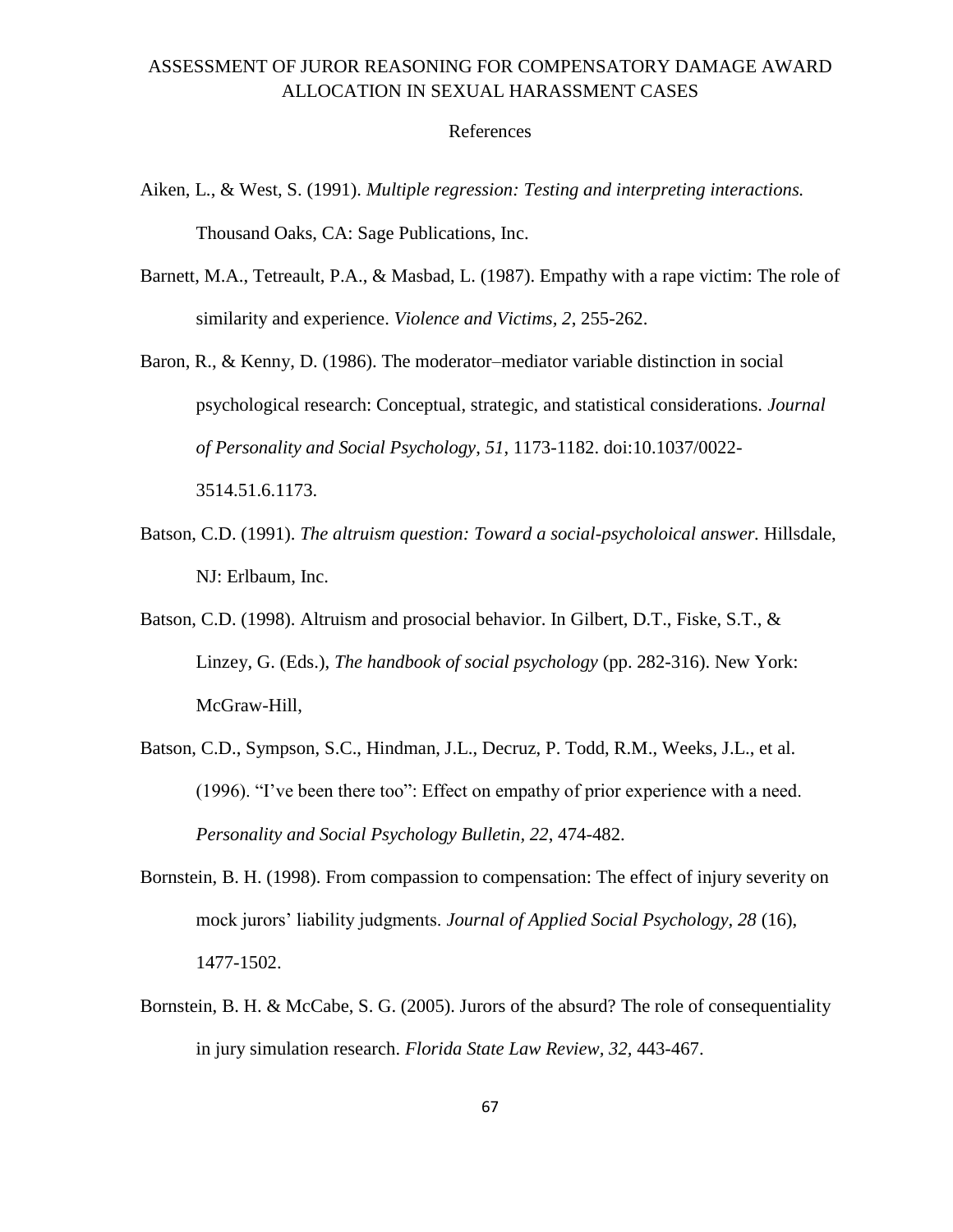- Cass, S.A., Levett, L.M., & Kovera, M.B. (2010). The effects of harassment severity and organizational behavior on damage awards in a hostile work environment sexual harassment case. *Behavioral Sciences and the Law, 28*, 303-321. DOI: 10.1002/bsl.866.
- Cather, C., Greene, E., & Durham, R. (1996). Plaintiff injury and defendant reprehensibility: Implications for compensatory and punitive damages. *Law and Human Behavior, 20*(2), 189-205. DOI: 10.1007/BF01499354.

Civil Rights Act of 1991. P.L. 102-106, U.S. Code 1981 nt.

- De Vignemont, F. & Singer, T. (2006). The empathic brain: How, when, and why?*Current Opinion in Neurobiology, 10* (10). 435-441. DOI 10.1016/j.conb.2008.07.012
- Dunn, K. F. (2002). *Assessing the external validity of jury simulation research: A metaanalysis.*(Unpublished doctoral dissertation). University of Nebraska, Lincoln, Nebraska.
- Diamond, S. S. (1997). Illuminations and shadows from jury simulations. *Law and Human Behavior, 21*(5), 561-571. DOI:10.1023/A:1024831908377.
- Eisenberg, T. & Wells, M. (2002). Trial outcomes and demographics: Is there a Bronx effect? 80 *Texas Law Review.* 1839.

Fitzgerald, L. F, Shullman, S. L., Bailey, N., Richards, M., Swecker, J., Gold, Y., et al. (1988).The incidence and dimensions of sexual harassment in academia and the workplace. *Journal of Vocational Behavior, 32,* 152-175. DOI:10.1016/0001- 8791(88)90012-7.

Geistfield, M. (1995). Placing a price on pain and suffering: A method for helping juries determine tort damages for nonmonetary injuries. *California Law Review, 83*(3), 773-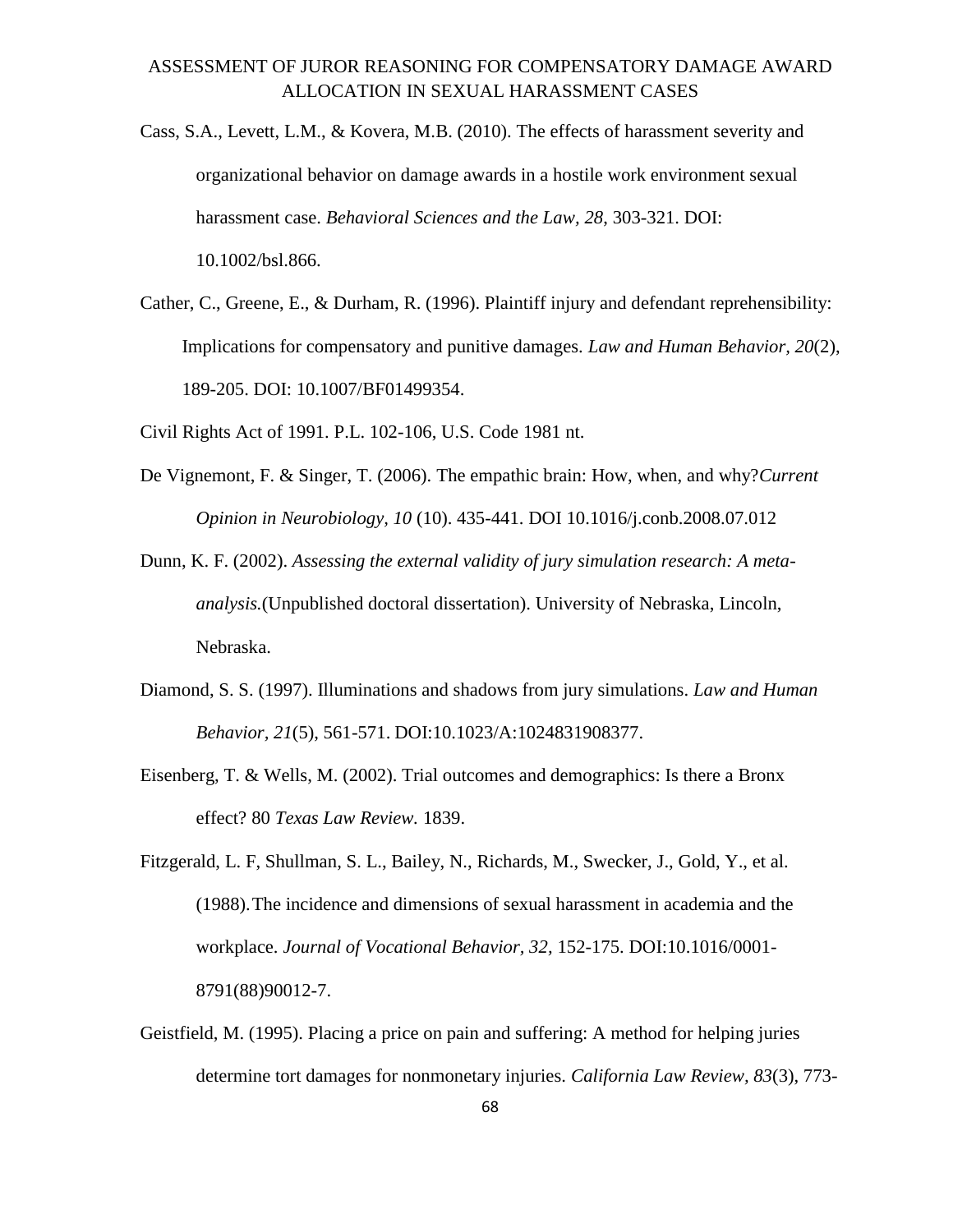852. DOI:10.2307/3480865.

- Goodman-Delahunty, J. (2000).Civil law: Employment and discrimination. In R. Roesch, S.D. Hart, & J. R. P. Ogloff (Eds.) *Psychology and Law: The state of the discipline*  (pp. 277-337). New York: Plenum.
- Goubert , L., Craig, K.D., Vervoort, T., Morley, S., Sullivan, M.J.L., de C. Williams, A.C., Cano, A., Crombez, G. (2005). Facing others in pain: The effects of empathy. *Pain, 118*, 285-288. DOI: 10.1016/j.pain.2005.10.025.
- Greene, E., Johns, M., & Bowman, A. (1999). The effects of injury severity on jury negligence decisions. *Law and Human Behavior, 23*, 675-693. DOI: 10.1023/A:1022341522714.
- Greene, E., Johns, M. & Smith, A. (2001). The effects of defendant conduct on jury damage awards. *Journal of Applied Psychology,* 86(2), 228-237. DOI: 10.1037/0021- 9010.86.2.228
- Greene, E. & Loftus, E.F. (1998). Psycholegal research on jury damage awards. *Current Directions in Psychological Science, 7*(2), 50-54. DOI: 10.1111/1467- 8721.ep13175629.
- Greene, E., Woody, W.D., & Winter, R. (2000). Compensating plaintiffs and punishing defendants: Is bifurcation necessary? *Law and Human Behavior*, 24(2), 187-205. DOI: 10.1023/A:1005458919344.
- Gutek, B.A., & O'Connor, M.O. (1995). The empirical basis for the reasonable woman standard. *Journal of Social Issues, 51,* 151-166.
- Gutek, B.A., O'Connor, M.A., Melancon, R., Stockdale, M.S., Geer, T.M., & Done, R.S.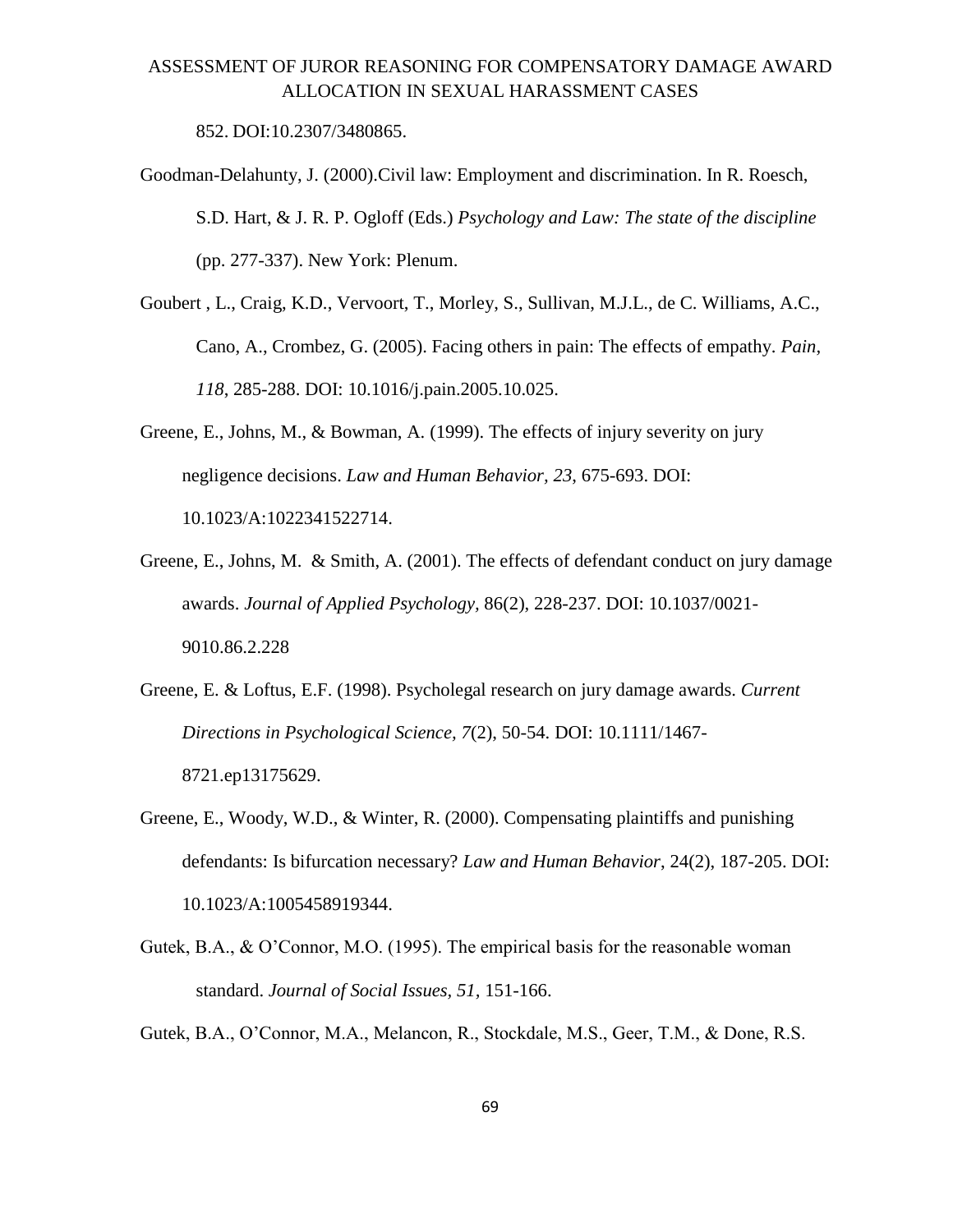(1999). The utility of the reasonable woman legal standard in hostile environment sexual harassment cases. A multimethod, multistudy examination. *Psychology, Public Policy, and Law, 5,* 596-629. [DOI:10.1037/1076-8971.5.3.596.](http://dx.doi.org/10.1037%2F1076-8971.5.3.596)

- Hastie, R. Schkade, D., & Payne, J. (1999). Juror judgments in civil cases: Effects of plaintiff's requests and plaintiff's identity on punitive damage awards. *Law and Human Behavior, 23*, 445-470. DOI: 10.1023/A:1022312115561.
- Hodges, S., Kiel, K., Kramer, A., Veach, D., & Villanueva, B.R. (2010). Giving birth to empathy: The effects of similar experience on empathic accuracy, empathic concern, and perceived empathy. *Personality and Social Psychology Bulletin, 36*(3), 398-409. DOI: 10.1177/0146167209350326.
- Holembeck, G. (2002). Post-hoc probing of significant moderational and mediational effects in studies of pediatric populations*. Journal of Pediatric Psychology,* 27, 87-96.
- Hosch, H. M., Culhane, S. E., Tubb, V. A., & Granilo, E. A. (2011). Town vs gown: A direct comparison of community residents and student mock jurors. *Behavioral Sciences and the Law, 29,* 452-466. doi: 10.1002/bsl.970
- Huntley, J. & Costanzo, M. (2003). Sexual harassment stories: Testing a story-mediated model of juror decision-making in civil litigation. *Law and Human Behavior, 27*(1), 29-51. DOI: 10.1023/A:1021674811225

Kovera, M.B., & Cass, S.A. (2002). Compelled mental health examinations, liability decisions, and damage awards in sexual harassment cases: Issues for jury research. *Psychology, Public Policy, and Law, 8*(1), 96-114. DOI: 10.1037/1076-8971.8.1.96.

Kovera, M.B., McAuliff, B.D., & Hebert, K.S. (1999) Reasoning about scientific evidence: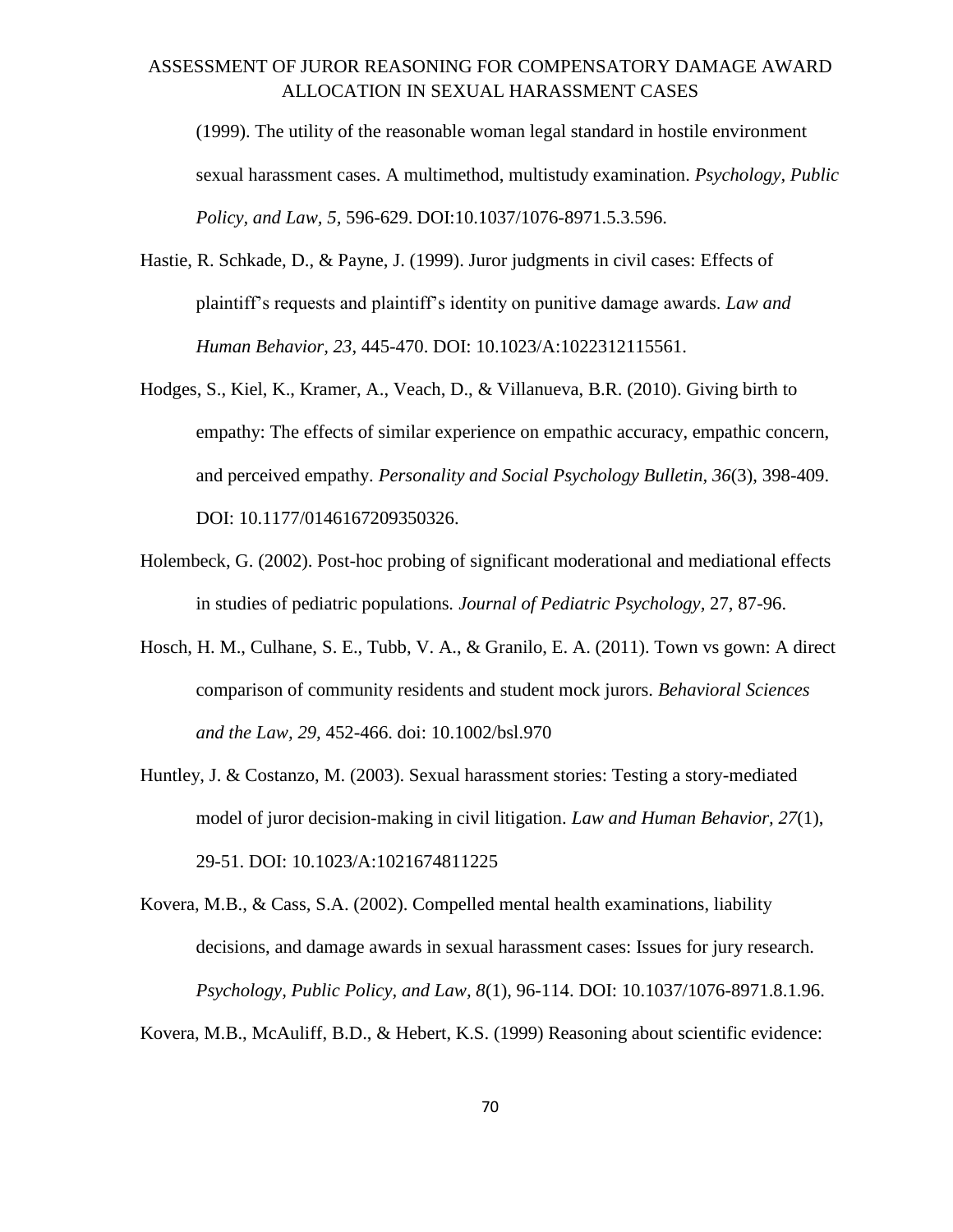Effects of juror gender and evidence quality on juror decisions in a hostile work environment case. *Journal of Applied Psychology, 84*, 362-375. DOI: 10.1037/0021- 9010.84.3.362.

- Laughery, K., Laughery, B. R., Meingast, M. E., Bean, R. N., & Wogalter, M. S. (2000). Pain and suffering awards for consumer product accidents: Effects of plaintiffdefendant liability and injury severity. Unpublished manuscript, Rice University.
- Levett, L.M. & Kovera, M.B. (2009). Psychological mediators of the effects of opposing expert testimony. *Psychology, Public Policy, and Law, 15*, 124-148. DOI: 10.1037/a0016309.
- Menard, S. (1995). *Applied logistic regression analysis*. Sage university paper series on quantitative applications in the social sciences (pp. 7-106). Thousand Oaks, CA: Sage.
- Mazer, D.B., & Percival, E.F. (1989). Ideology or experience? The relationships among perceptions, attitudes, and experiences of sexual harassment in university students. *Sex roles, 20*(3-4), 135-147. DOI: 10.1007/BF00287987.
- Minzer, M., Nates, J. H., Kimball, C. D., Axelrod, D. T., & Goldstein, R. P. (1993). *Damages in Tort Actions (Vol. 1)*. New York: Matthew Bender.
- Mott, N.L., Hans, V.P., & & Simpson, L. (2000). What's half a lung worth? Civil juror's accounts of their award decision making. *Law and Human Behavior, 24*, 401-419. DOI: 10.1023/A:1005540229224.
- Myers, R. (1990). *Classical and modern regression with applications*. Pacific Grove, CA: Duxbury Press.
- O'Connor, M., Gutek, B.A., Stockdale, M. Geer, T.M. & Melancon, R. (2004). Explaining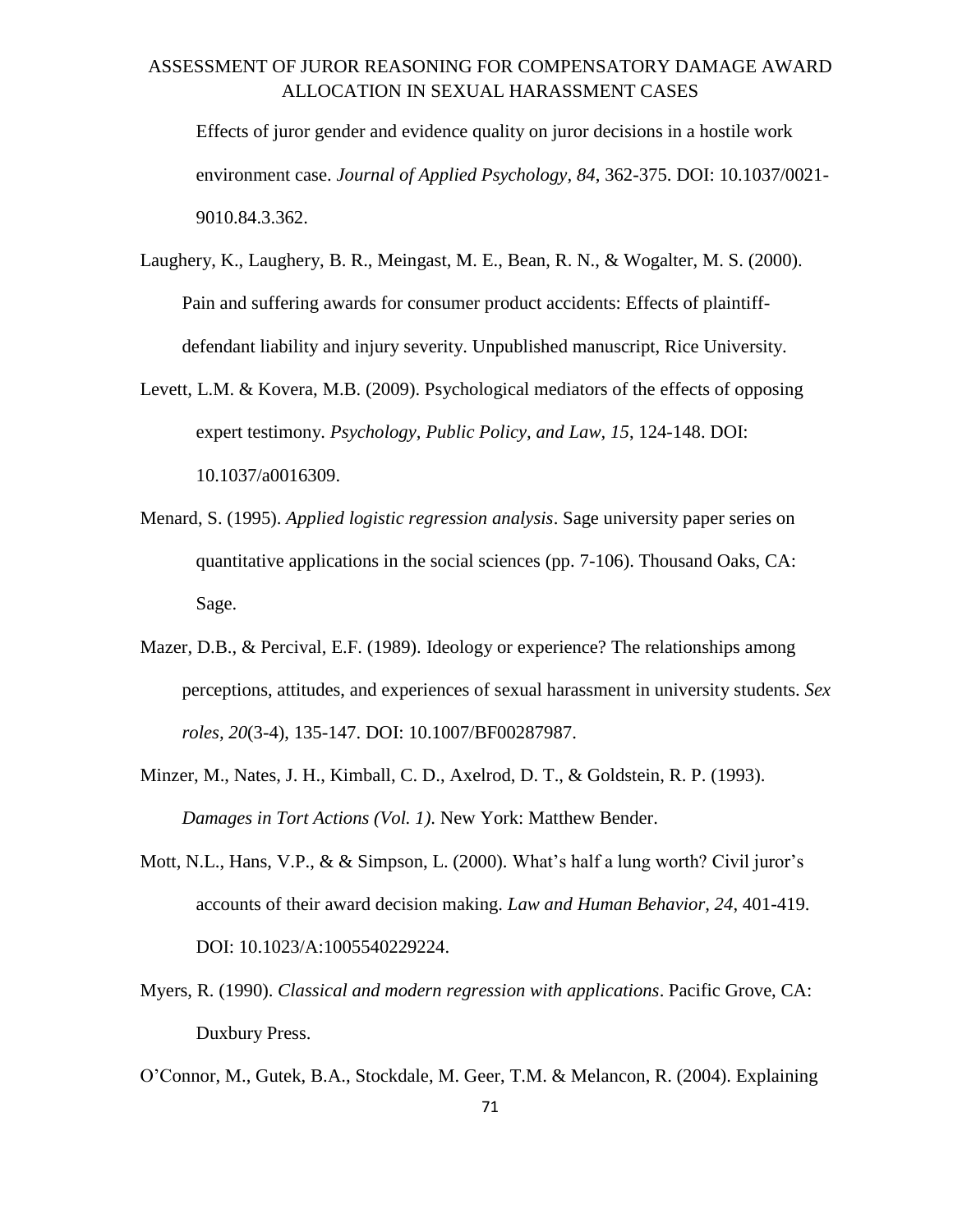sexual harassment judgments: Looking beyond the gender of the rater. *Law and Human Behavior, 28*, 69-95. DOI: 10.1023/B:LAHU.0000015004.39462.6e.

- Preacher, K. J. & A. F. Hayes (2008). "Asymptotic and resampling strategies for assessing and comparing indirect effects in multiple mediator models." Behav Res Methods 40(3): 879-891.
- Robbennolt, J.K. & Studebaker, C.A. (1999). Anchoring in the courtroom: The effects of caps on punitive damages. *Law and Human Behavior, 23*(3), 353-372. DOI: 10.1023/A:1022312716354.
- Sand, L. B., Sieffert, J. S., Loughlin, W. P., Reiss, S. A., & Batterman, N. (2001). *Modern Federal Jury Instructions (Vol. 5).* New York, NY: Lexis Publishing.
- Schwarz, N. (1999). Self reports: How the questions shape the answers. *American Psychologist, 54*(2), 93-105.
- Sharkey, C.M. (2003) Punitive damages as societal damages. *The Yale Law Journal, 113*(2), 347-453. DOI: 10.2307/3657525.
- Shrout, P.E., & Bolger, N. (2002). Mediation in experimental and nonexperimental studies: New procedures and recommendations. *Psychological Methods, 7*(4), 422-445. DOI: 10.1037/1082-989X.7.4.422.
- Sunstein, C.R., & Shih, J. (2003). Damages in sexual harassment cases. In C.A. MacKinnon, & R.B. Siegel, (Eds.), *Directions in Sexual Harassment Law* (pp. 324-344). New Haven, CT: Yale University Press.
- United States Equal Opportunity Employment Commision. (2010). *Sexual Harassment Charges EEOC & FEPAs Combined: FY 1997-FY 2010.* Retrieved December 21, 2011 from http://www.eeoc.gov/eeoc/statistics/enforcement/sexual\_harassment.cfm.